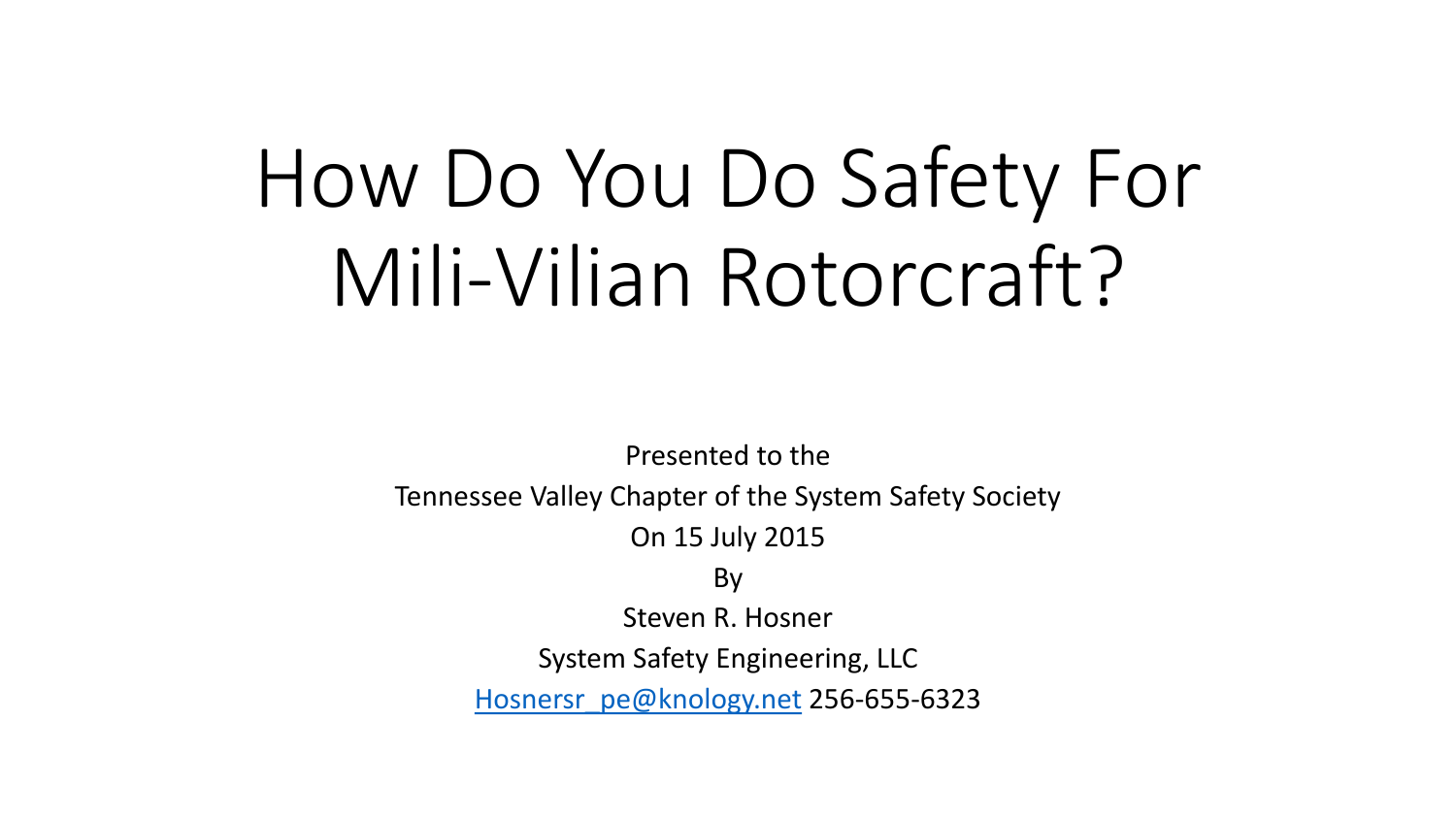#### Introduction

- •\*Mili-Vilian rotorcraft are:
	- Rotorcraft built under military contract
	- Required to be acceptably safe for operations in:
		- Military controlled airspace, AND
		- FAA controlled airspace

#### \*No, mili-vilian rotorcraft are not multi-legged, evil helicopters!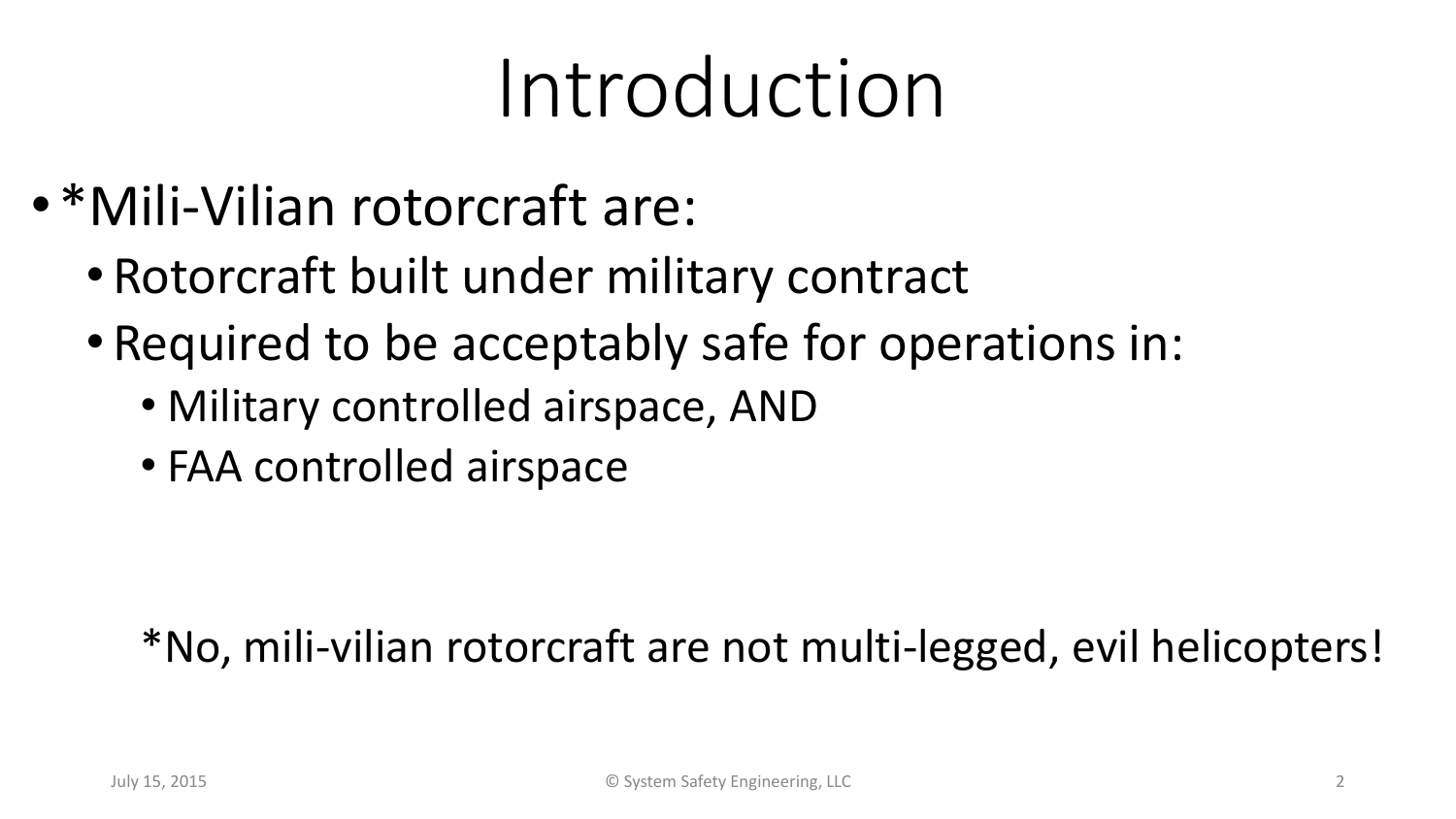#### Introduction

- •Accommodations for both the military (MIL-STD-882) and the civil (FAA) system safety approaches are necessary so the aircraft will be considered acceptably safe for flight in both civil and military airspaces
- •Safety information should be fed between the approaches to make sure they are synchronized (e.g. between the draft/preliminary Aircraft Safety Assessment Report and the Aircraft Functional Hazard Assessment)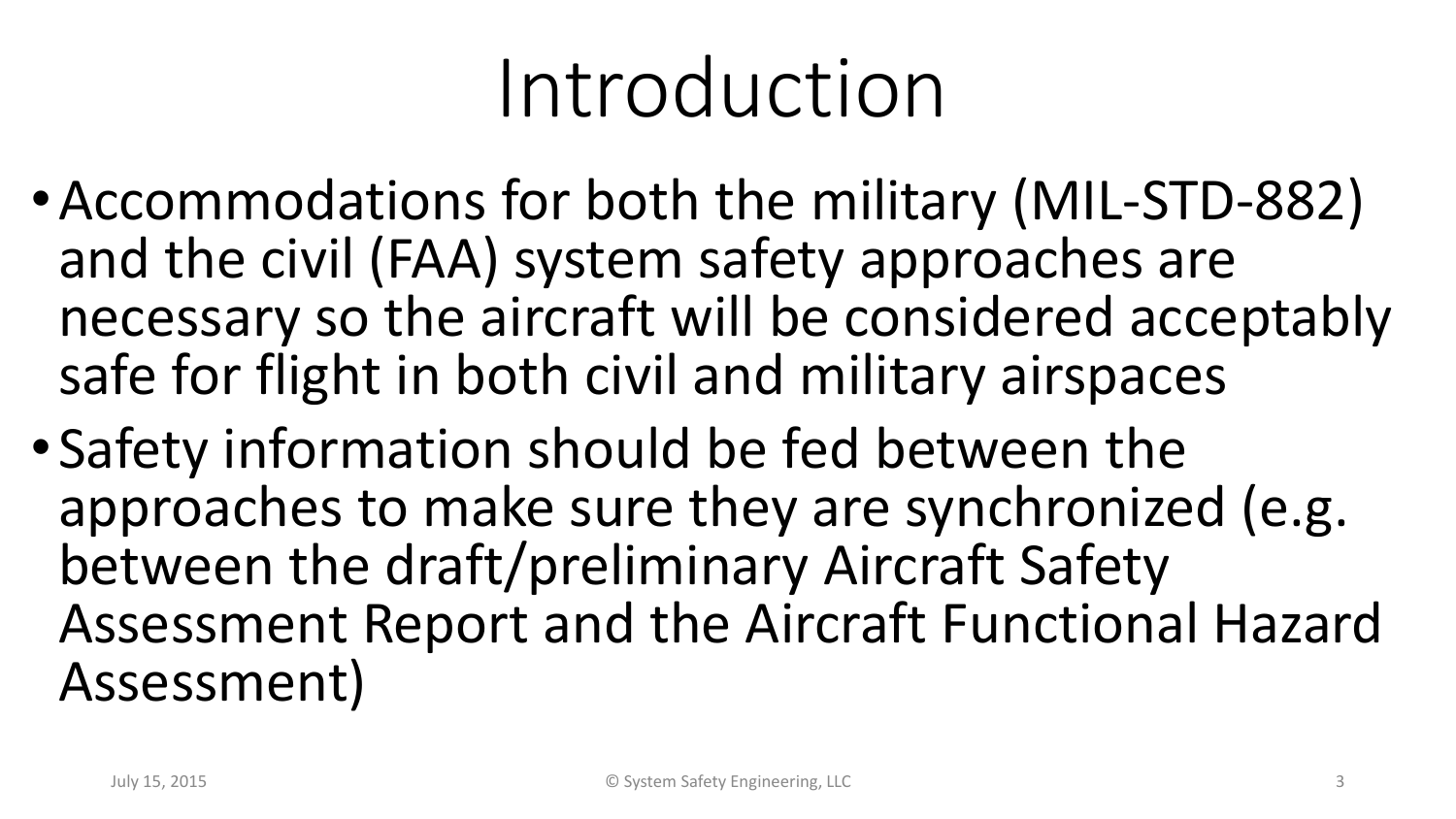#### Introduction

- •This accommodation:
	- •Harmonizes the hazard severity definitions from both domains
	- Applies the appropriate system safety requirements to functional hazards based on the domain the functions come from (military (e.g. weapons) versus civilian (RNP))
	- •Uses a top-down functional approach until you reach implementations when you can switch over to MIL-STD-882 implementation-oriented approach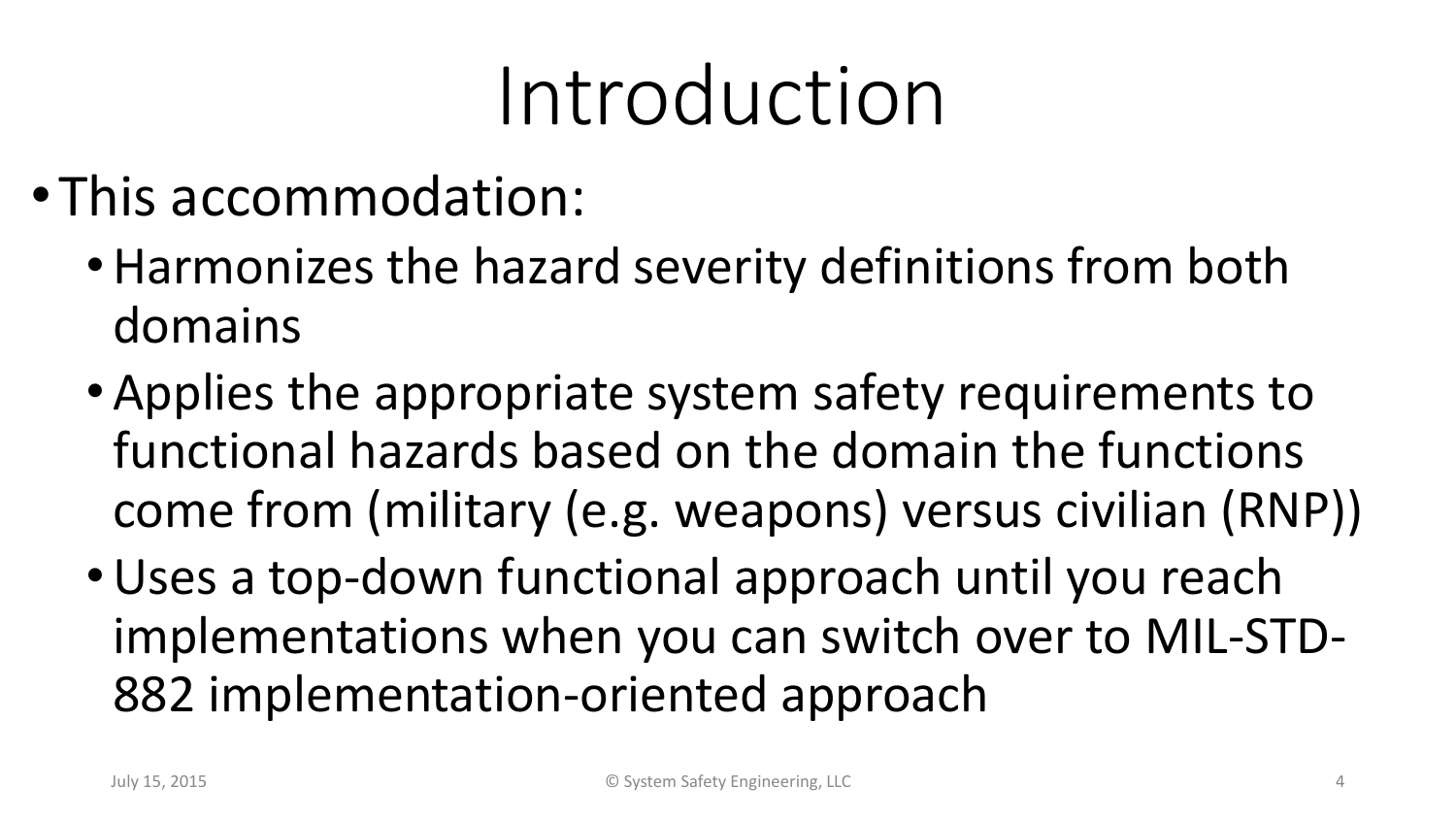### Hazard Severity Definitions

- •One possible harmonization of the hazard severity definitions is shown on the next slide
- The differences are caused by the point of view of the two approaches:
	- Civil Government regulator concerned with public safety
	- Military Owner, Operator, Integrator, Developer, Maintainer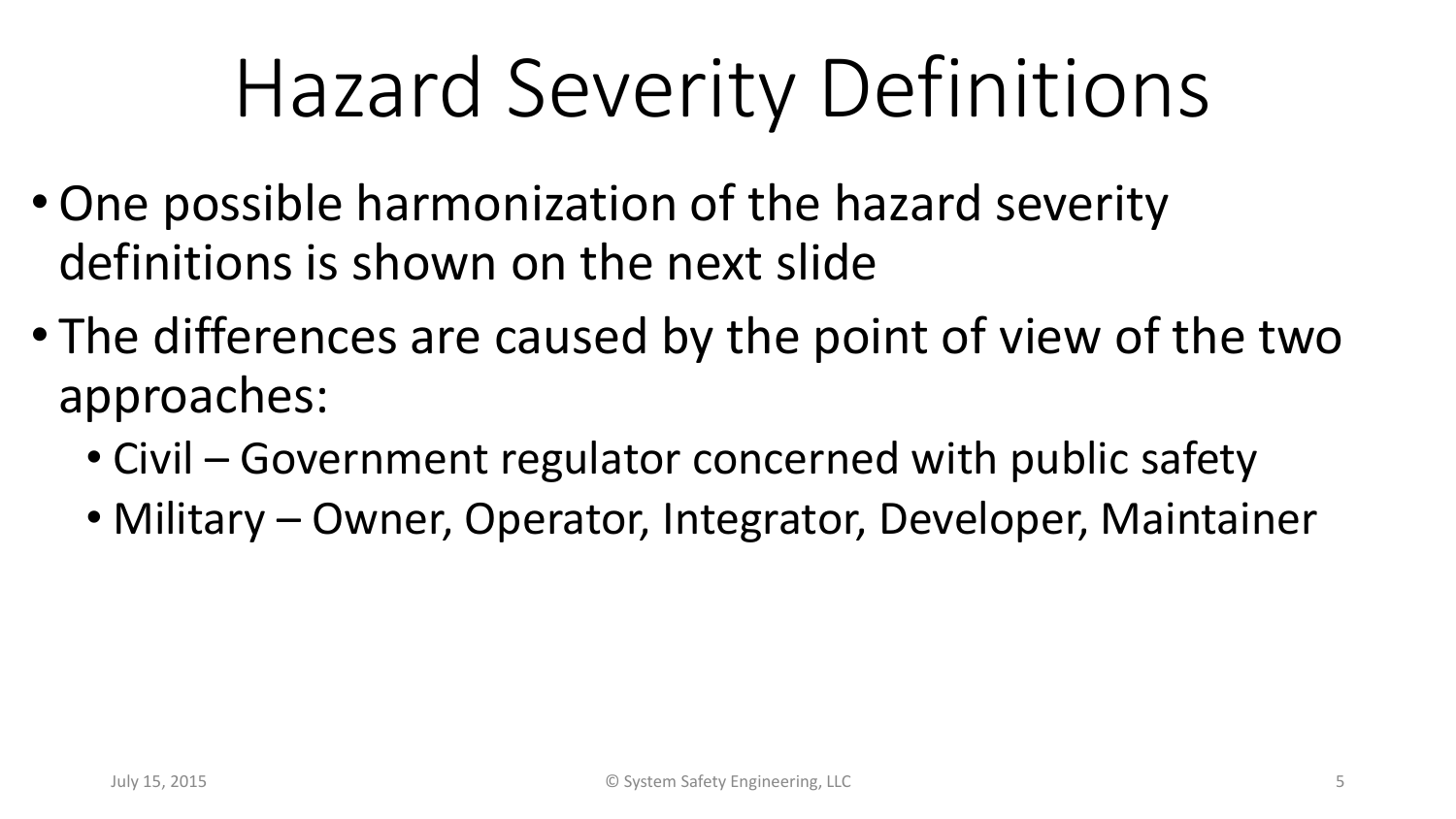| <b>Category Term</b> | <b>Military</b>           | Effect on<br>aircraft                                                          | Effect on safety<br>Civil (public<br>safety)                                                                                                                                                | Effect on<br>personnel<br>(Civil and<br>Military)                                                                                                                                          | Effect on crew<br>and workload<br>Civil (public<br>safety)                                                                                                                         | Repair costs/<br>Maintenance<br>Impacts<br>Military (owner, (Operator)<br>maintainer)                                                                                        | <b>Mission</b><br><b>Effects</b><br><b>Military</b>                     | Environmental<br>concerns<br>Military (owner)                                             |
|----------------------|---------------------------|--------------------------------------------------------------------------------|---------------------------------------------------------------------------------------------------------------------------------------------------------------------------------------------|--------------------------------------------------------------------------------------------------------------------------------------------------------------------------------------------|------------------------------------------------------------------------------------------------------------------------------------------------------------------------------------|------------------------------------------------------------------------------------------------------------------------------------------------------------------------------|-------------------------------------------------------------------------|-------------------------------------------------------------------------------------------|
|                      | Catastrophic Loss of      | aircraft<br>safety) and<br><b>Military</b><br>(owner)                          | Safety of Flight<br>or unable to<br>Civil (public continue safe<br>flight and landing permanent total                                                                                       | Could result in<br>one or more<br>fatalities,<br>disability<br>Civil (public<br>safety) and<br><b>Military</b><br>(Operator)                                                               | Physical distress<br>or excessive<br>ability to<br>perform tasks to exceeding \$2 M,<br>the point where<br>it prevents<br>continued safe<br>flight and landing                     | Damage and/or<br>repair costs<br>workload impairs exceeding 50% of<br>aircraft value or<br>whichever is<br>greater                                                           |                                                                         | Irreversible severe<br>environmental<br>damage that violates<br>law or regulation         |
| $\mathbf{  }$        | Critical<br>July 15, 2015 | A large<br>reduction in<br>functional<br>capability<br>Civil(public<br>safety) | A large reduction Could result in<br>in safety margins permanent<br>(3 or more<br>orders of<br>magnitude<br>increase in<br>probability of<br>failure, two level<br>increase in<br>severity) | partial disability,<br>injuries or<br>occupational<br>illness that may<br>result in<br>hospitalization of completely or<br>at least three<br>personnel<br>© System Safety Engineering, LLC | Physical<br>discomfort or<br>large workload<br>increase impairs<br>crew ability to<br>perform tasks<br>accurately or<br>would cause the<br>pilot to use<br>emergency<br>procedures | Damage and/or<br>repair costs<br>exceeding 10%<br>but less than<br>50% of aircraft<br>value or<br>exceeding \$400K landing<br>but less than<br>\$2M, whichever<br>is greater | Immediate<br>or almost<br>immediate<br>mission<br>abort or<br>emergency | Reversible<br>environmental<br>damage causing a<br>violation of law or<br>regulation<br>6 |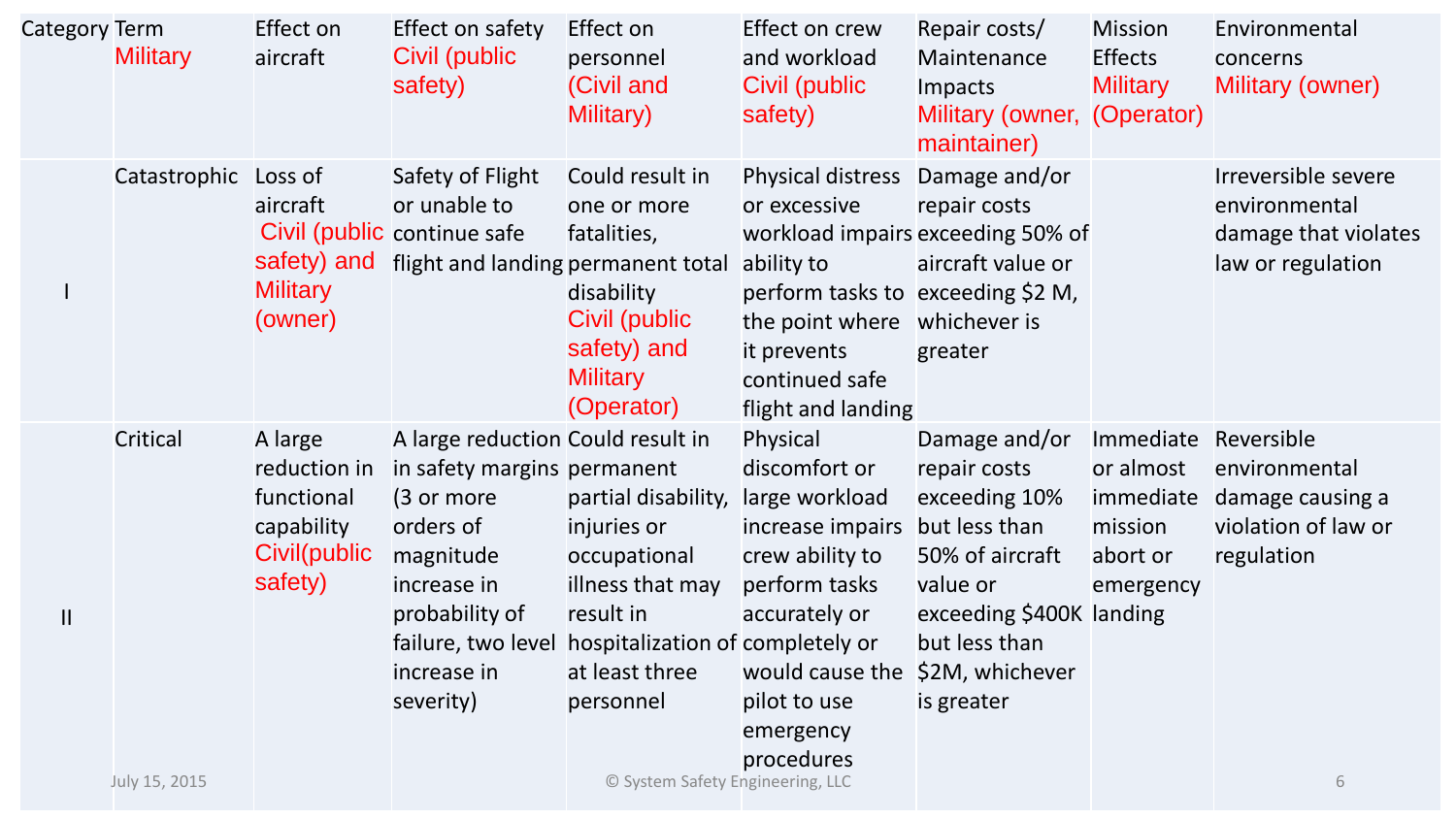# System Safety Requirements

- •In general, military probability of failure requirements are two orders of magnitude more probable than civilian requirements (e.g. military probability  $-10^{-5}$  per hour, civil probability  $-10^{-7}$  per hour)
- Level of Rigor is intended to be equivalent to Development Assurance Level (DAL)
- The next slide has an example of appropriate system safety requirements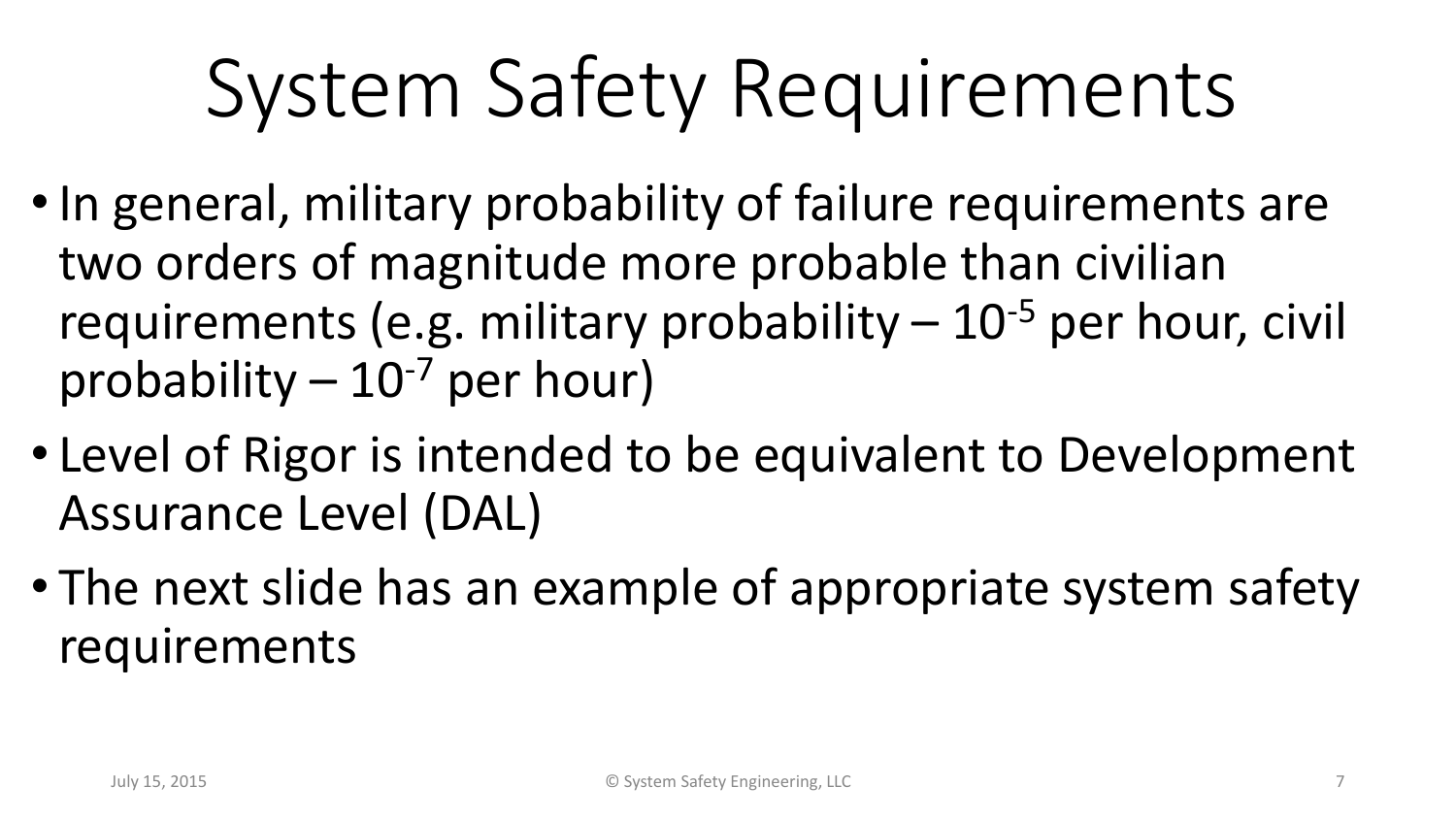### System Safety Requirements

| <b>Example Program Target Acceptable Risk</b> |                |                 |                                                                                                         |                 |  |                     |          |  |  |  |  |  |
|-----------------------------------------------|----------------|-----------------|---------------------------------------------------------------------------------------------------------|-----------------|--|---------------------|----------|--|--|--|--|--|
| <b>Hazard Severity</b>                        |                |                 |                                                                                                         |                 |  |                     |          |  |  |  |  |  |
| <b>Negligible</b>                             |                | <b>Marginal</b> |                                                                                                         | <b>Critical</b> |  | <b>Catastrophic</b> |          |  |  |  |  |  |
| <b>Civil</b>                                  | Military Civil |                 | Military Civil Military                                                                                 |                 |  | <b>Civil</b>        | Military |  |  |  |  |  |
|                                               |                |                 | $ $ <10-3/hr $ $ <10-1/hr $ $ <10-5/hr $ $ <10-3/hr $ $ <10-7/hr $ $ <10-5/hr $ $ <10-9/hr $ $ <10-7/hr |                 |  |                     |          |  |  |  |  |  |
|                                               |                |                 | $DAL=D$ LOR=4 DAL=C LOR=3 DAL=B LOR=2 DAL=A LOR=1                                                       |                 |  |                     |          |  |  |  |  |  |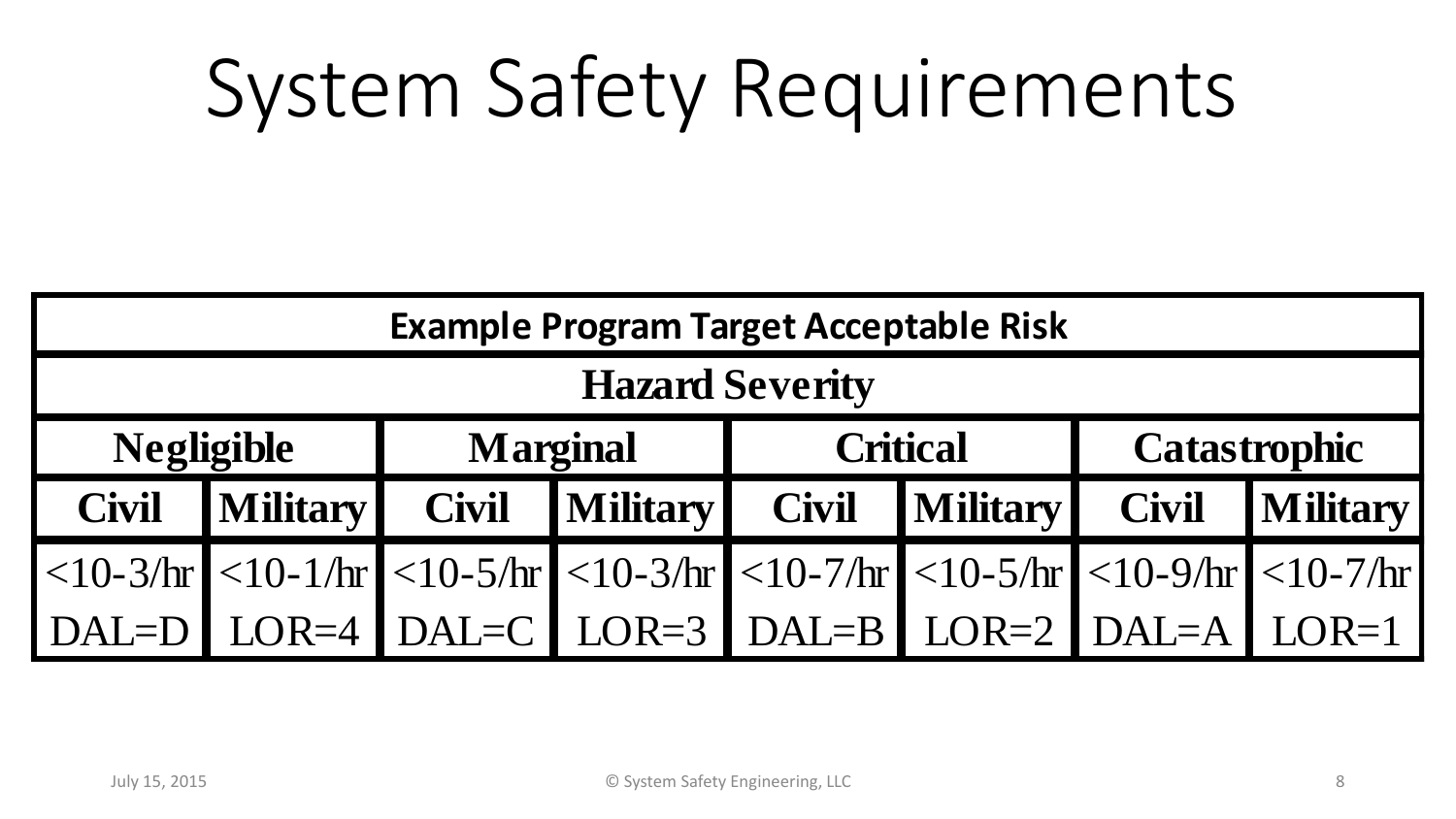#### Aircraft Context

Aircraft – (UH-13 Hekawi) –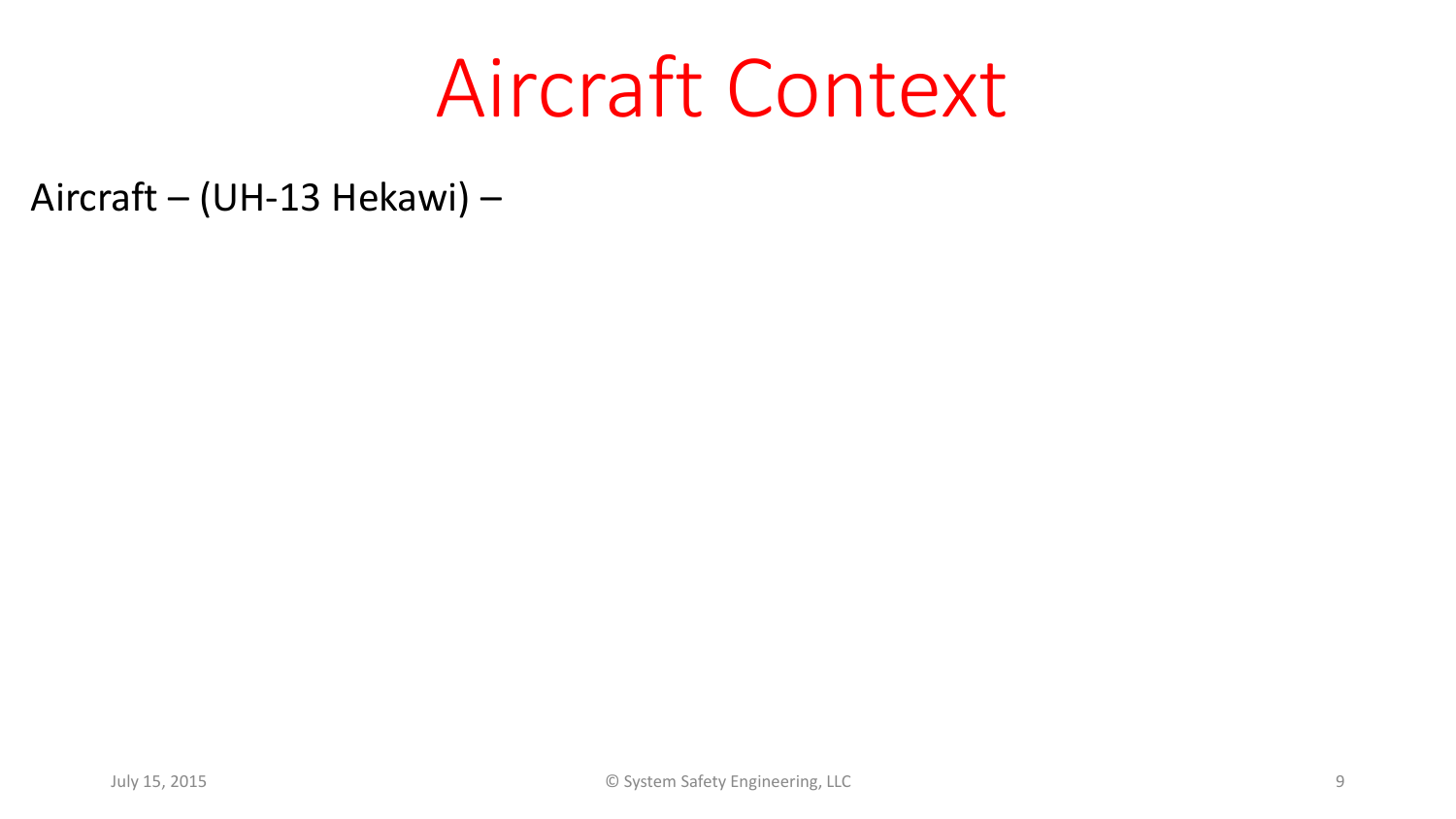#### Aircraft Functional Model

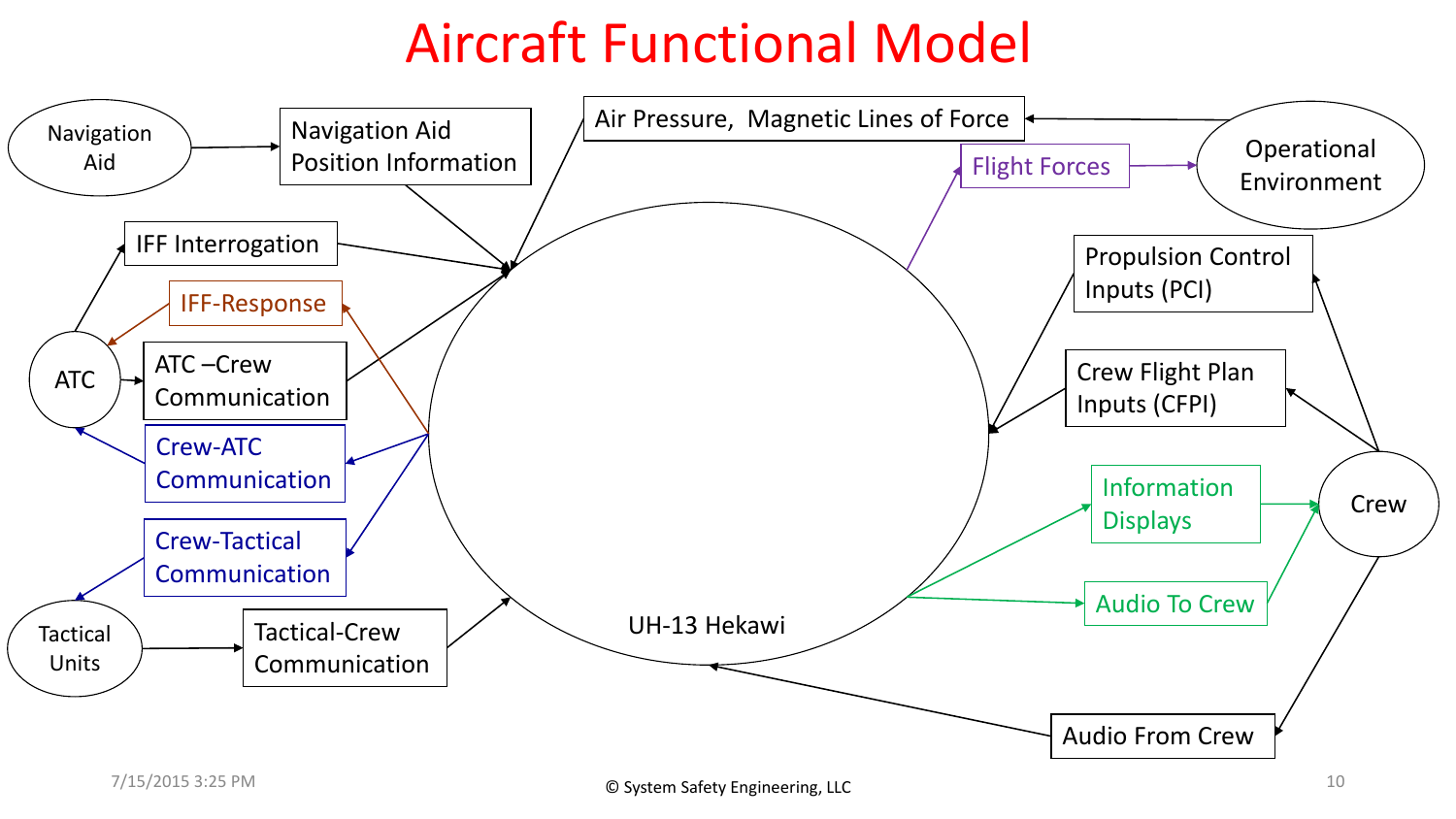#### Aircraft Functional Model

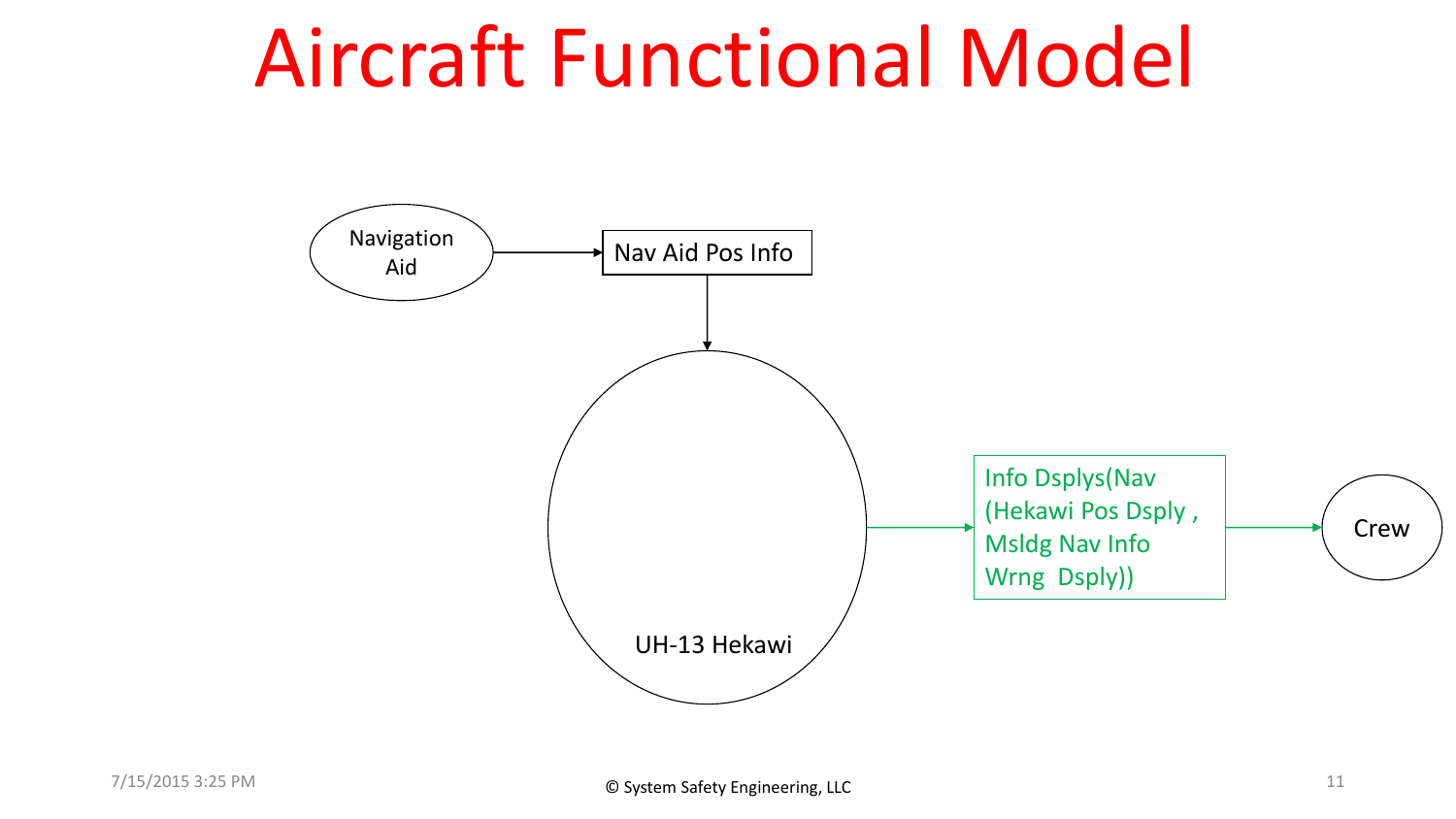#### Aircraft Level Of Design

Aircraft – (UH-13 Hekawi) –Composed of one or more: Aircraft-Level Functions – (Navigation)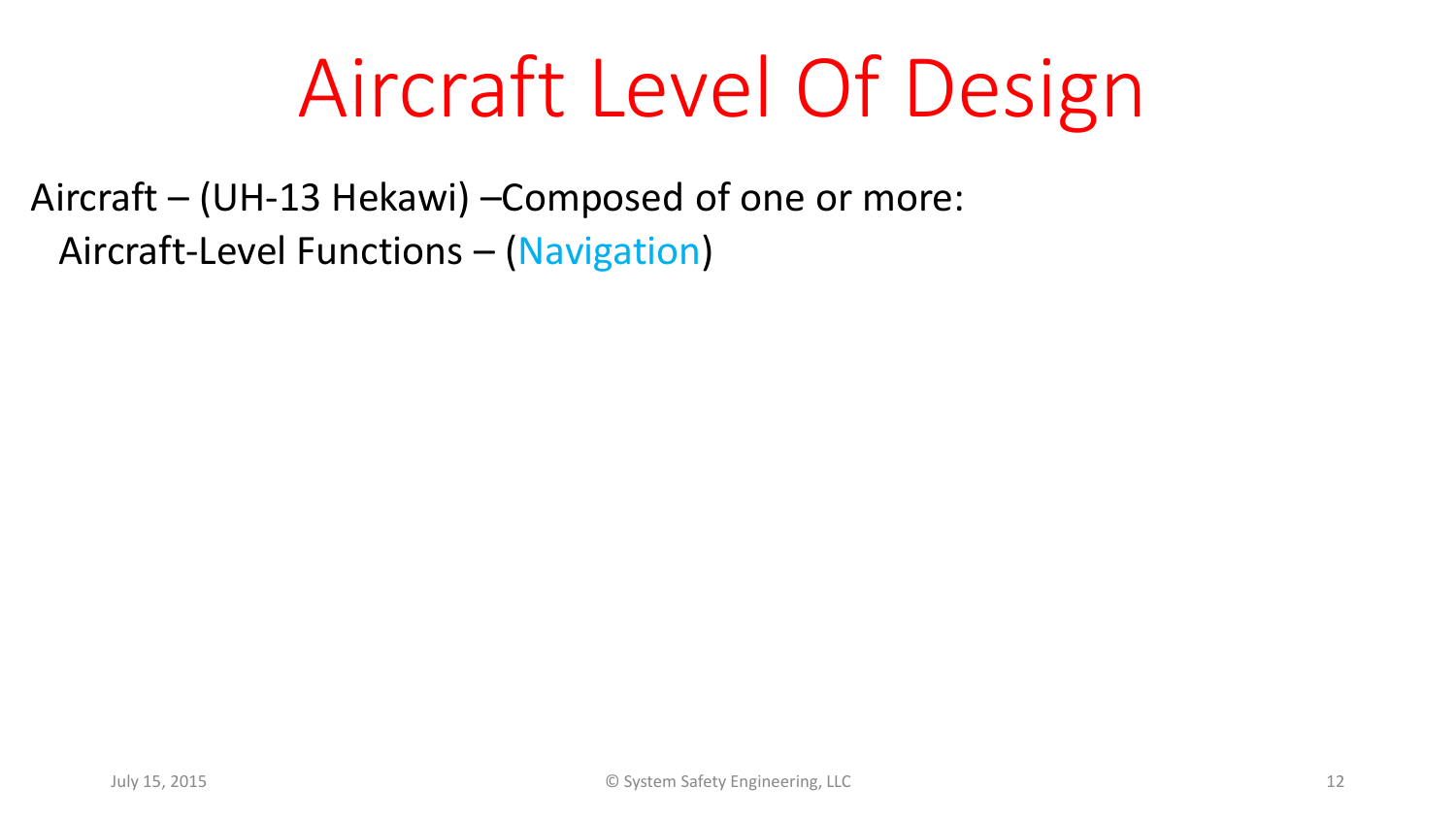#### Aircraft Level Of Design

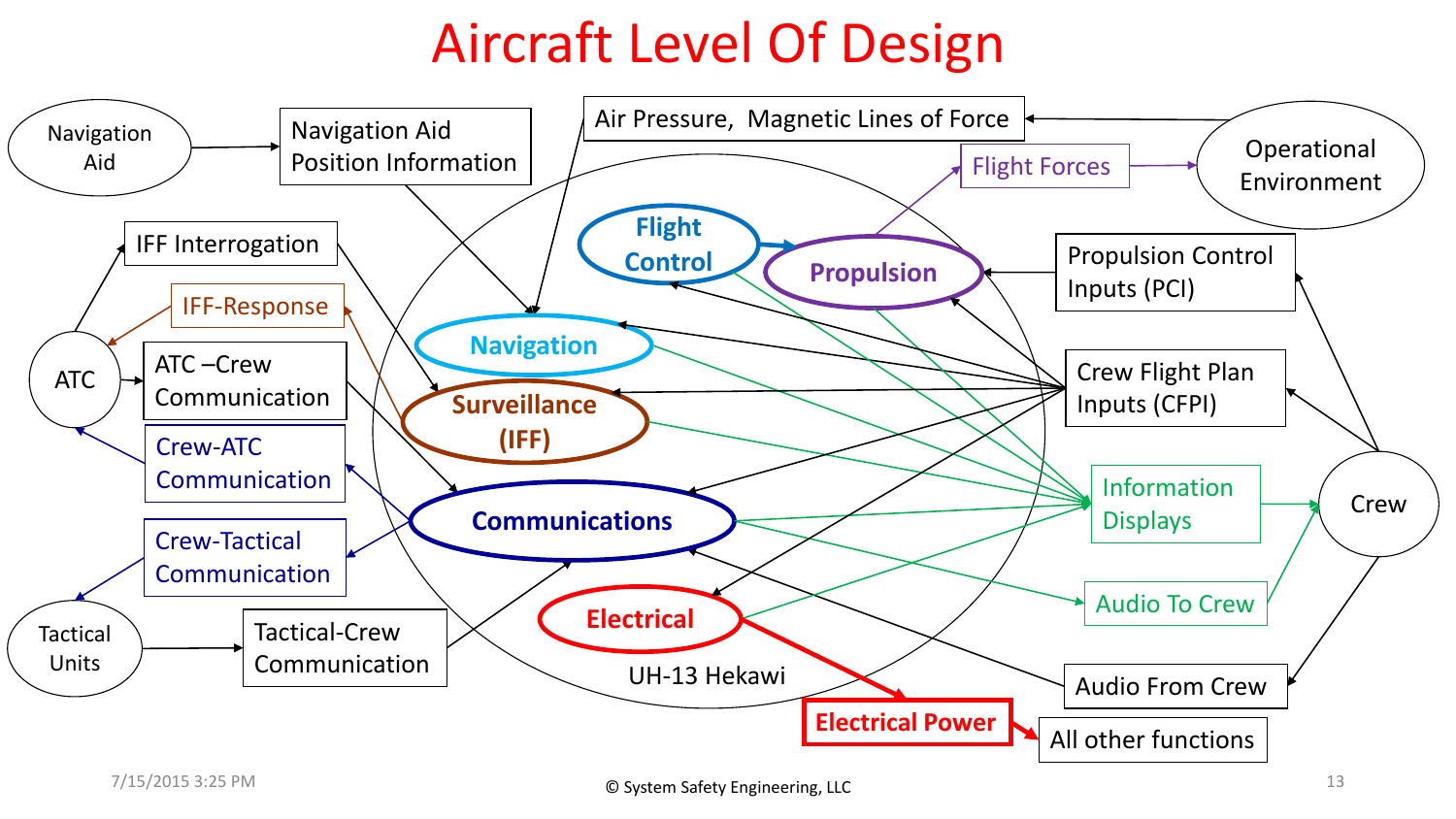#### Aircraft Level Of Design Functional Model

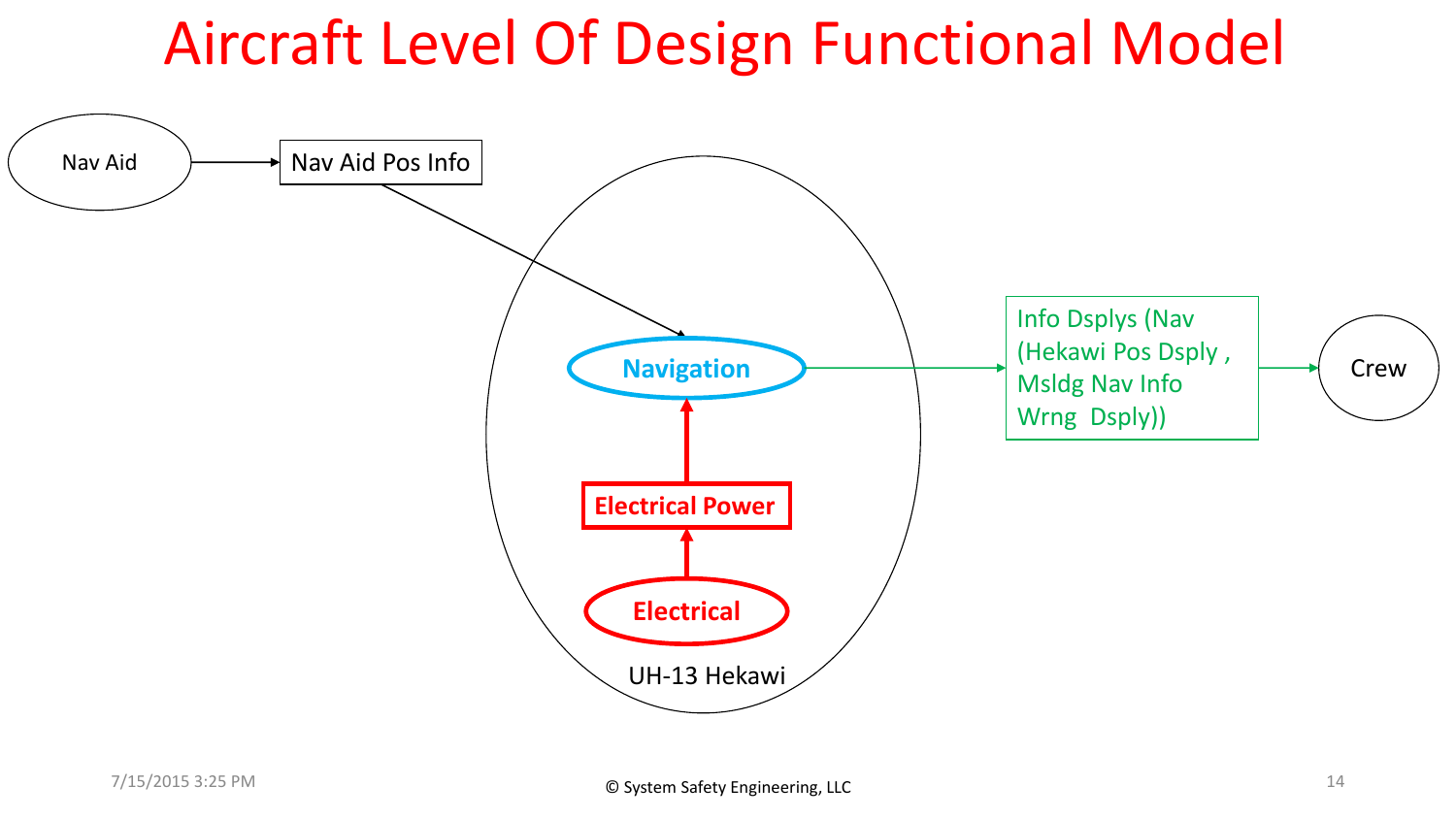# Misleading Information

#### •AC 25-11A Definition

**Misleading Information** - **Incorrect information** that is **not detected by the flight crew because it appears as correct and credible information under the given circumstances. When incorrect information is automatically detected by a monitor resulting in an indication to the flight crew, or when the information is obviously incorrect, it is no longer considered misleading.** The consequence of misleading information will depend on the nature of the information, and the given circumstances.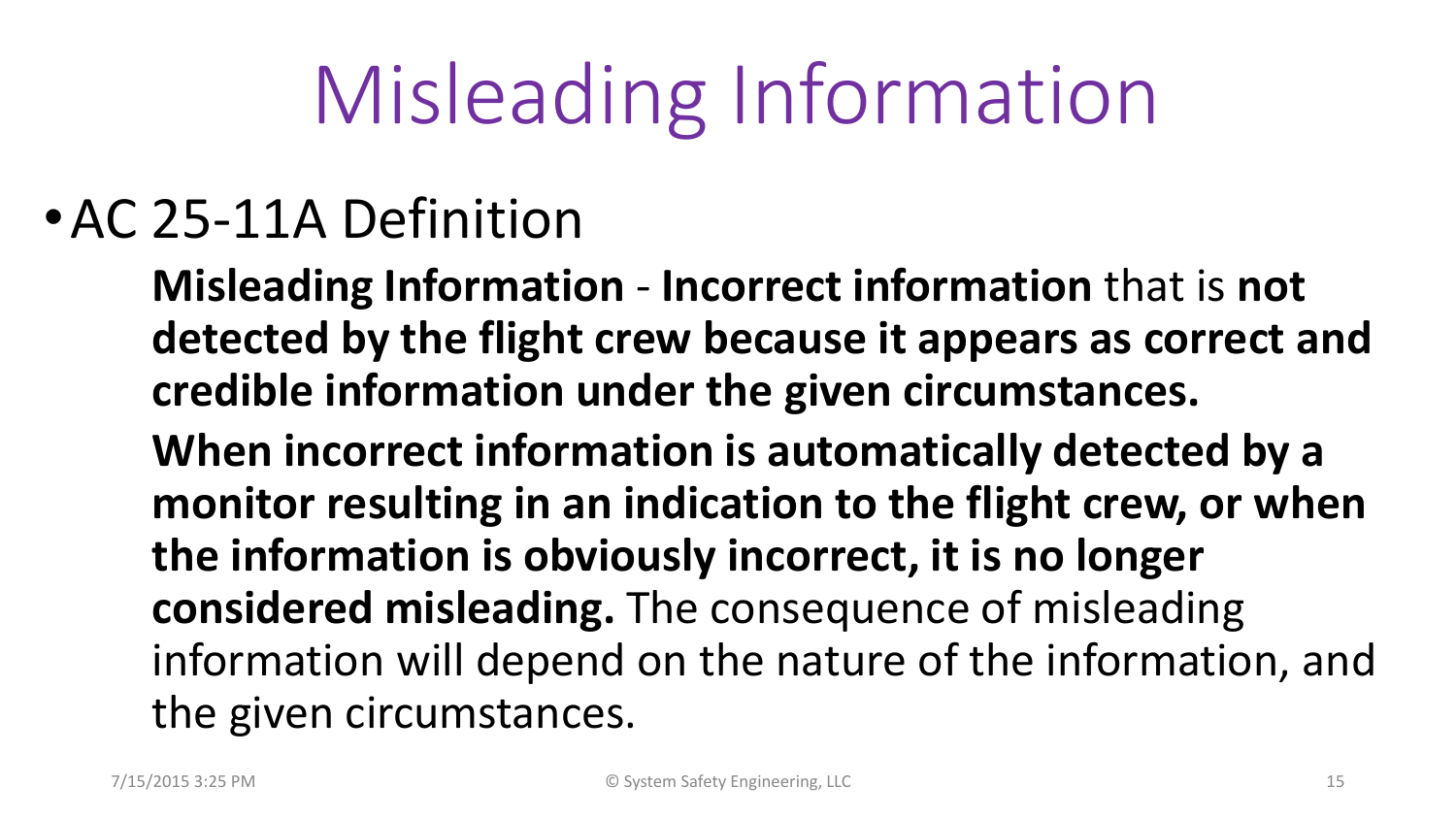#### Aircraft-Level Function Level Of Design

Aircraft – (UH-13 Hekawi) Composed of one or more: Aircraft-Level Functions – (Navigation) Composed of one or more: Segments – (Navigation, Crew Vehicle Interface)

#### Aircraft-level function design decomposes the aircraft-level functions into segments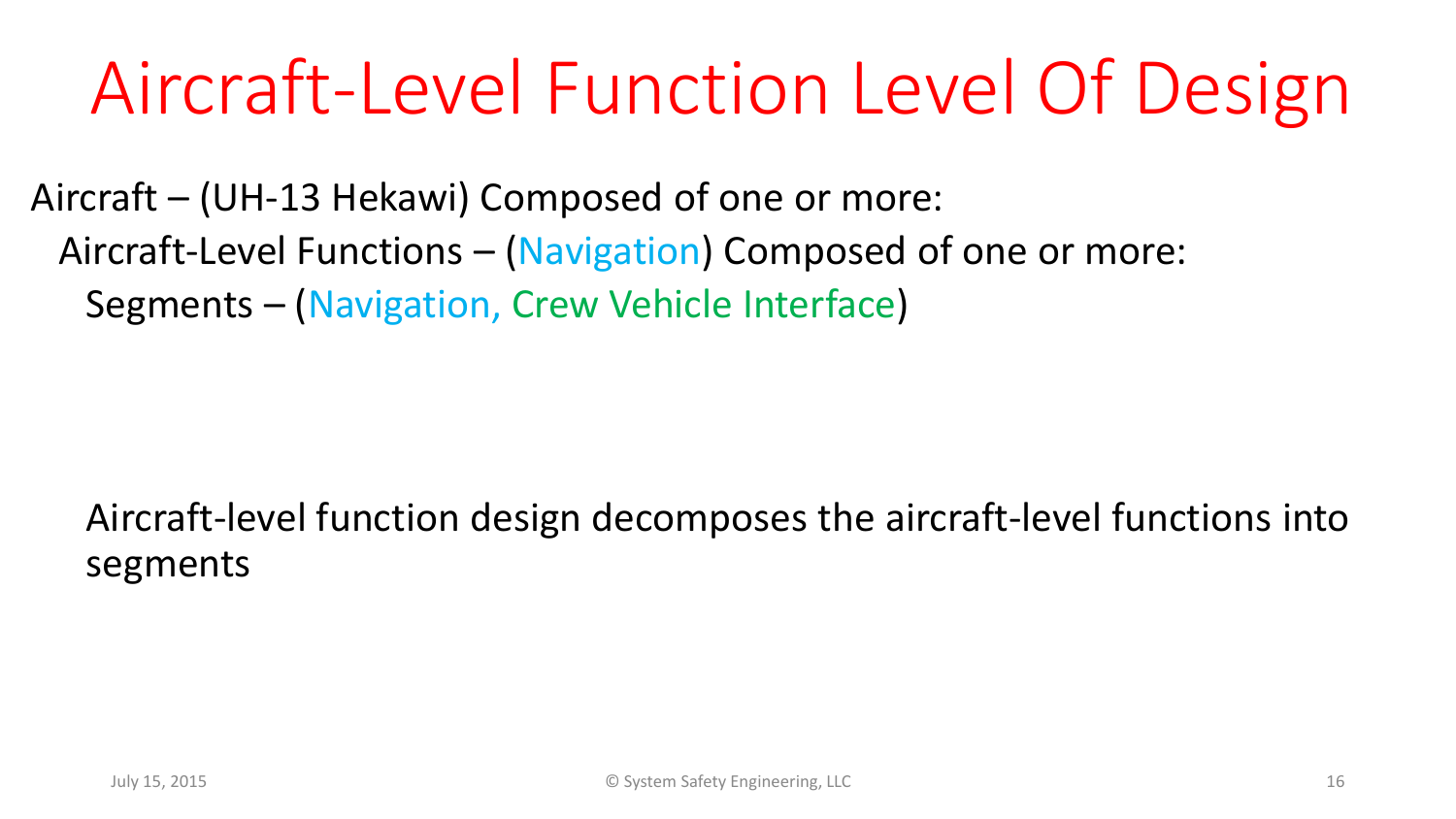#### Aircraft-Level Function Level Of Design

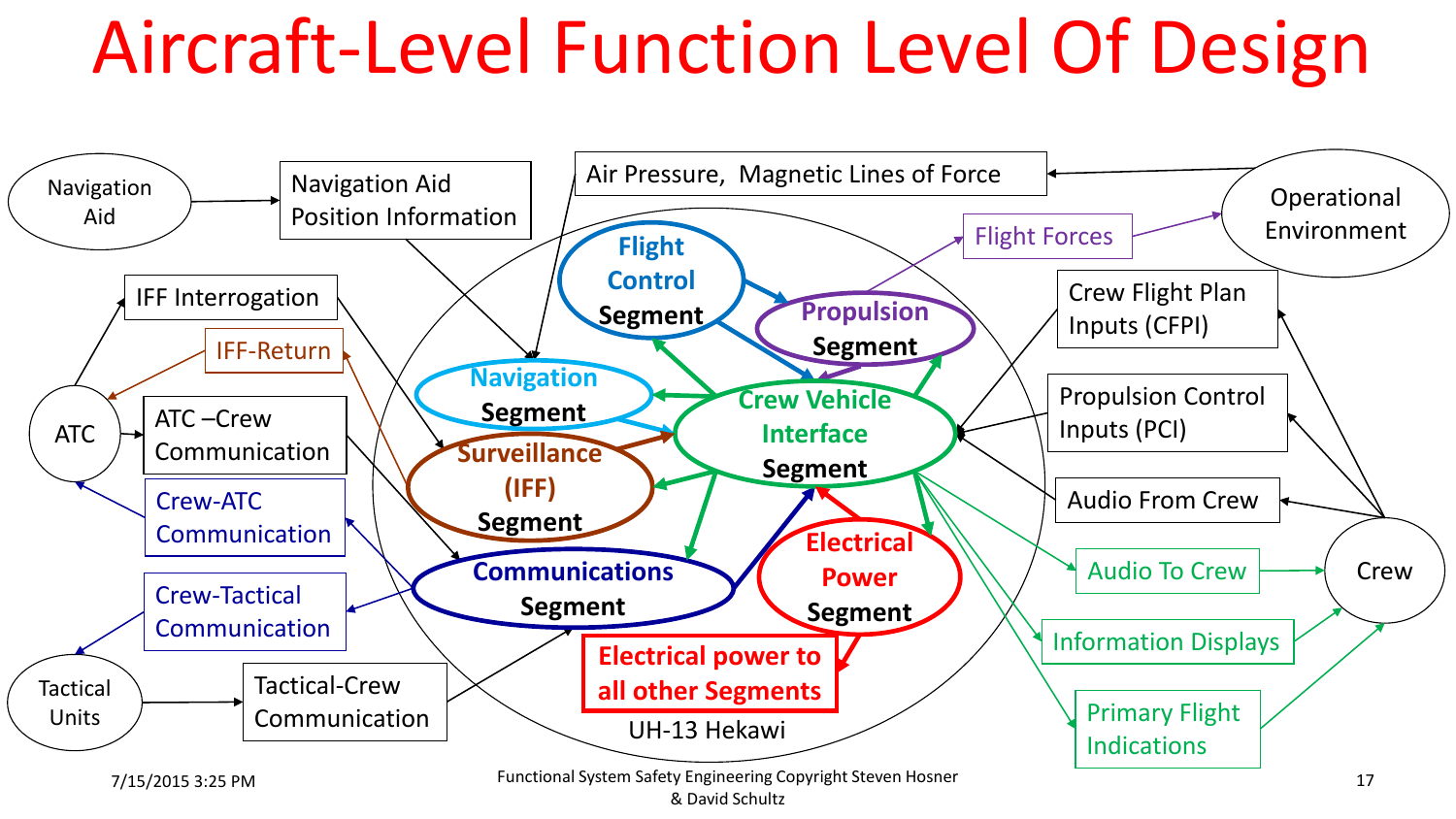#### Aircraft-Level Function Level Of Design Functional Model Navigation  $\rightarrow$  Nav Aid Pos Info Aid **Crew** UH-13 Hekawi **Aircraft-Level Function Navigation Navigation Segment Crew Vehicle Interface Segment** Dropped aircraft-level function Electrical for simplicity Info Dsplys (Nav (Hekawi Pos Dsply , Msldg Nav Info Wrng Dsply)) **Nav Info(Hekawi Pos Data, Nav Data Status)**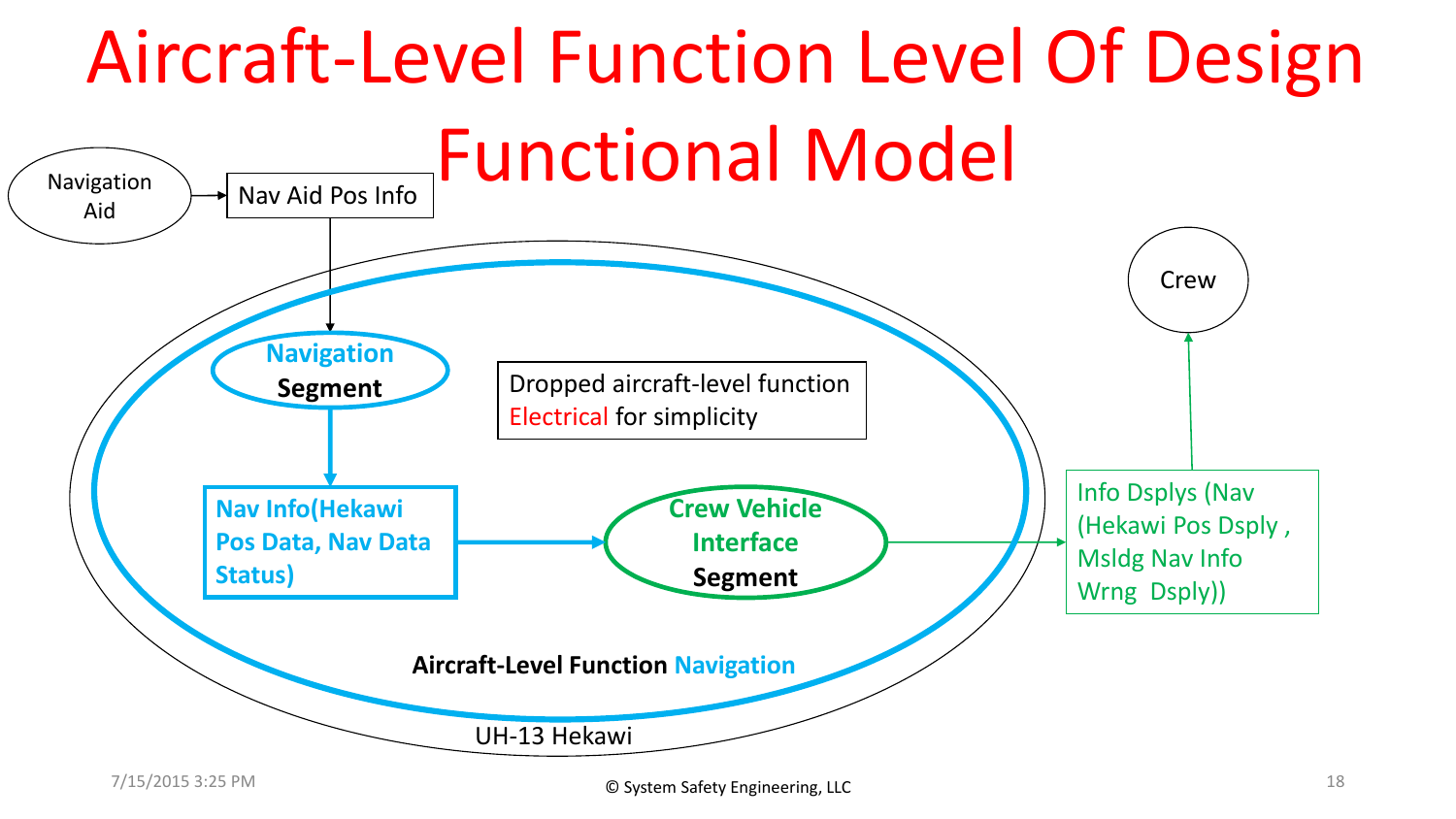# Segment Level Of Design

Aircraft – (UH-13 Hekawi) Composed of one or more: Aircraft-Level Functions – (Navigation) Composed of one or more: Segments – (Navigation, Crew Vehicle Interface) Composed of one or more: Systems – (Navigation Sensor System, …)

Segment design decomposes the segment functions into systems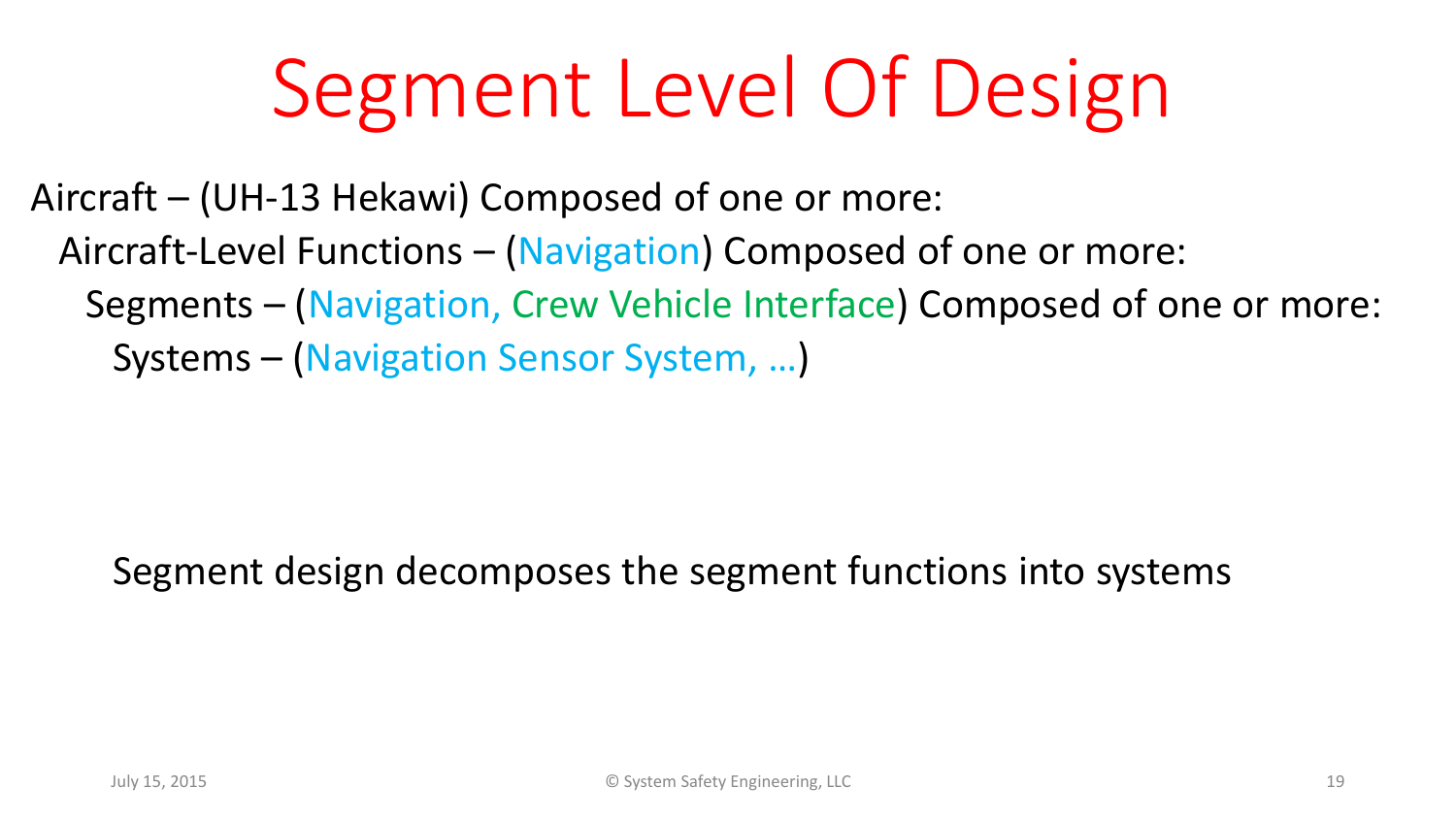#### Segment Level Of Design Functional Model

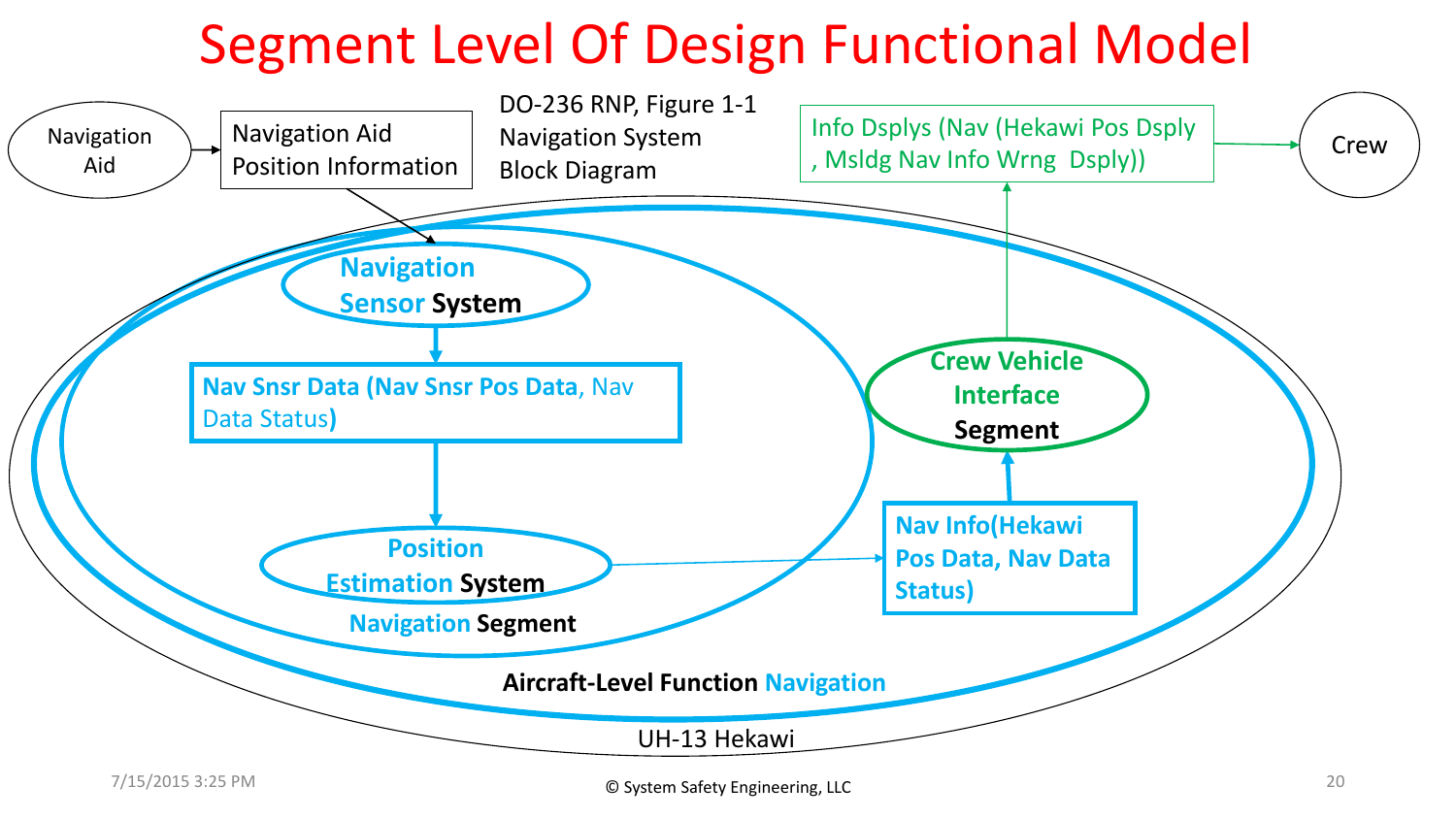### System Level Of Design

Aircraft – (UH-13 Hekawi) Composed of one or more: Aircraft-Level Functions – (Navigation) Composed of one or more: Segments – (Navigation, Crew Vehicle Interface) Composed of one or more: Systems – (Navigation Sensor System, …) Composed of one or more: Subsystems – (GPS Receiver Subsystem, …)

System design decomposes the system functions into subsystems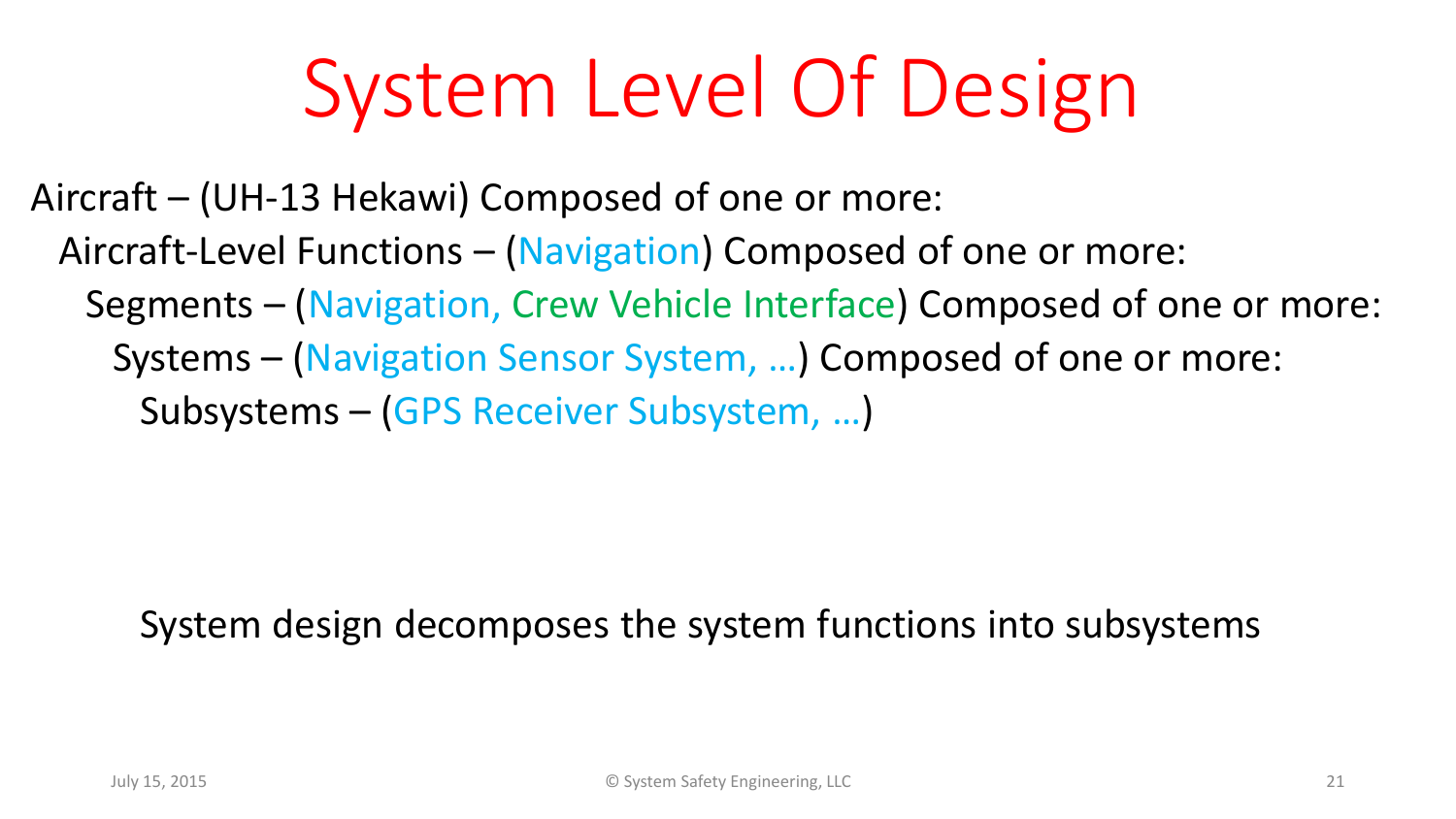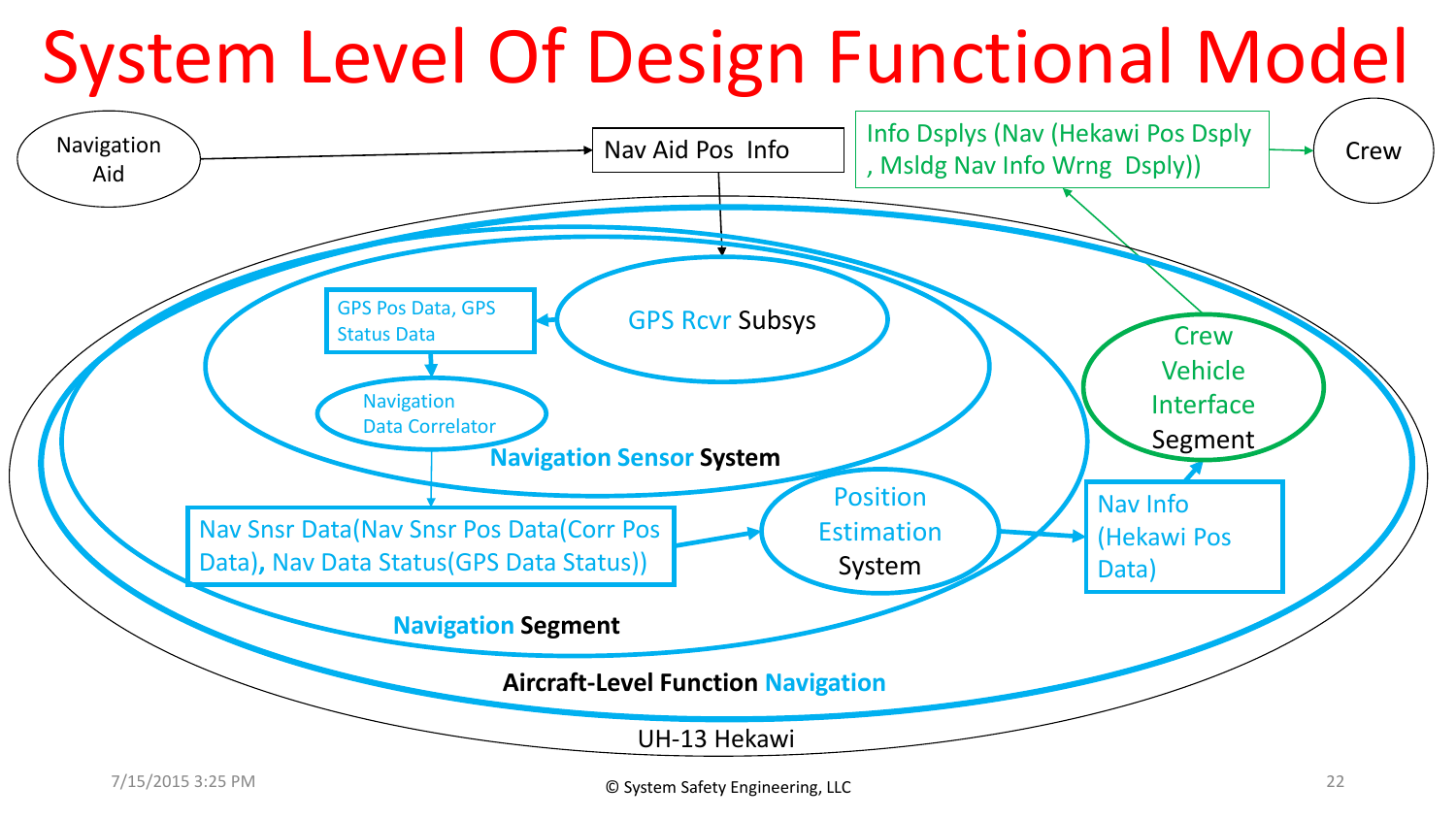#### Subsystem Level Of Design

Aircraft – (UH-13 Hekawi) Composed of one or more: Aircraft-Level Functions – (Navigation) Composed of one or more: Segments – (Navigation, Crew Vehicle Interface) Composed of one or more: Systems – (Navigation Sensor System, …) Composed of one or more: Subsystems – (GPS Receiver Subsystem, …) Composed of one or more: Implementations – (Acme AG-72 GPS Receiver System, …)

> Subsystem design decomposes the subsystem functions into implementations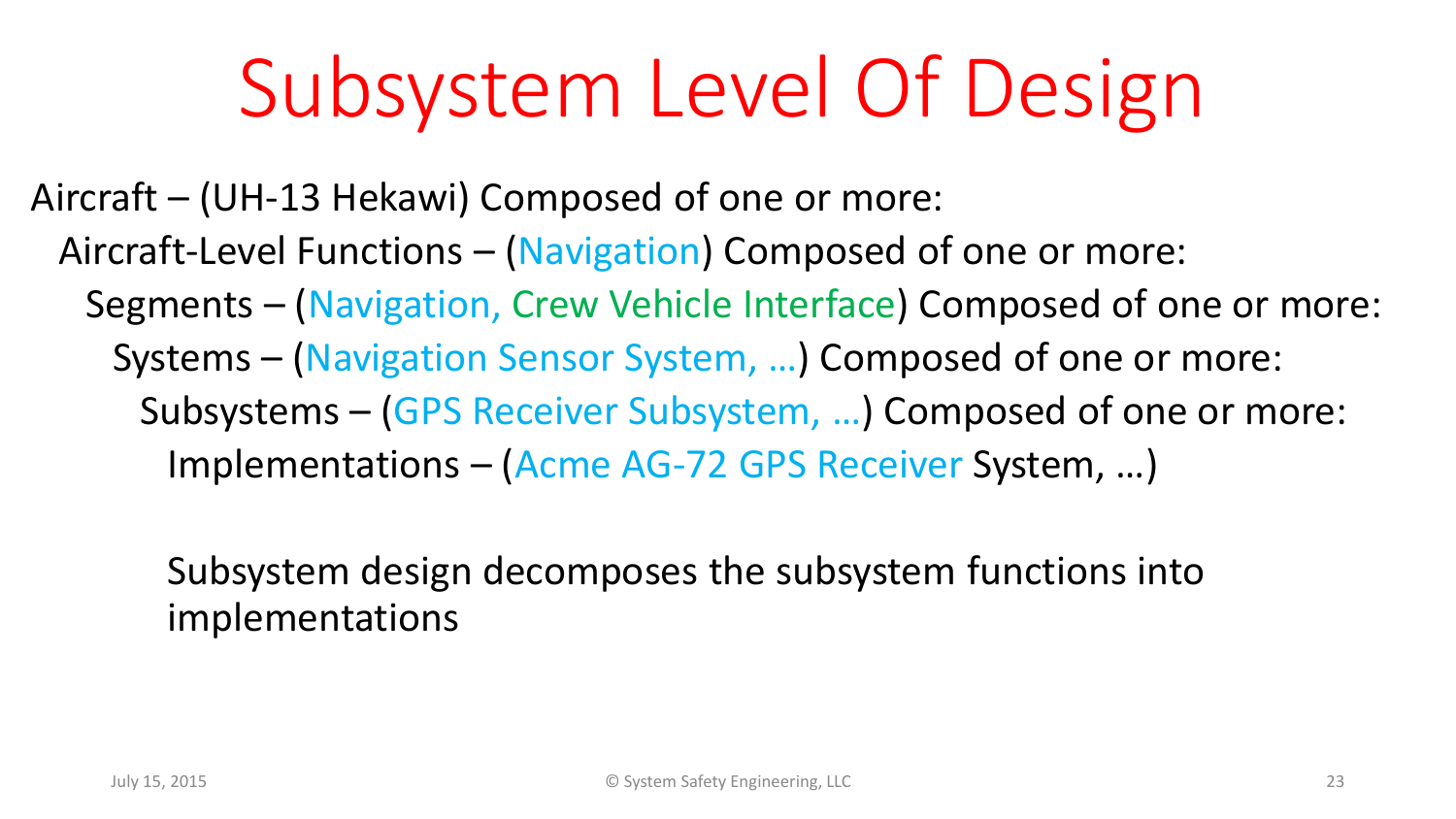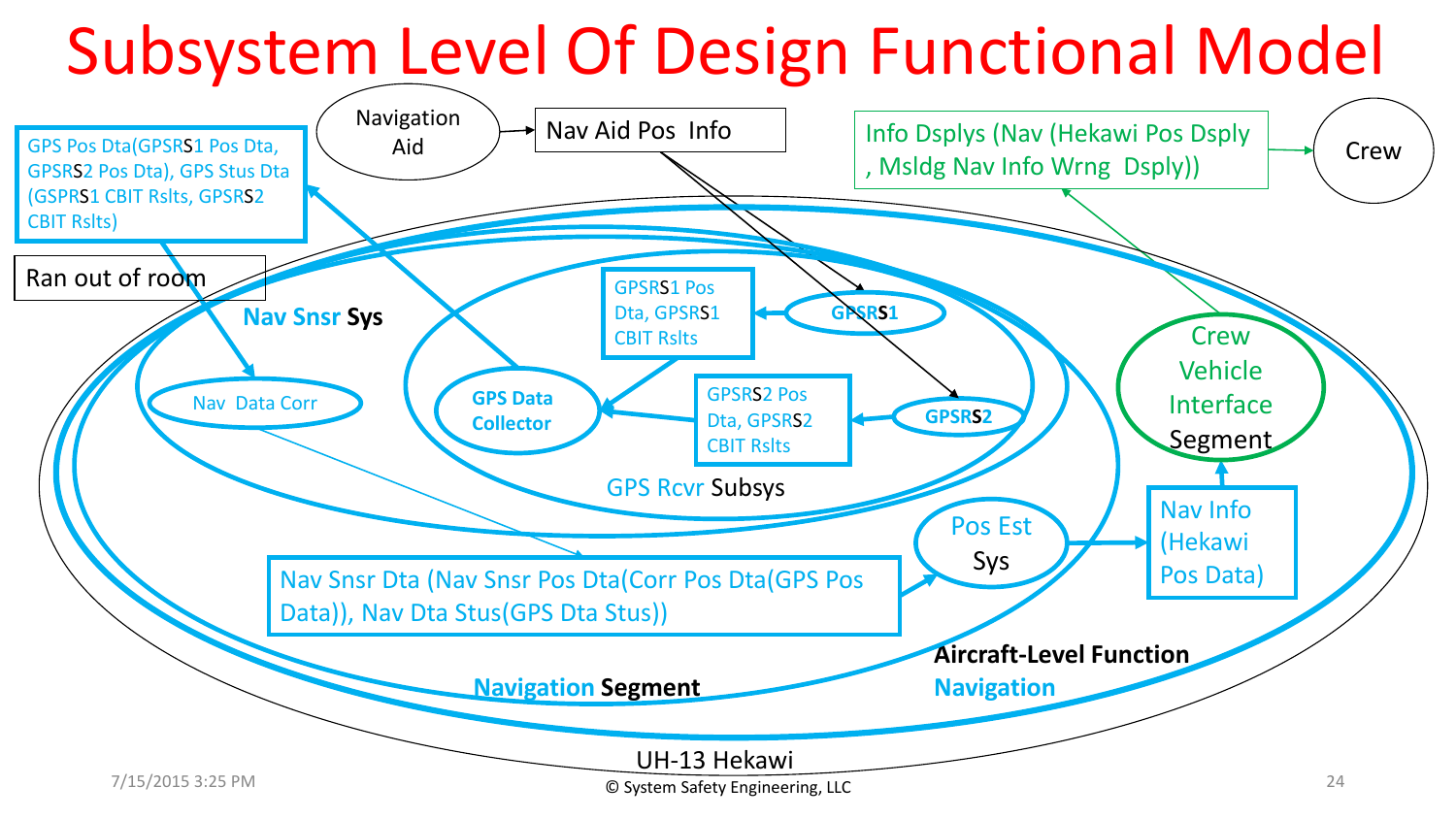#### Aircraft Design

**Aircraft - (UH-13 Hekawi)**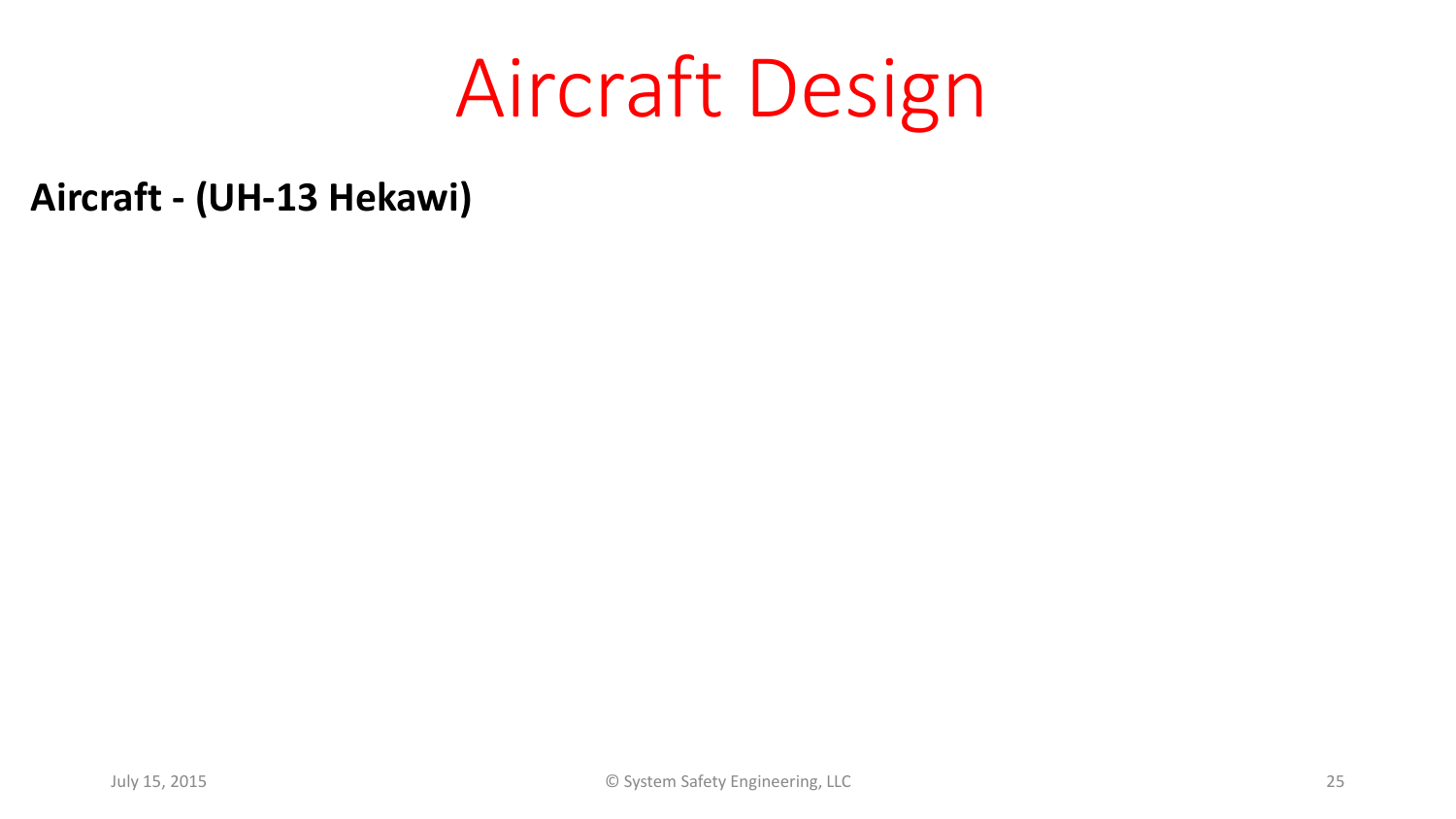#### Aircraft Functional Model

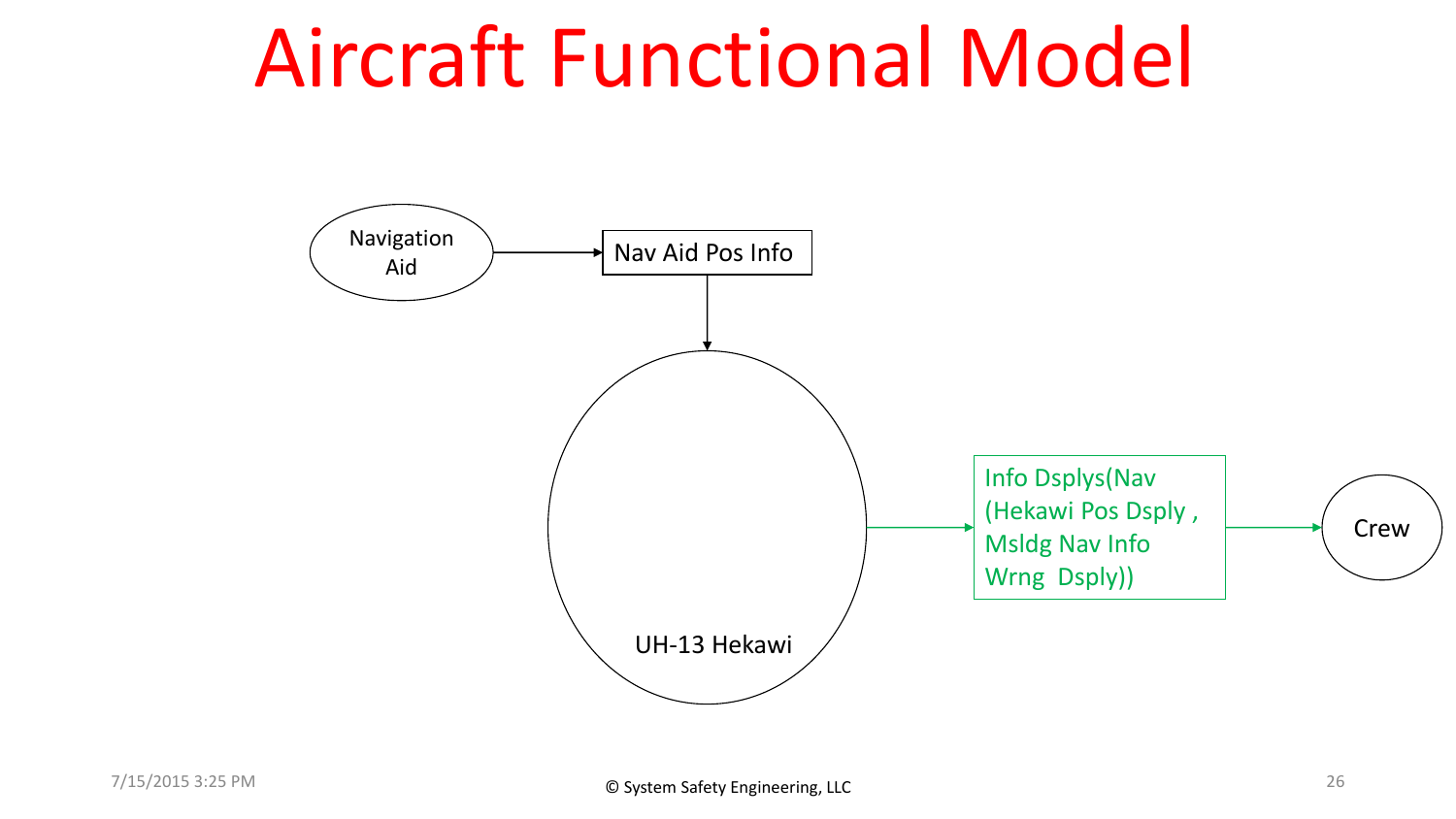#### ARP4761 Documentation Tie-In

- •A draft Aircraft Functional Hazard Assessment (AFHA) will contain the aircraft's:
	- Functional model defining the interfaces between the aircraft and functions external to the aircraft
	- •Hazard analyses covering all aircraft functional interface hazards
- •We will concentrate on the Hekawi functional interfaces relevant to the Hekawi function of providing Information Displays(Navigation)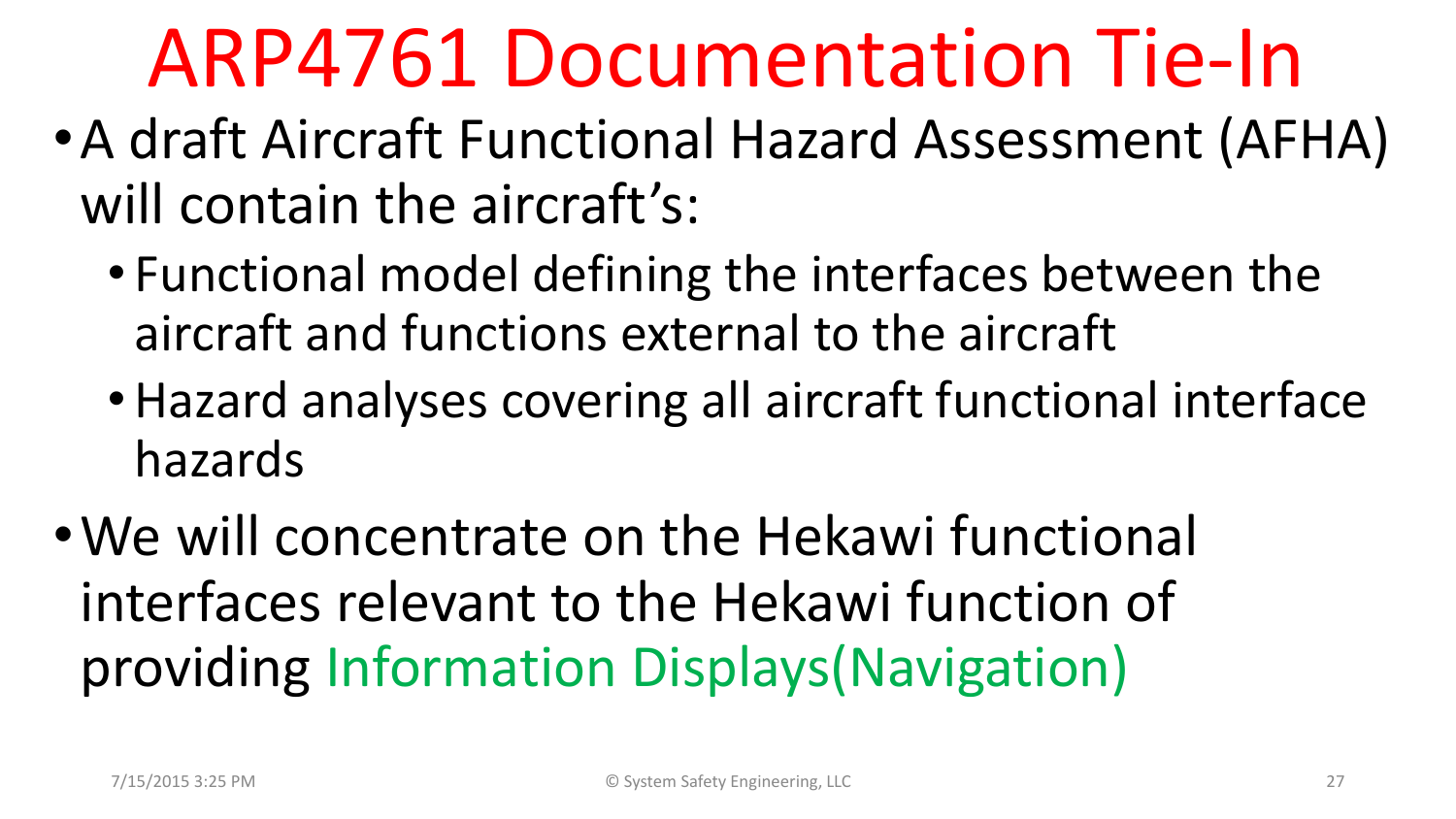#### Aircraft Functional Hazard Analysis

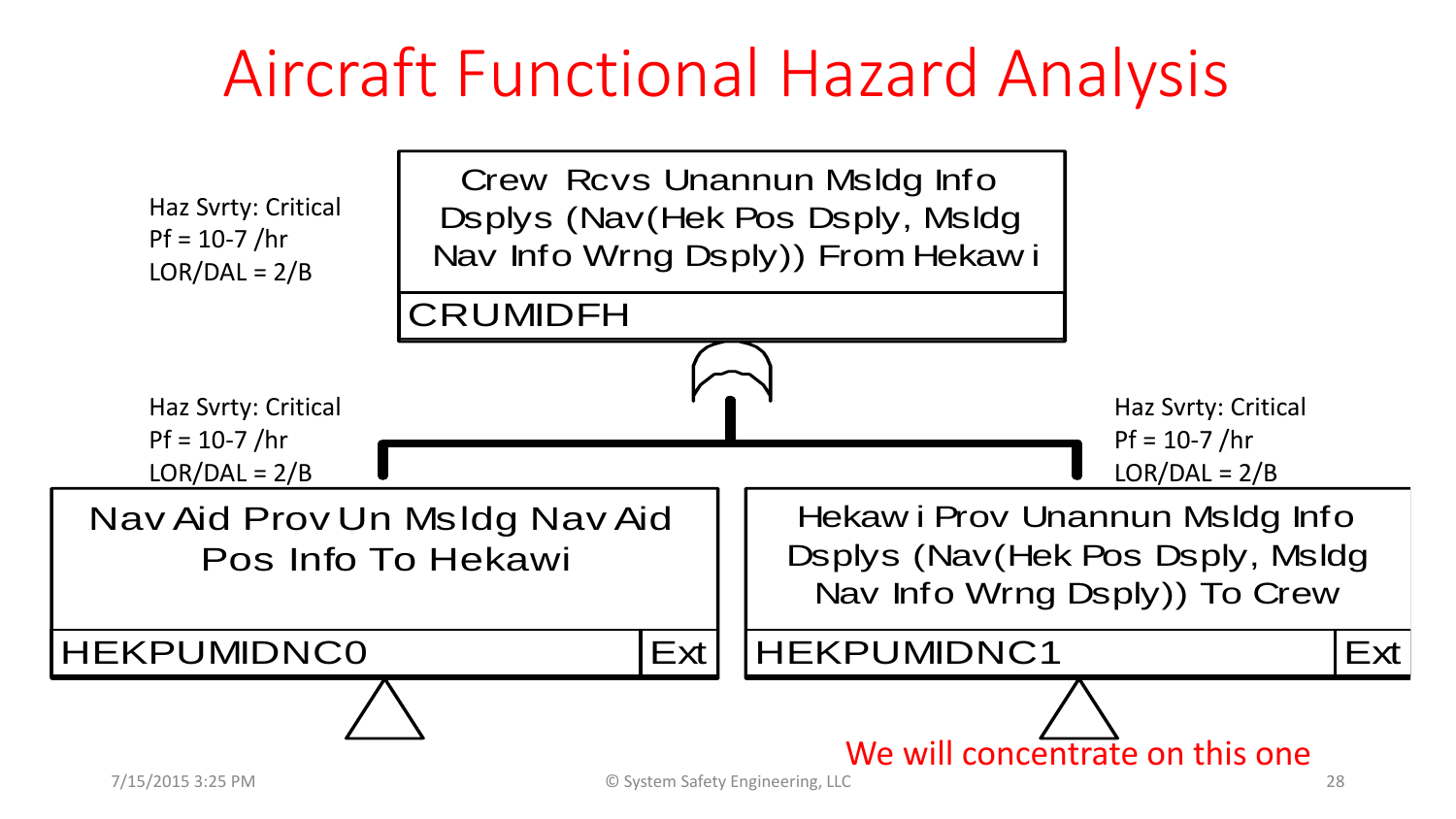#### Aircraft Level Of Design

**Aircraft – (UH-13 Hekawi) Composed of one or more: Aircraft-Level Functions – (Navigation, Electrical)**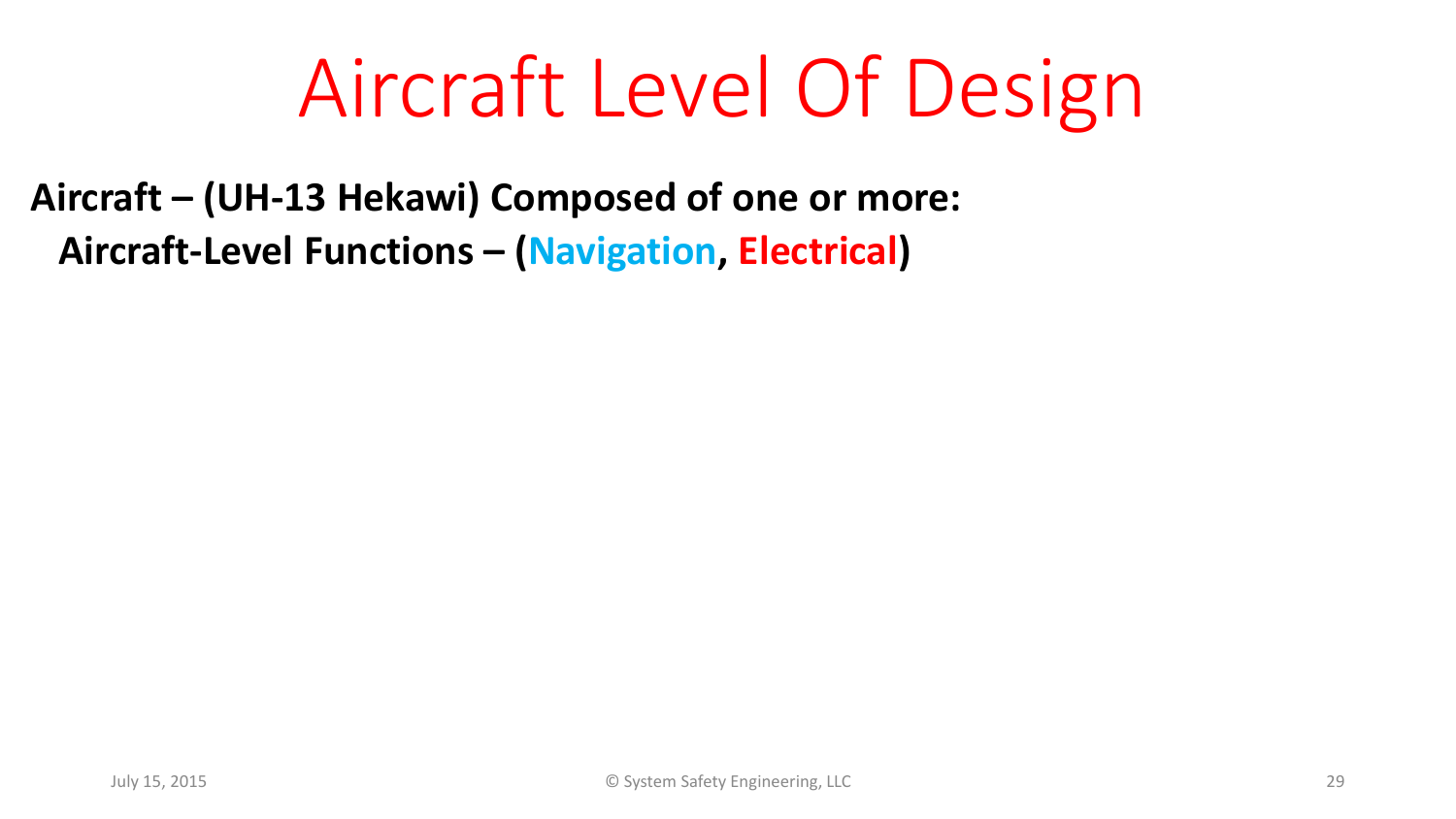#### Aircraft Level Of Design Functional Model

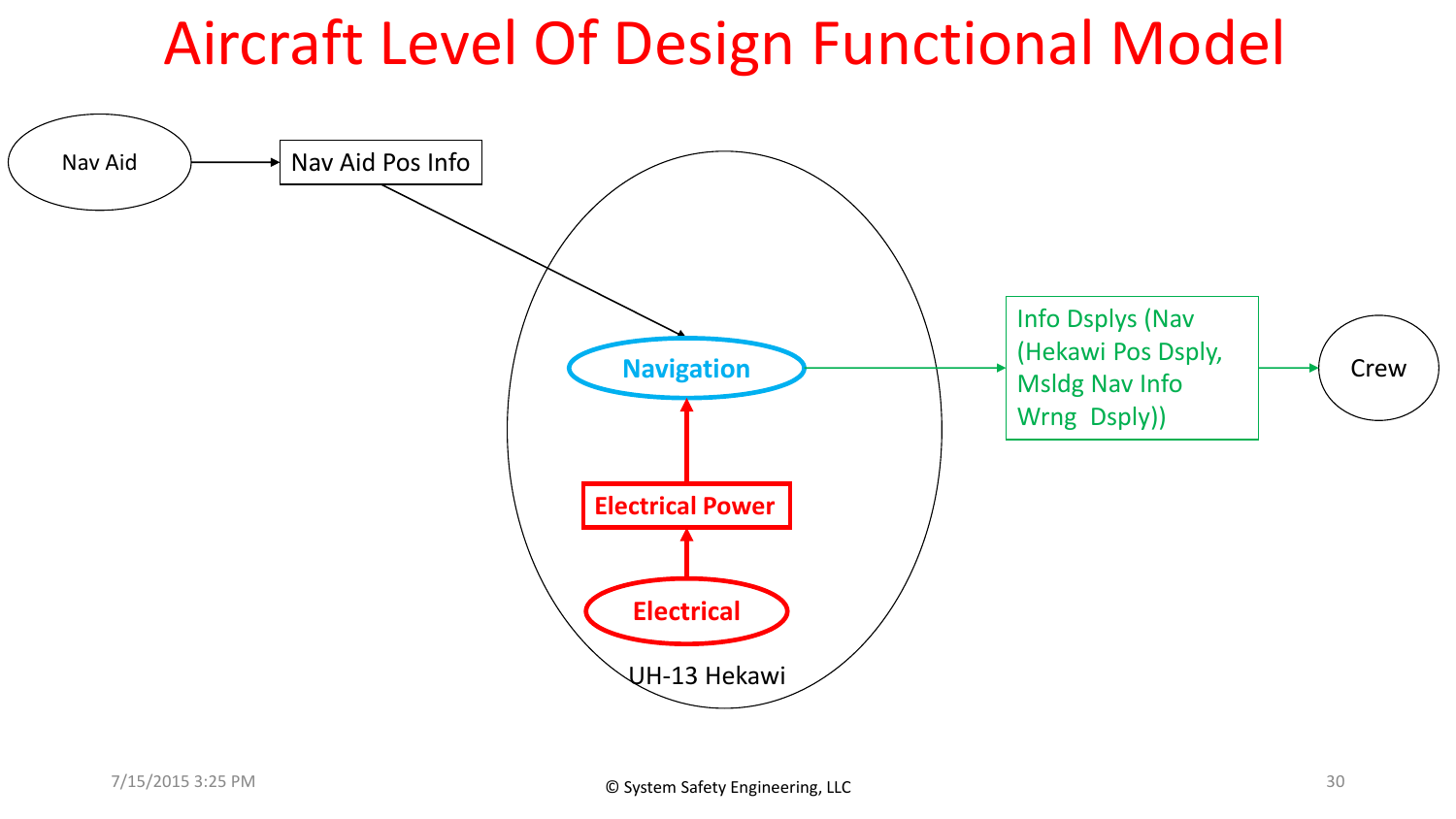#### ARP4761 Documentation Tie-In

- •An interim/final AFHA will contain the aircraft level of design's:
	- Allocation of aircraft functions to one or more aircraftlevel functions
	- Functional models defining the interfaces between:
		- The aircraft-level functions themselves
		- The aircraft-level functions and functions external to the aircraft
	- •Hazard analyses covering all aircraft-level function functional interface hazards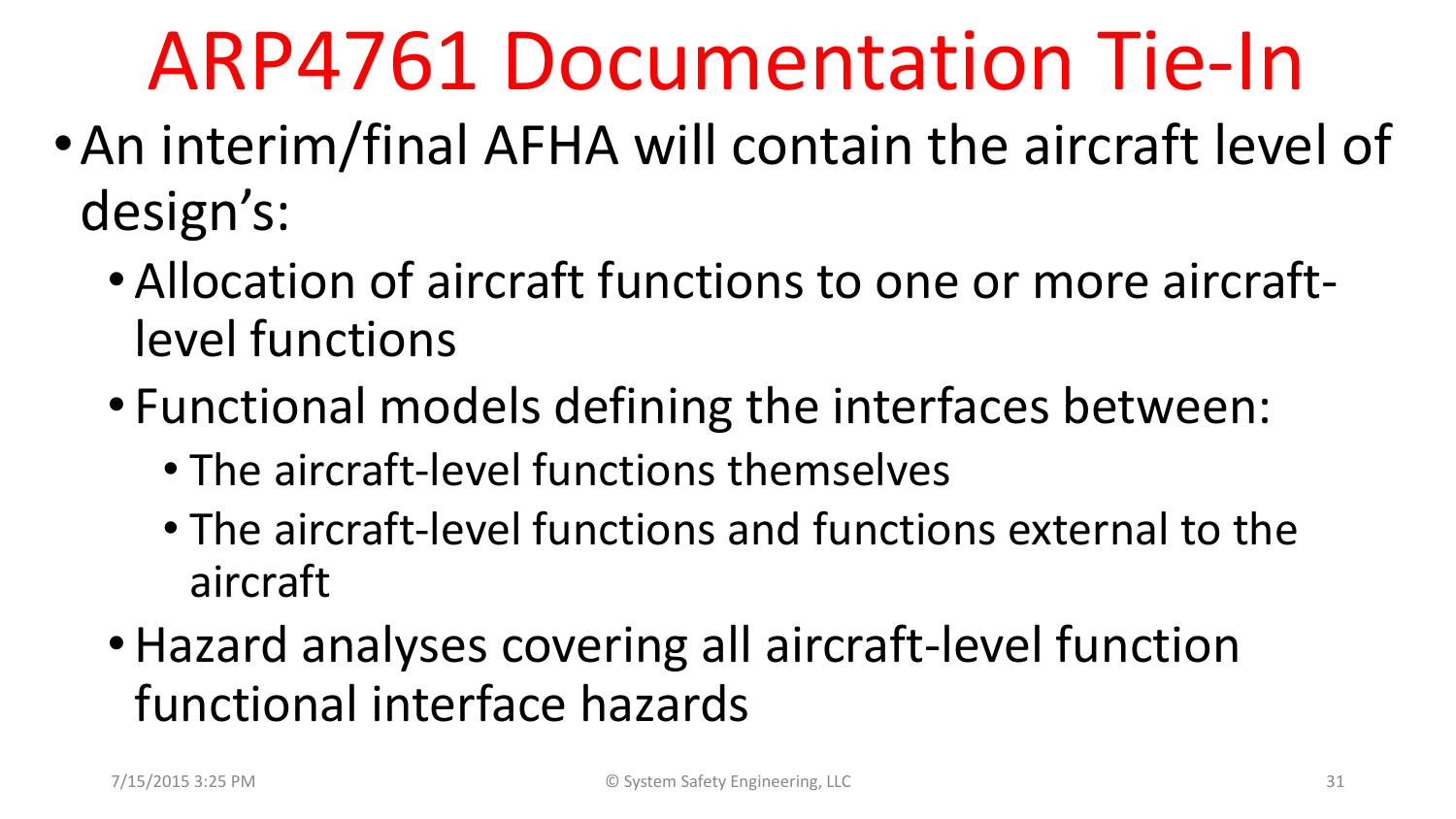#### JI DESIGN FUN<br>Analysis<br>Hekawi Prov Unannun Msldg Info<br>Dsplys (Nav(Hek Pos Dsply, Msldg Aircraft Level Of Design Functional Hazard Analysis

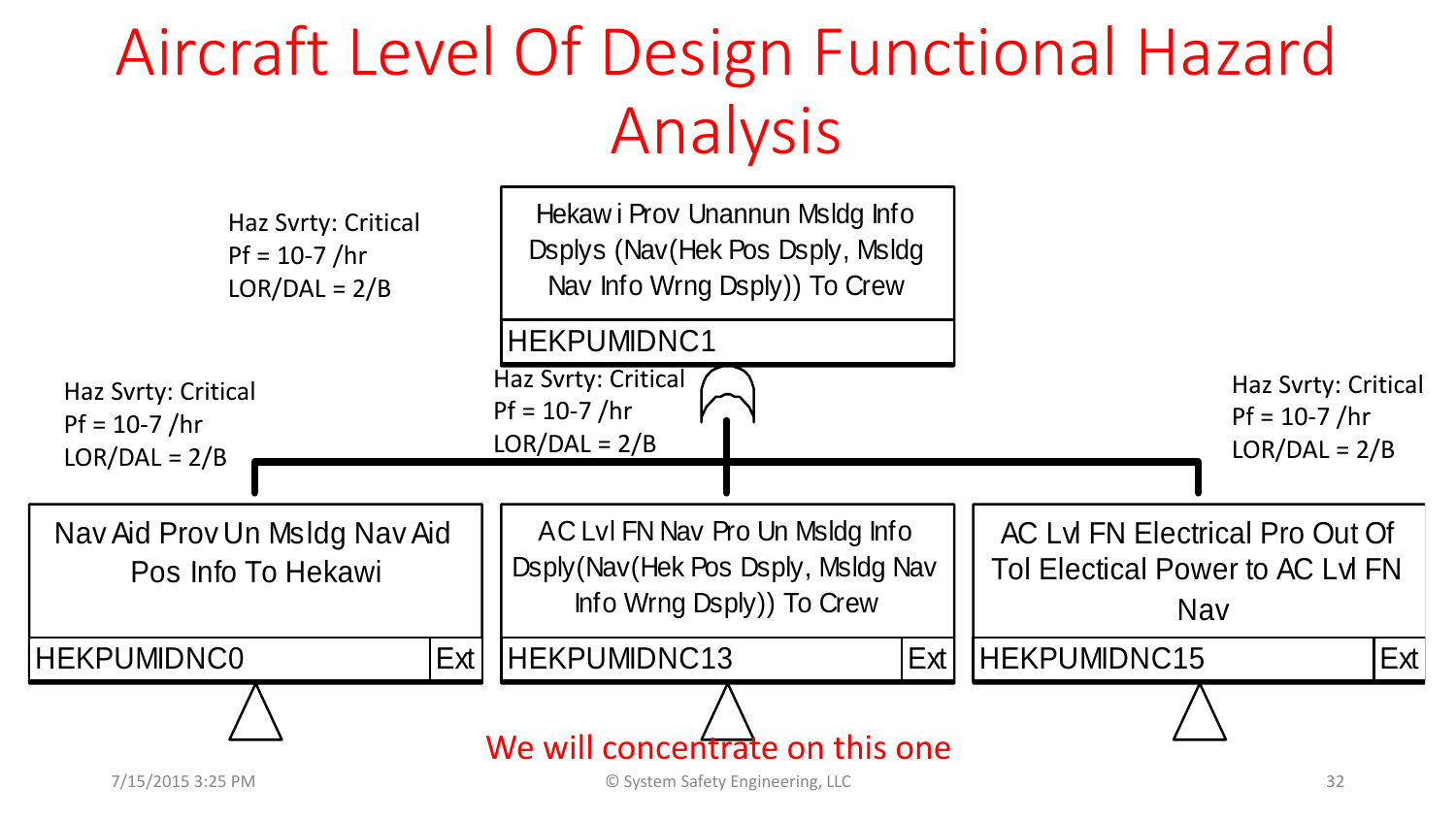#### Aircraft Level Of Design Functional Hazard Analysis

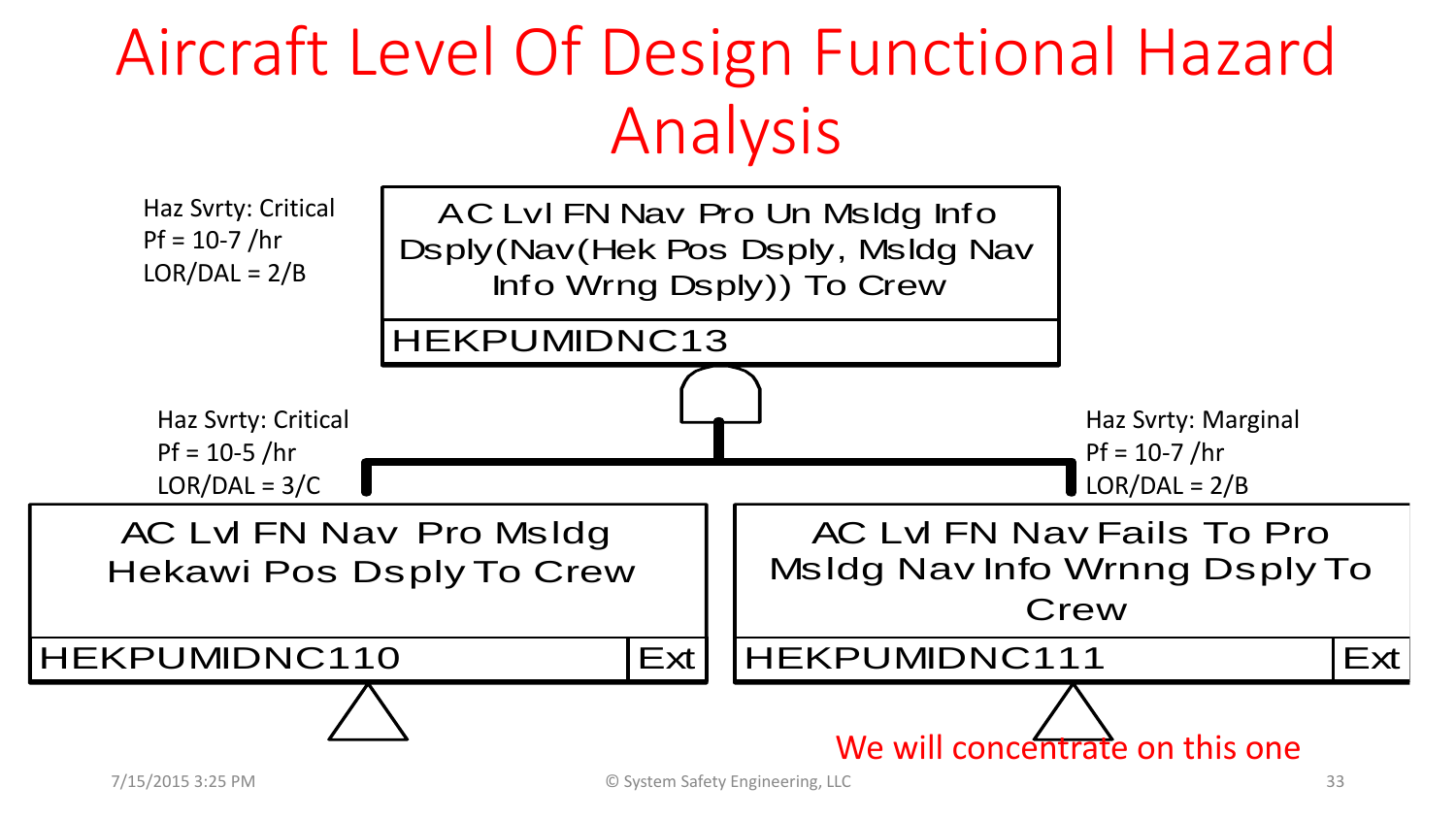#### Aircraft Level-Function Level Of Design

Aircraft – (UH-13 Hekawi) Composed of one or more: **Aircraft-Level Functions – (Navigation) Composed of one or more: Segments – (Navigation, Crew Vehicle Interface)**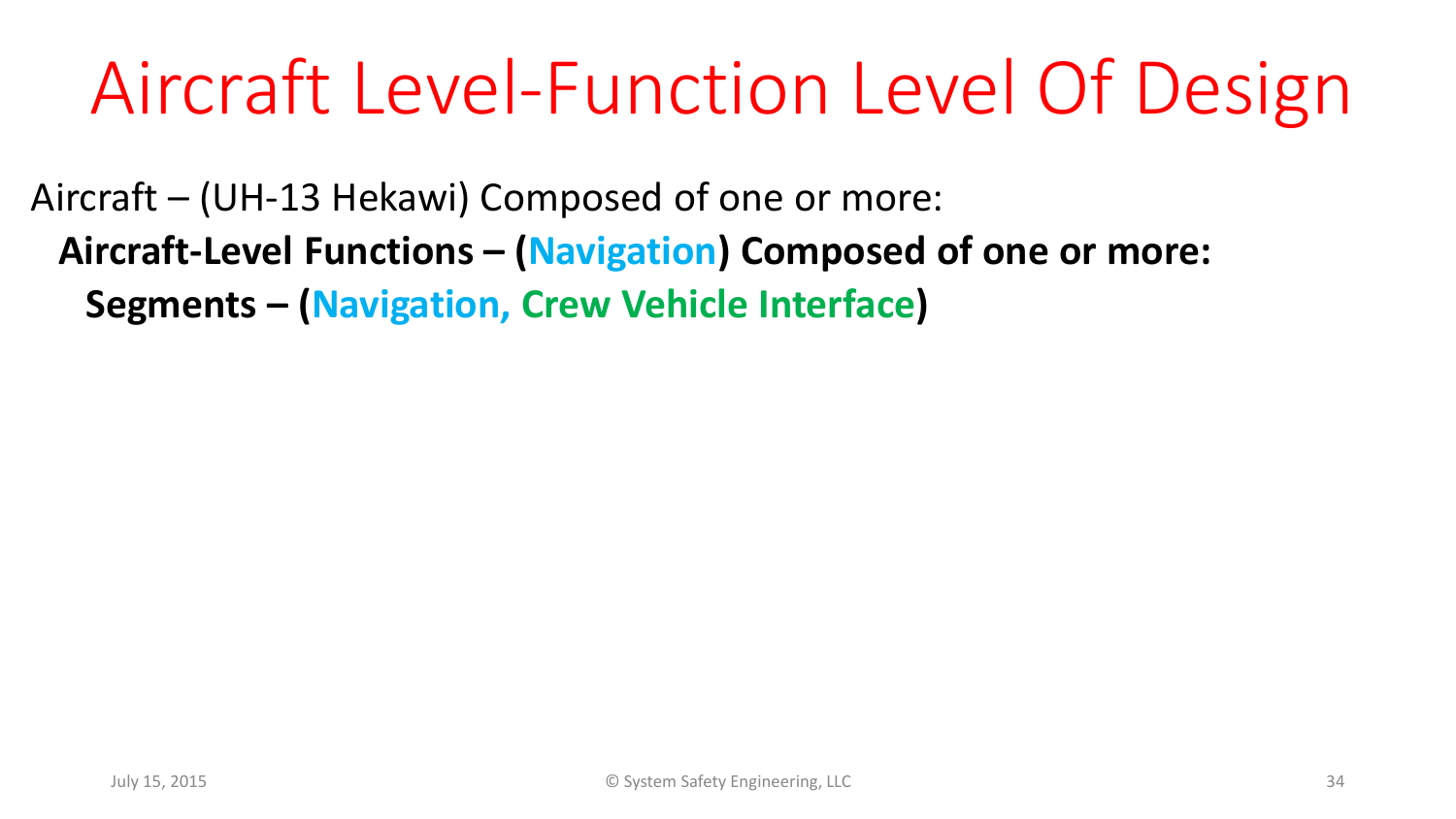#### Aircraft-Level Function Level Of Design Functional Model Navigation  $\rightarrow$  Nav Aid Pos Info Aid **Crew** UH-13 Hekawi **Aircraft-Level Function Navigation Navigation Segment Crew Vehicle Interface Segment Nav Info(Hekawi Pos Data, Nav Data Status)** Dropped aircraft-level function Electrical for simplicity Info Dsplys (Nav (Hekawi Pos Dsply, Msldg Nav Info Wrng Dsply))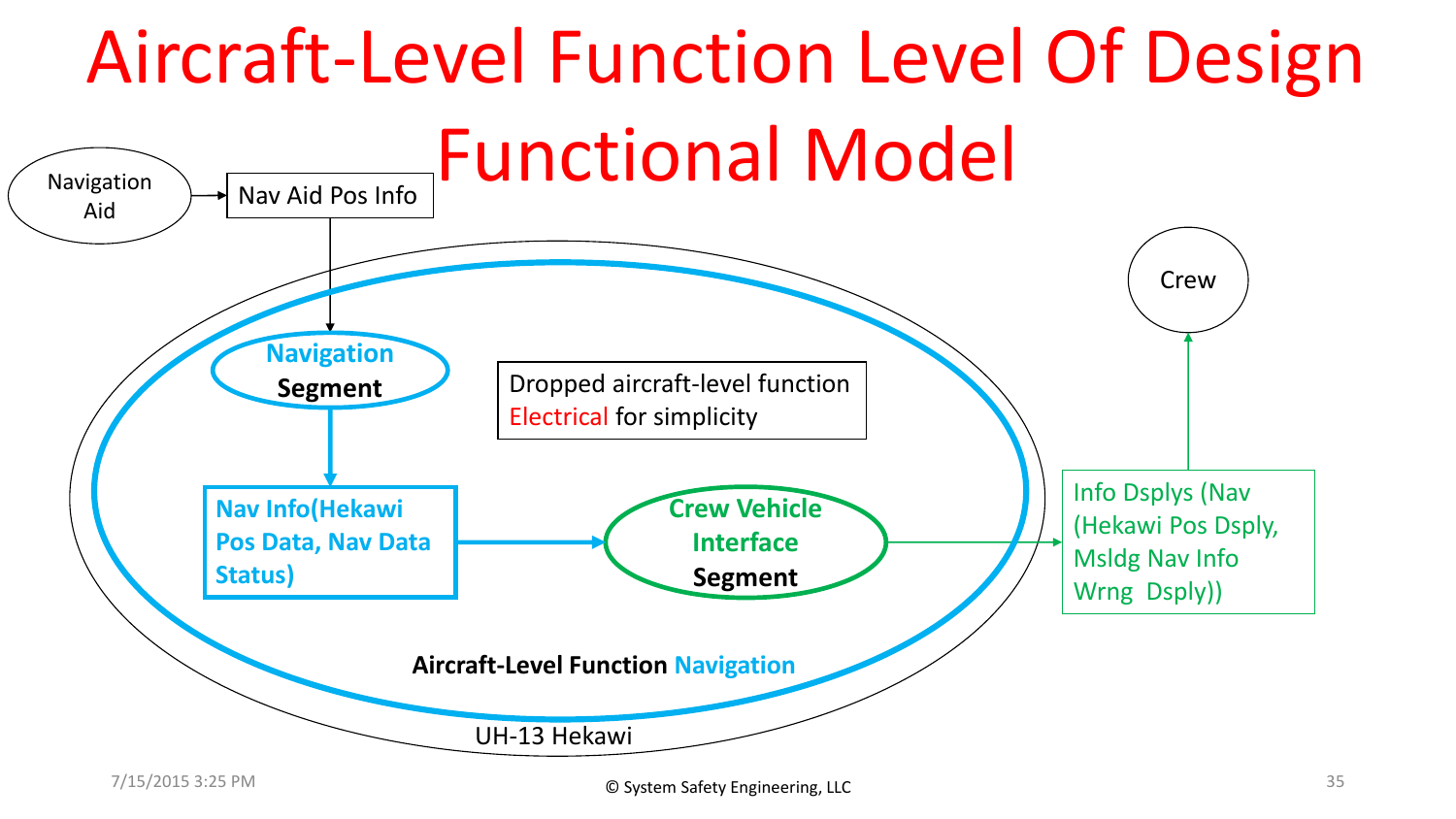#### ARP4761 Documentation Tie-In

- •A Preliminary Aircraft Safety Assessment (PASA) will contain the aircraft-level function level of design's:
	- Allocation of aircraft-level functions to one or more segments
	- Functional model defining the interfaces between:
		- The segments themselves
		- The segments and functions external to the aircraft-level function
	- •Hazard analyses covering all segment functional interface hazards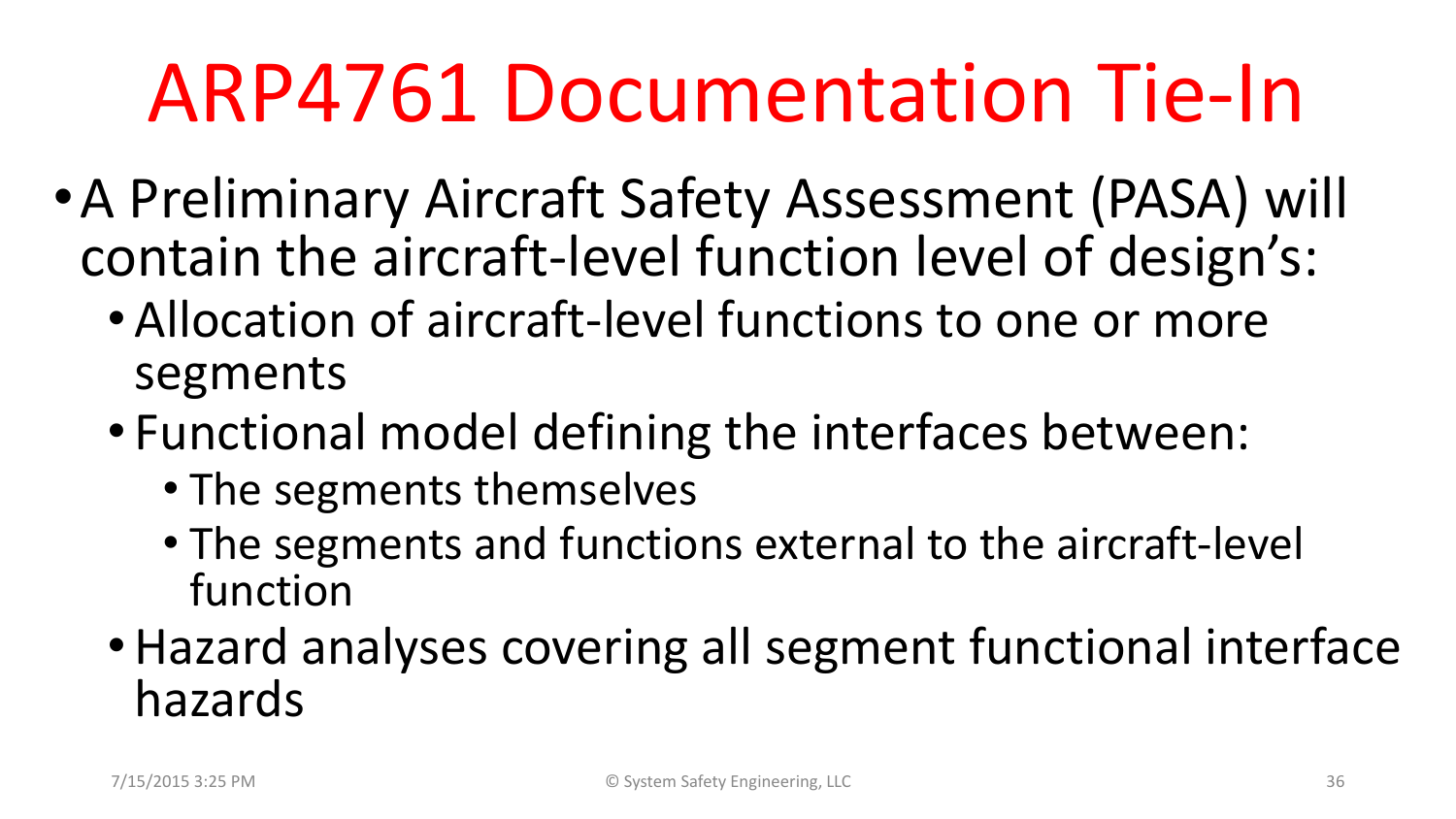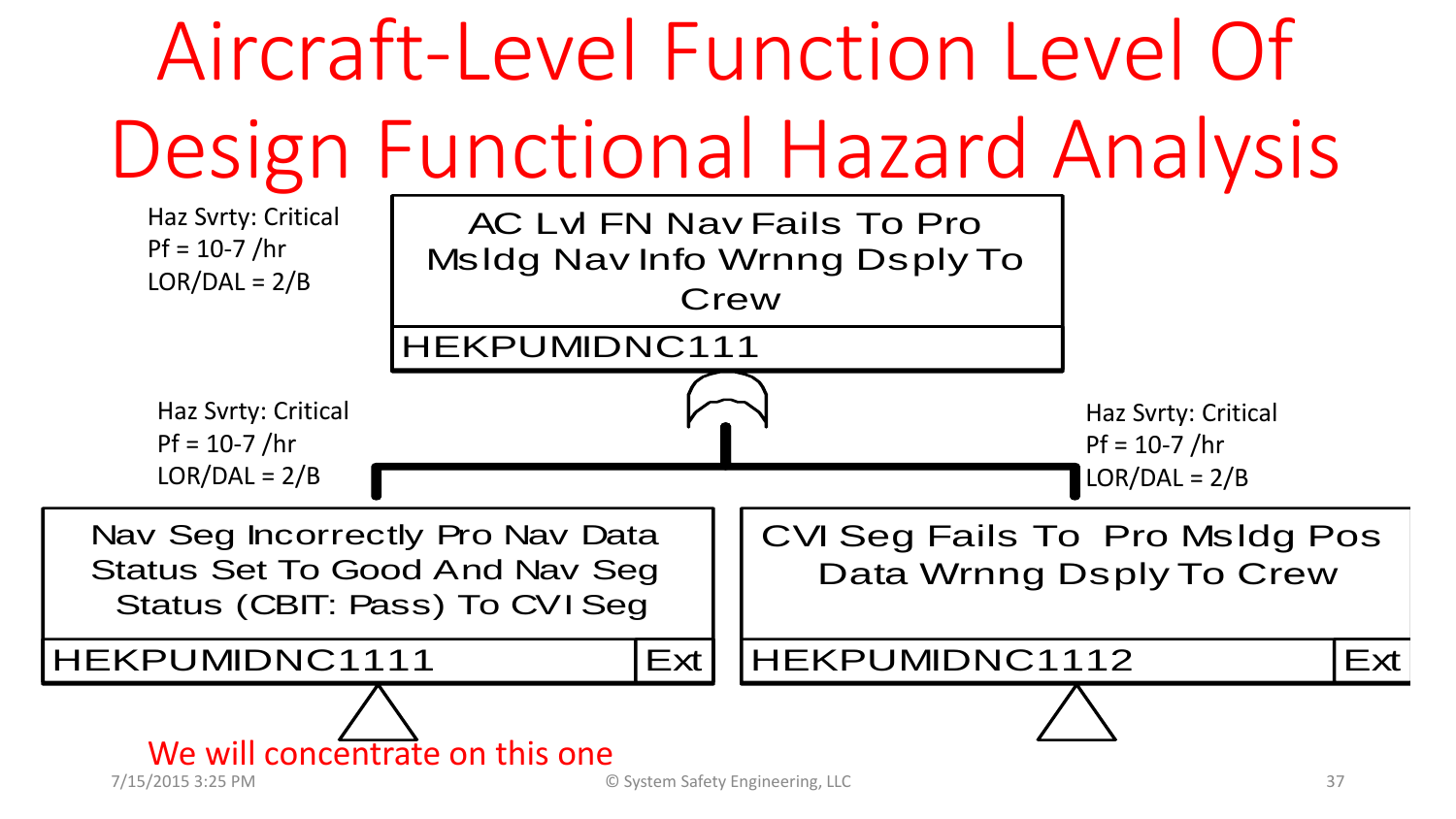# Segment Level Of Design

Aircraft – (UH-13 Hekawi) Composed of one or more: Aircraft-Level Functions – (Navigation) Composed of one or more: **Segments – (Navigation, Crew Vehicle Interface) Composed of one or more: Systems – (Navigation Sensor System, …)**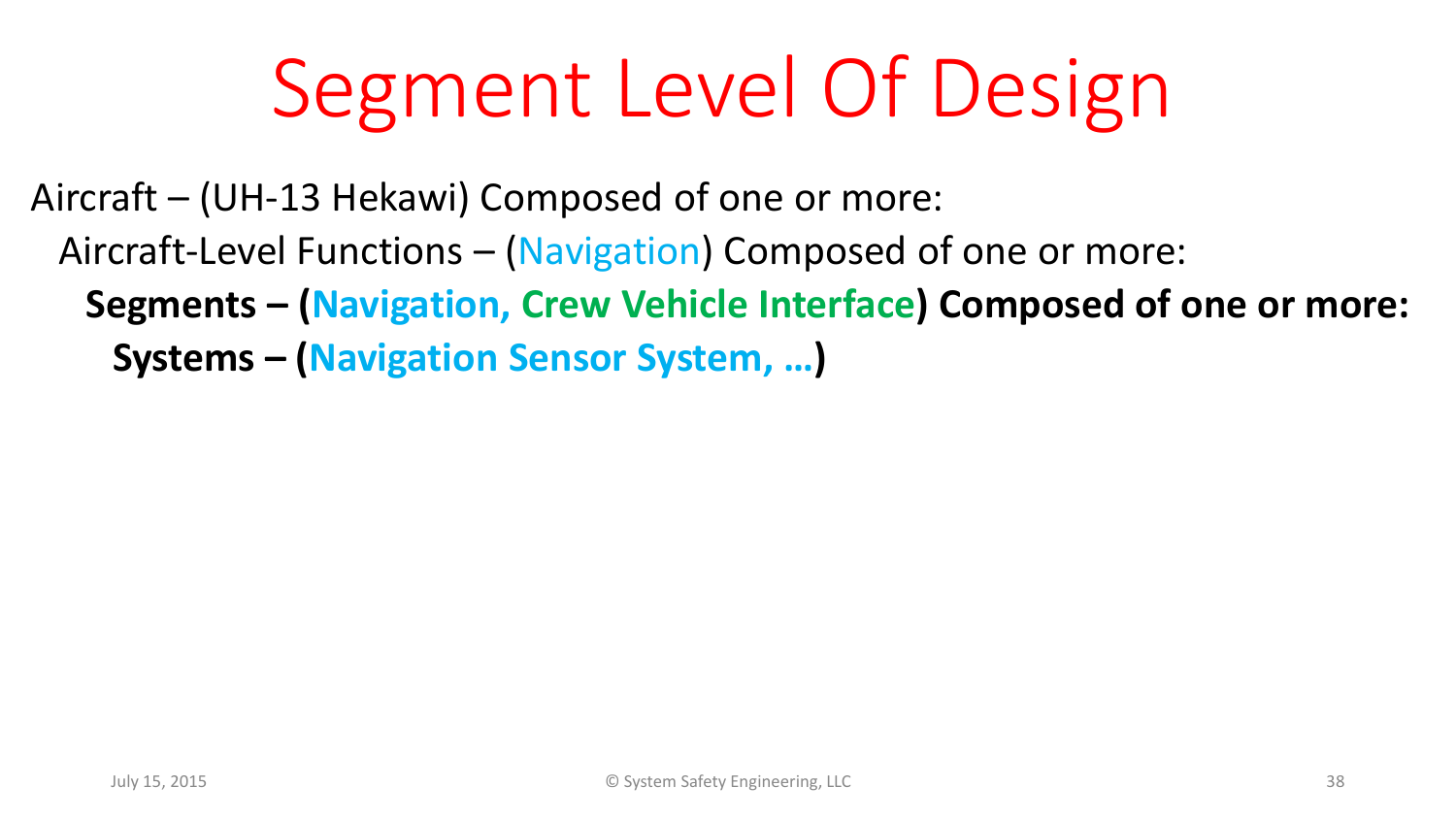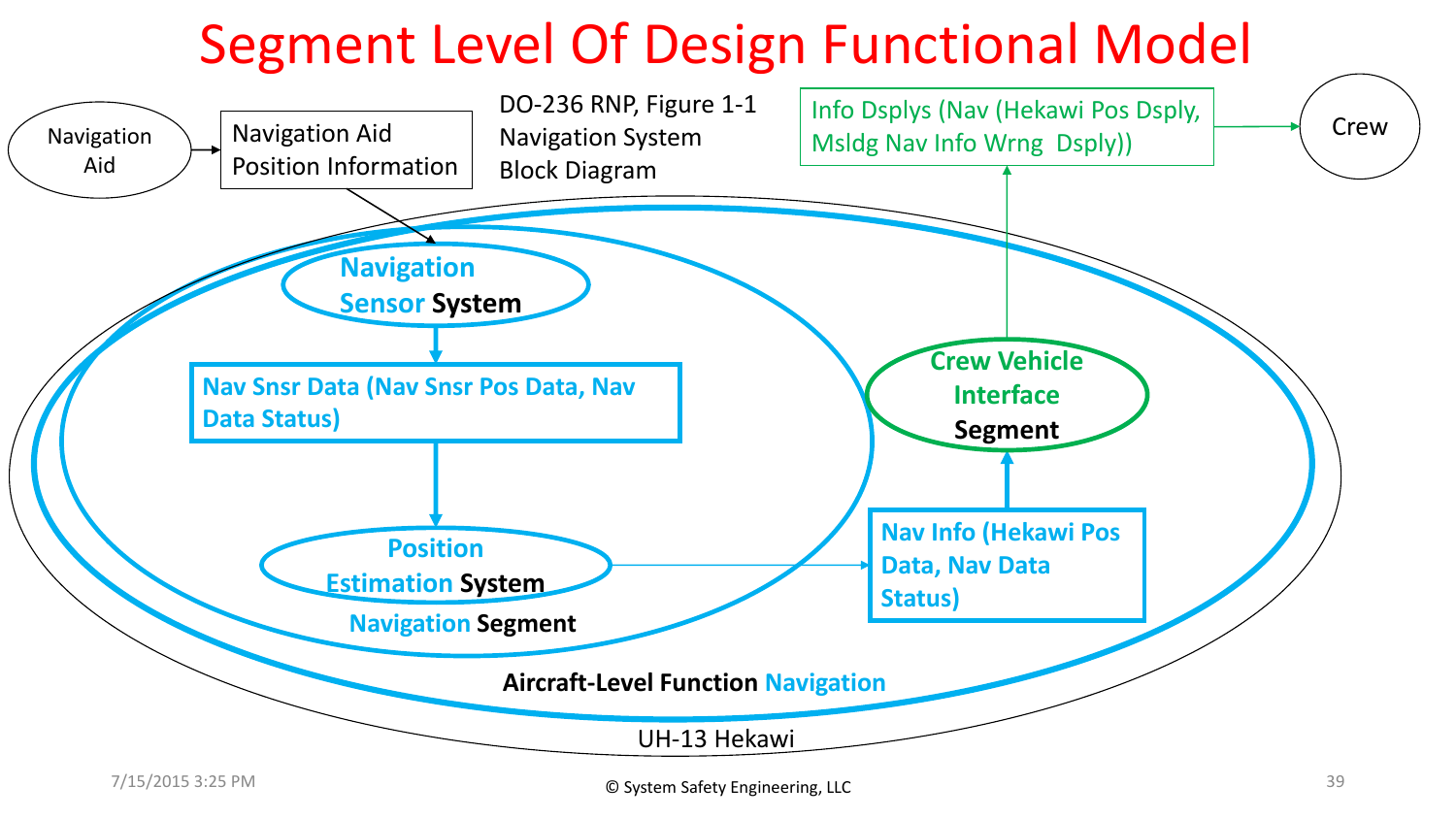#### ARP4761 Documentation Tie-In

- •A Segment Functional Hazard Assessment will contain the segment level of design's:
	- Allocation of segment functions to one or more systems
	- Functional model defining the interfaces between:
		- The systems themselves
		- The systems and the segment's external interfaces
	- •Hazard analyses covering all system functional interface hazards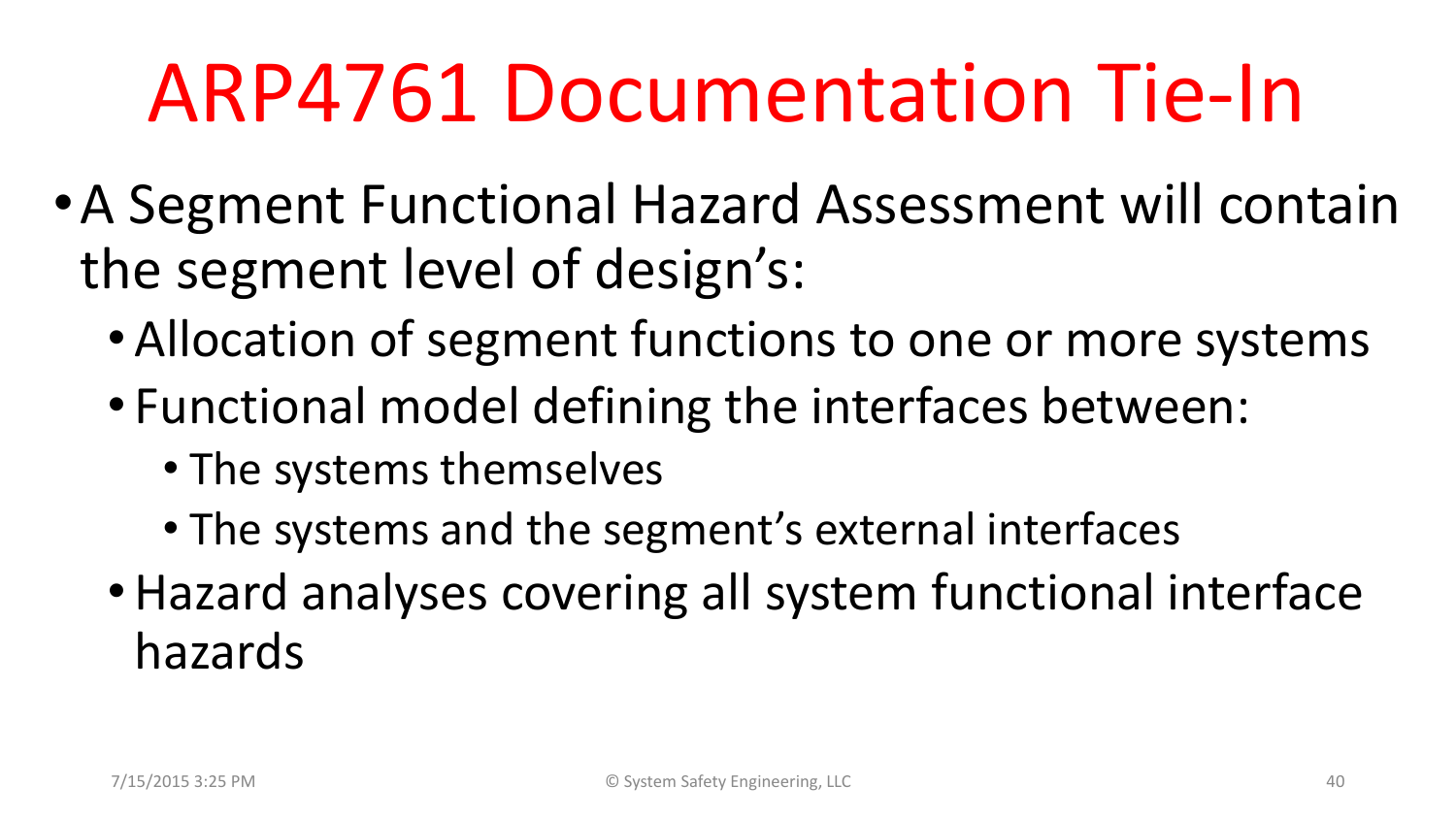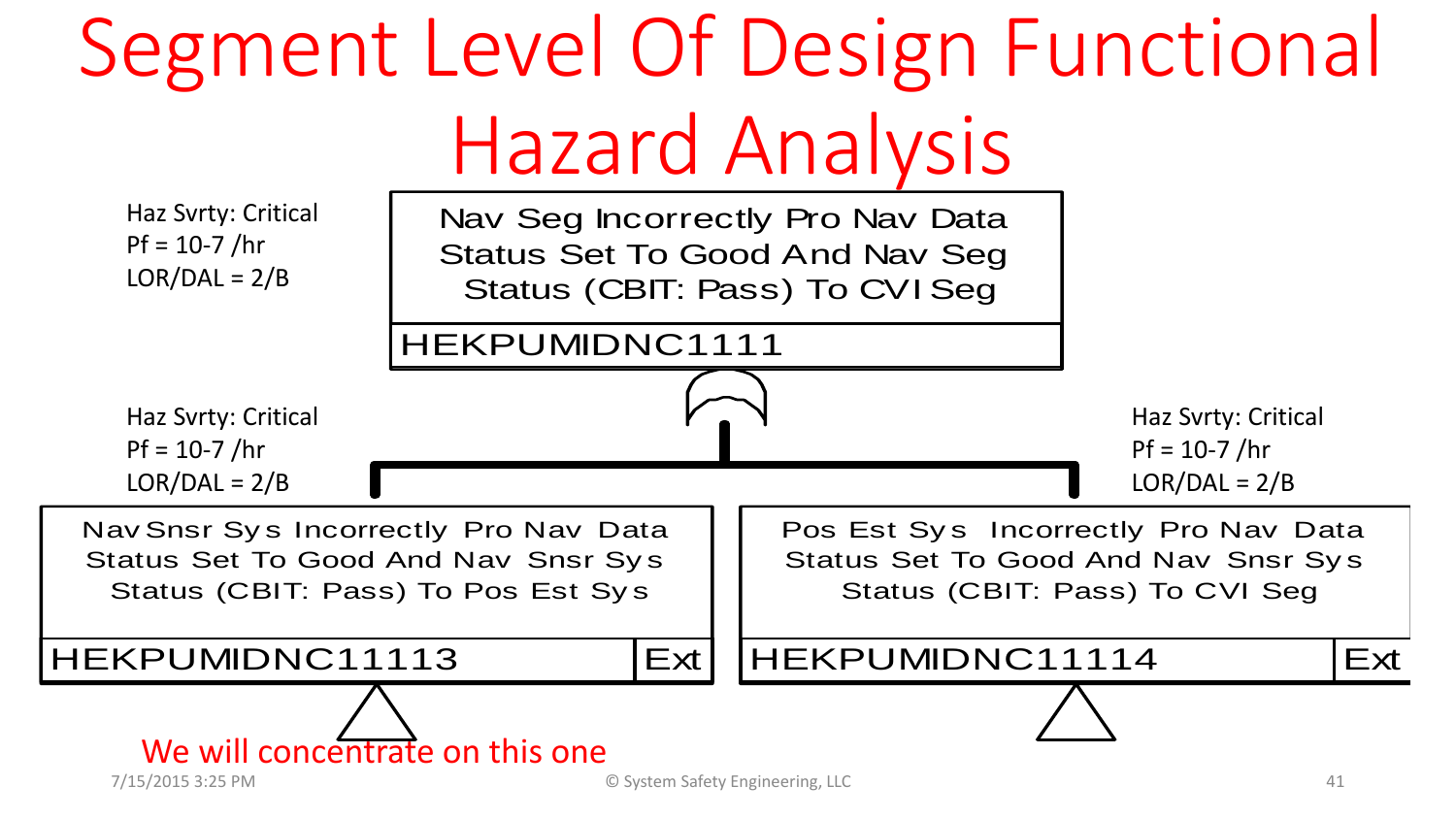## System Level Of Design

Aircraft – (UH-13 Hekawi) Composed of one or more: Aircraft-Level Functions – (Navigation) Composed of one or more: Segments – (Navigation, Crew Vehicle Interface) Composed of one or more: **Systems – (Navigation Sensor System, …) Composed of one or more: Subsystems – (GPS Receiver Subsystem, …)**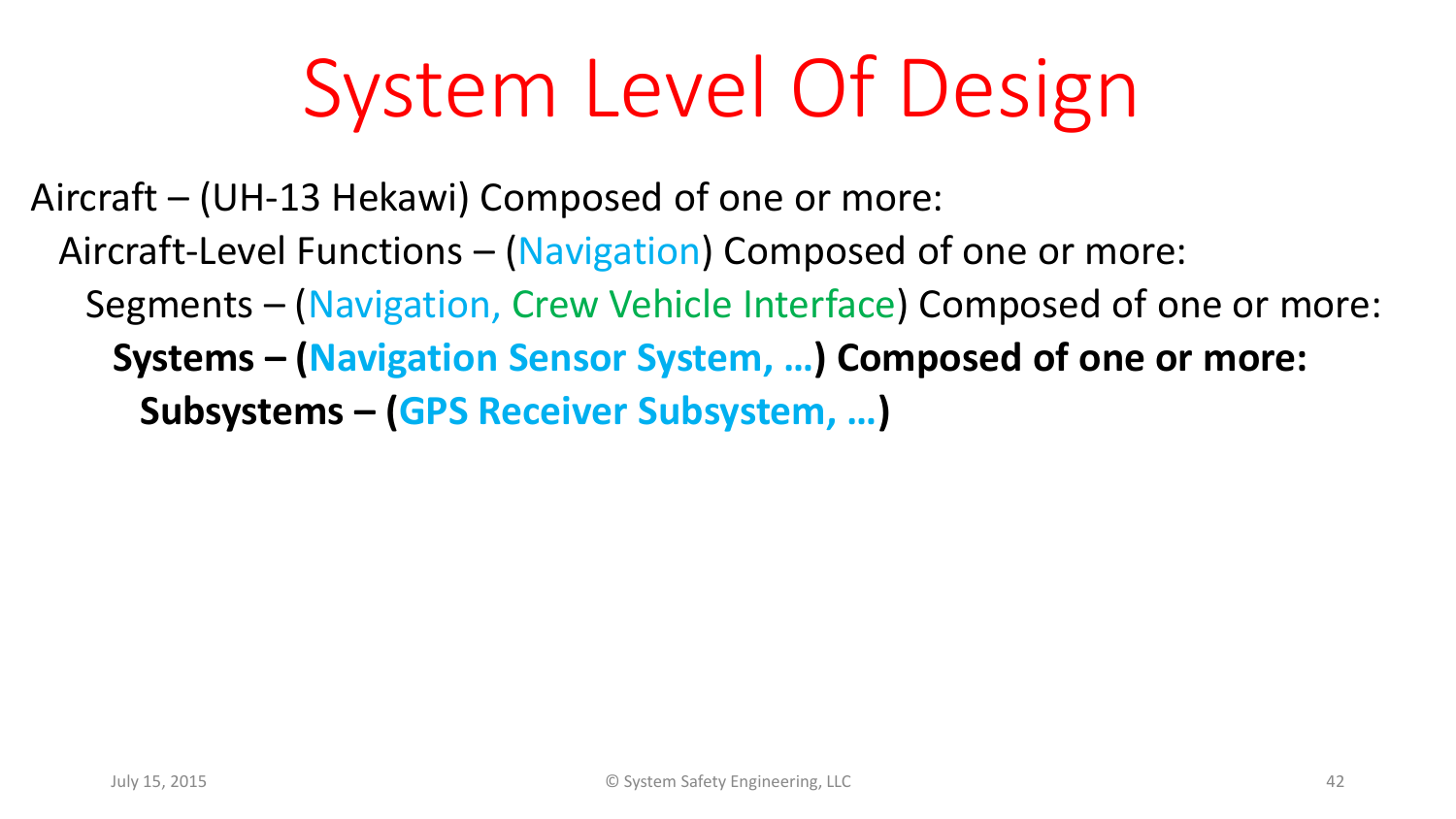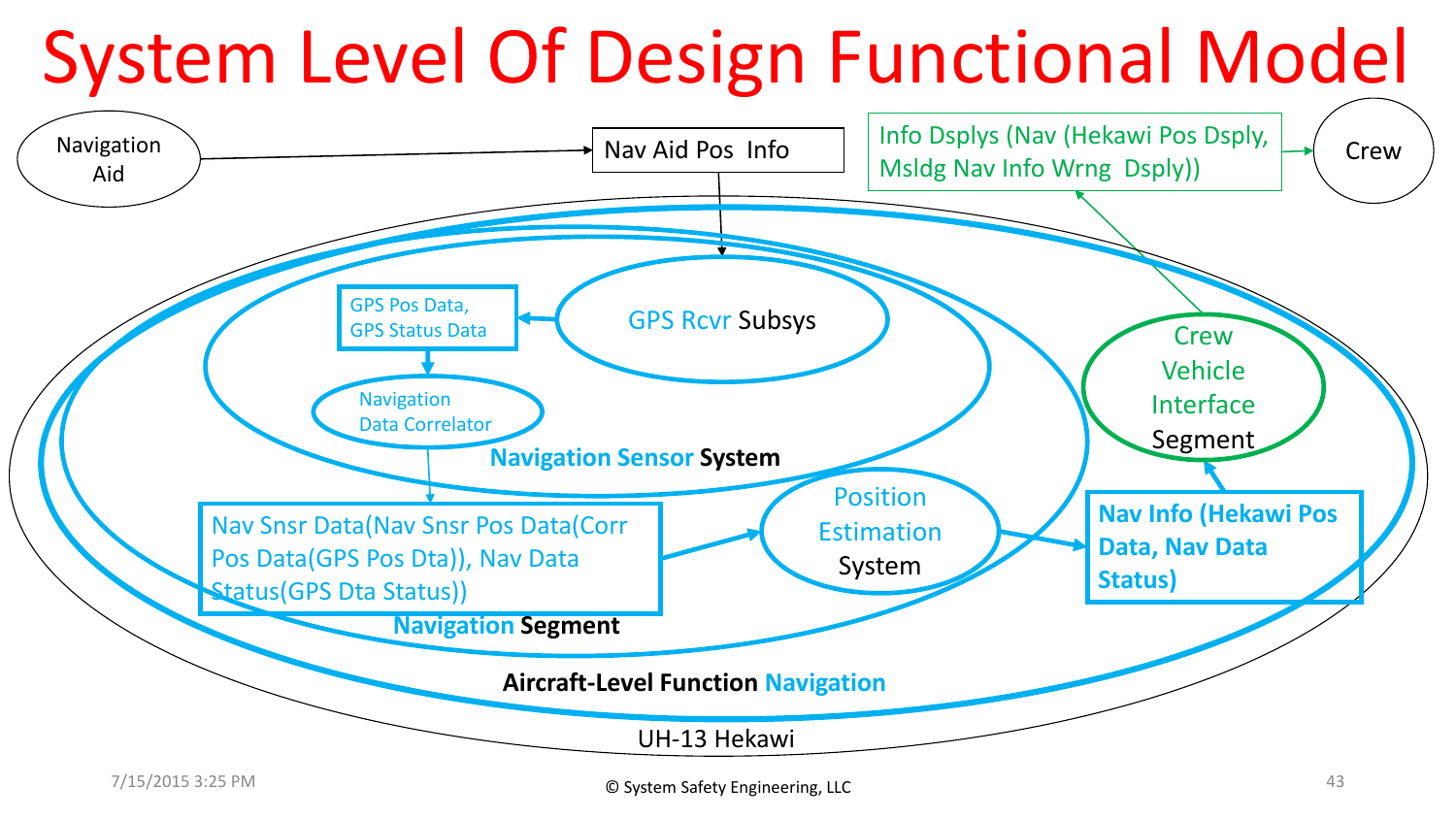#### ARP4761 Documentation Tie-In

- •A Segment Preliminary System Safety Assessment will contain the system level of design's:
	- Allocation of system functions to one or more specific system sub-functions and/or subsystems
	- Functional models defining the interfaces between:
		- The specific system sub-functions and subsystems
		- The specific system sub-functions, subsystems and functions external to the system
	- •Hazard analyses covering all specific system sub-function and subsystem functional hazards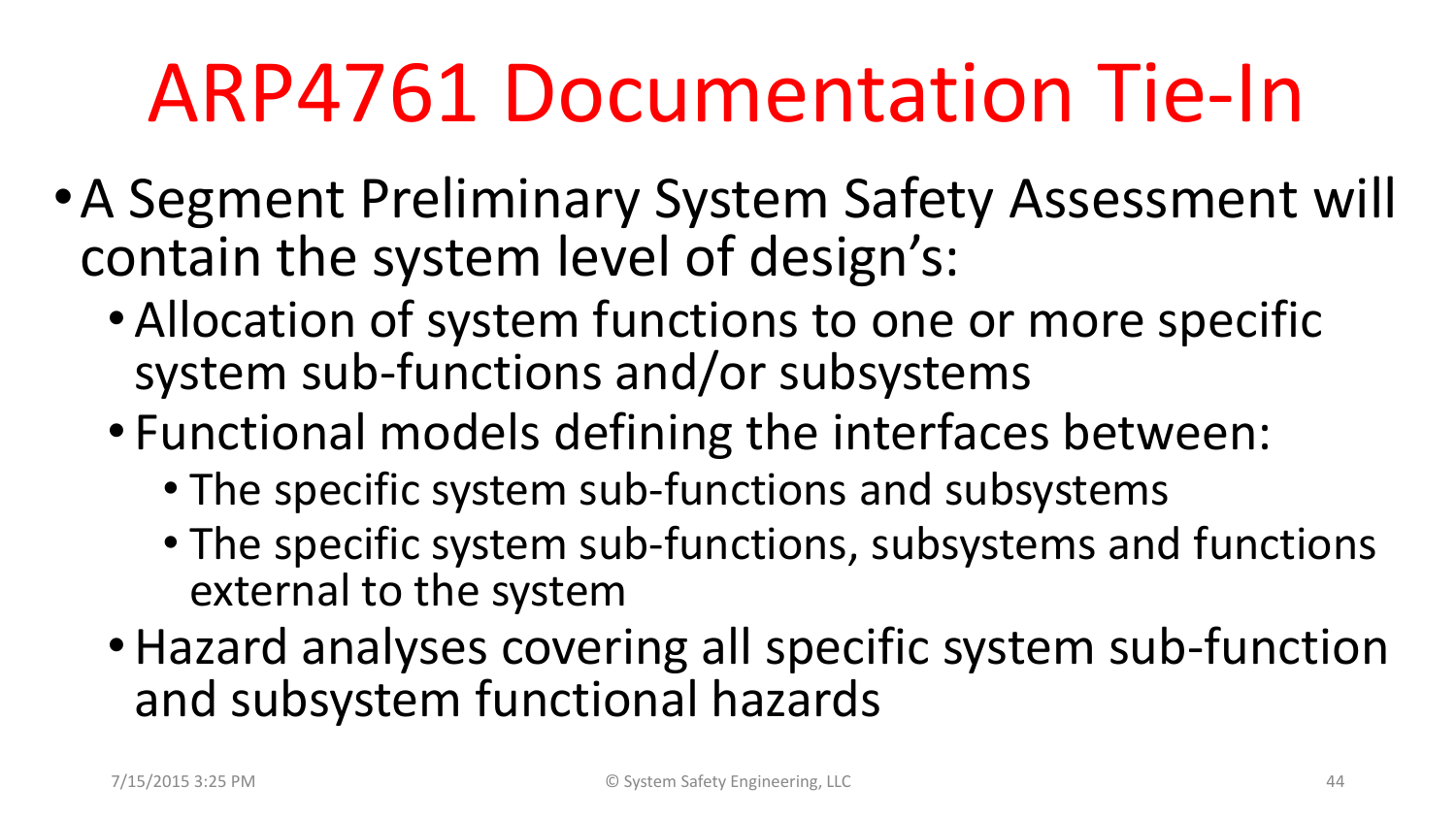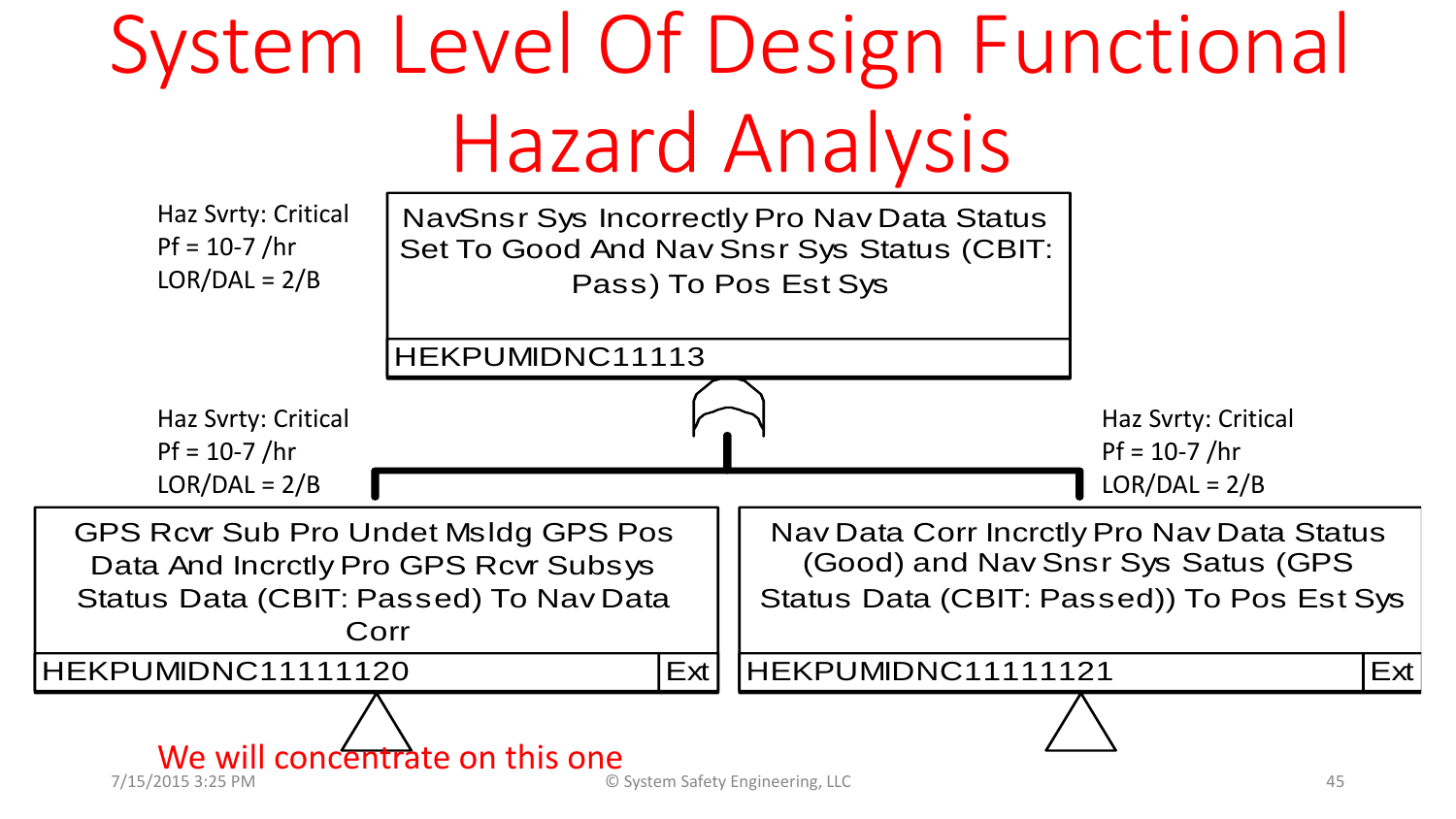#### Subsystem Level Of Design

Aircraft – (UH-13 Hekawi) Composed of one or more: Aircraft-Level Functions – (Navigation) Composed of one or more: Segments – (Navigation, Crew Vehicle Interface) Composed of one or more: Systems – (Navigation Sensor System, …) Composed of one or more: **Subsystems – (GPS Receiver Subsystem, …) Composed of one or more: Implementations – (Acme AG-72 GPS Receiver System, …)**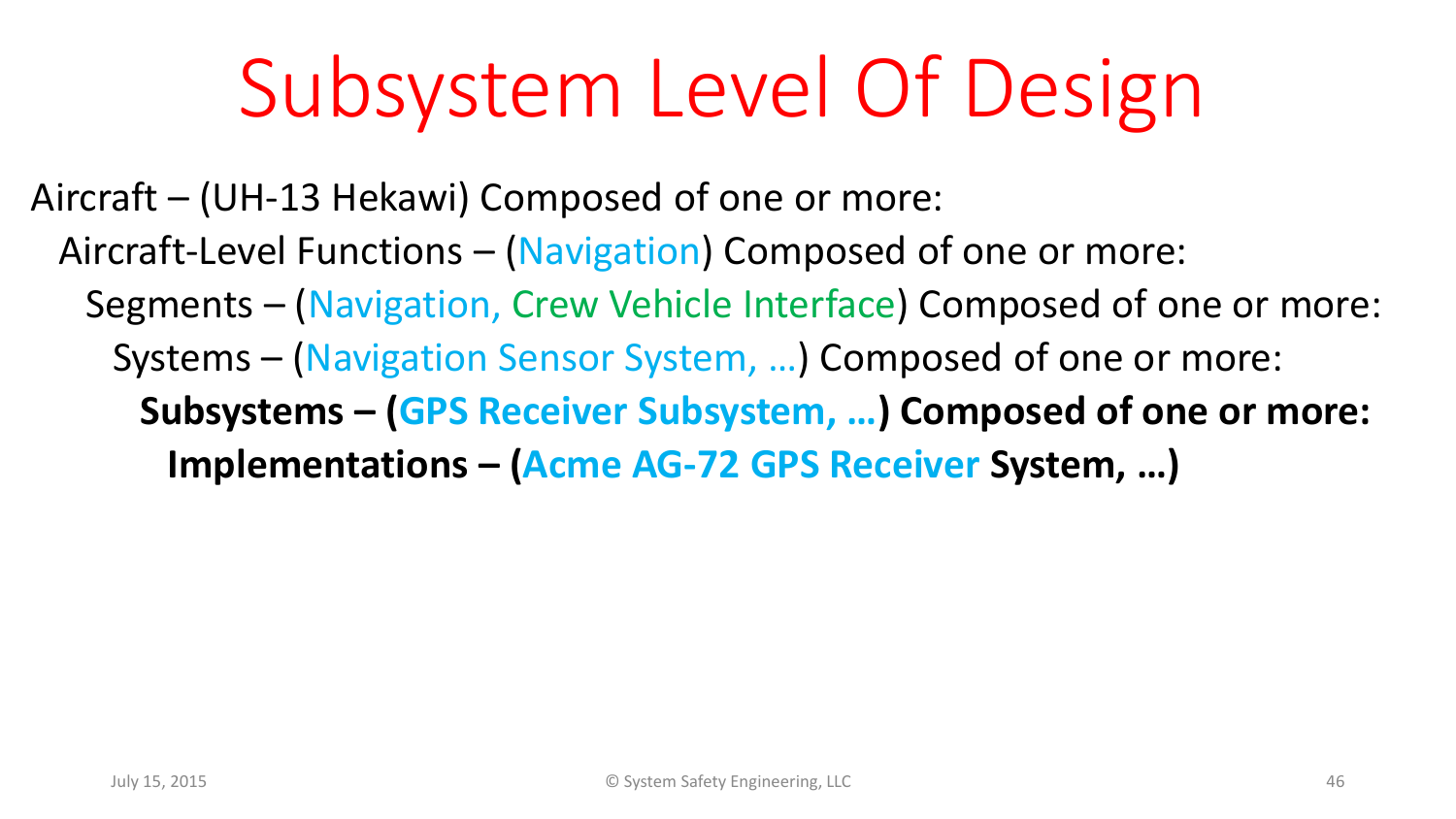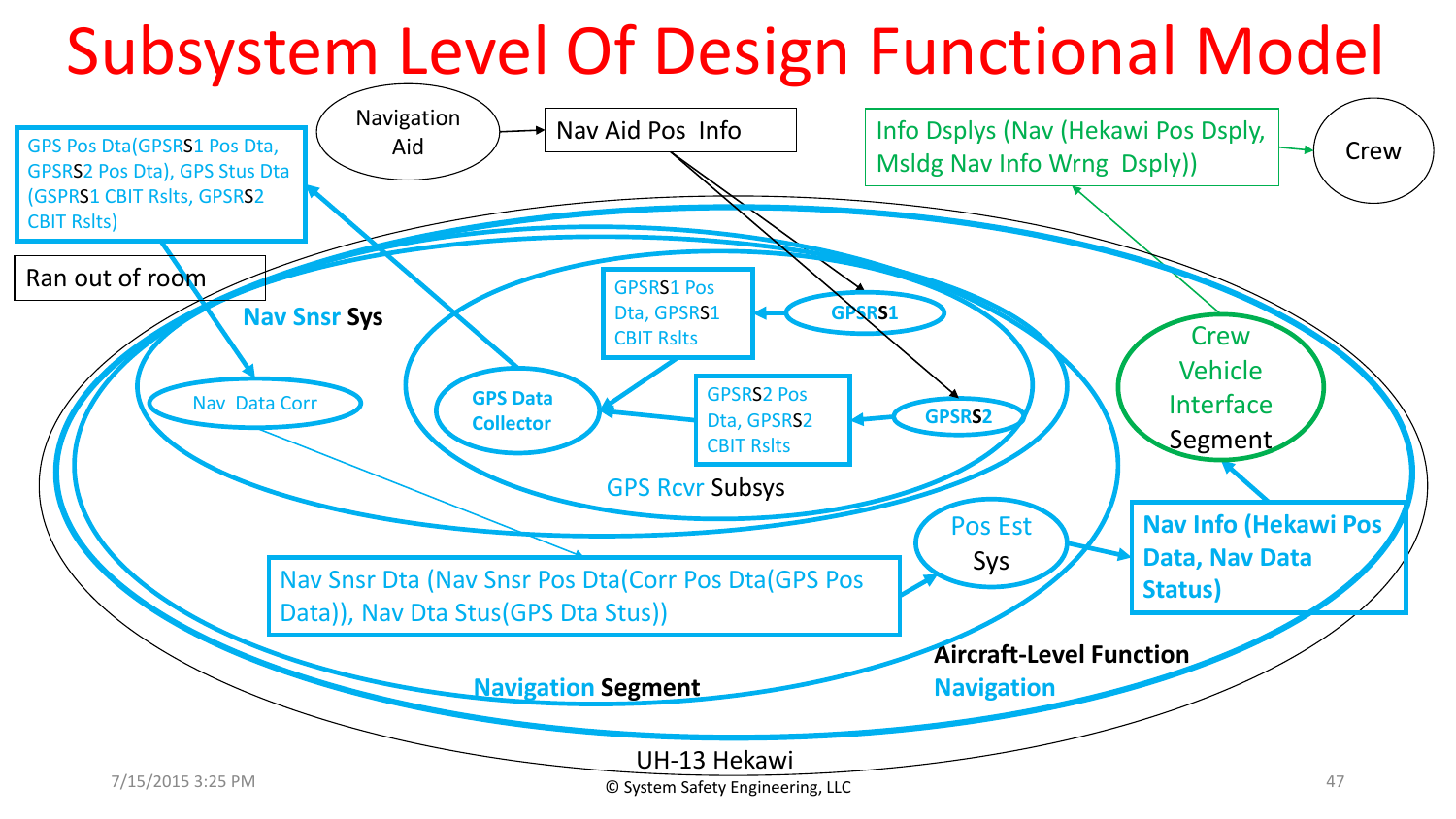# Misleading Information

- Navigation Data Correlator to implement the following logic:
	- $\bullet$  IF
		- The difference between GPSRS1 Position Data and GPSRS2 Position Data > 2\* Acme AG-72 GPS System position tolerance AND both GPSRS1 CBIT Results and GPSRS2 CBIT Results are set to Good
		- Then set GPS Data Status To Misleading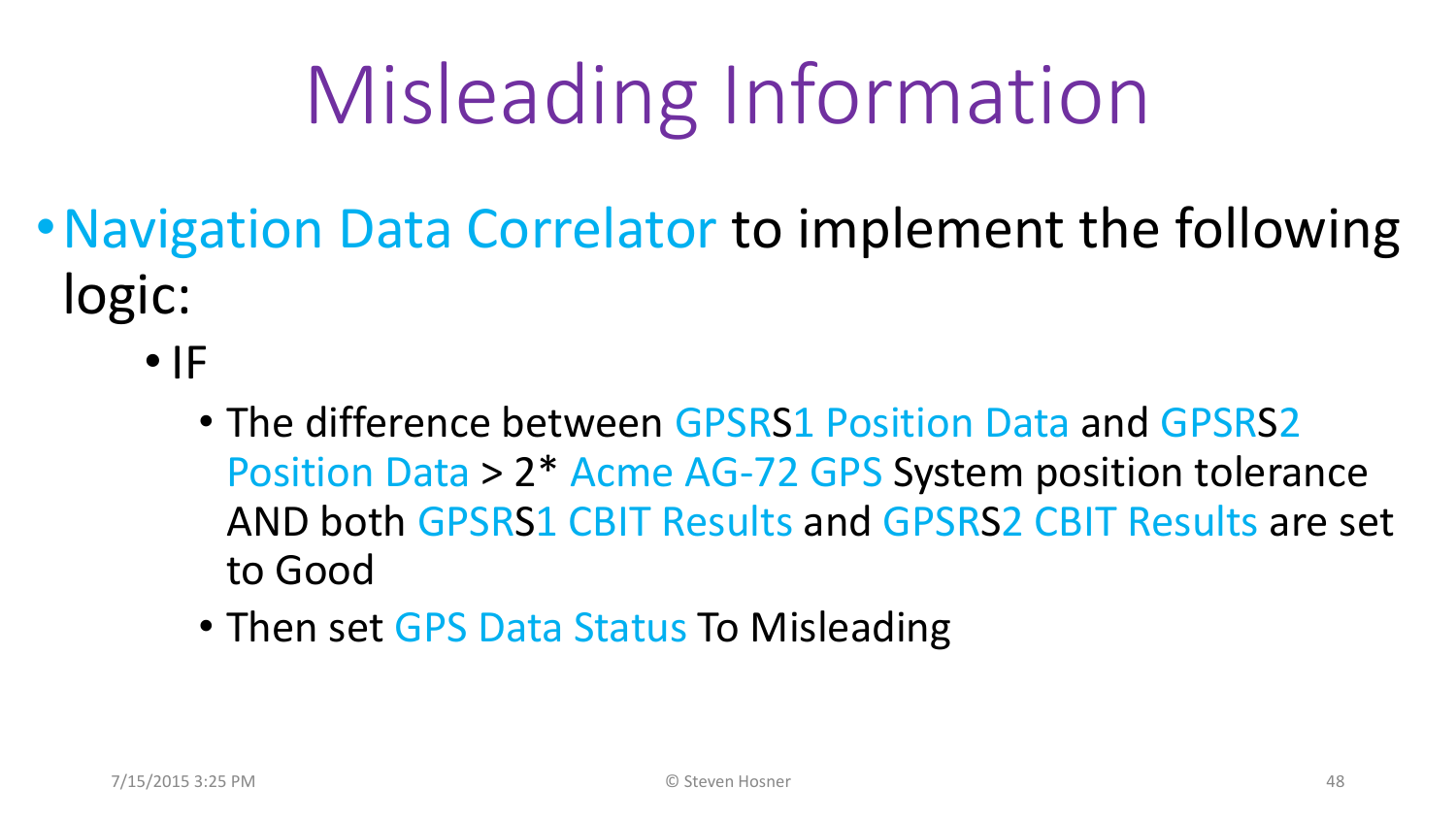### Misleading Information

#### Tolerance = 5 Units |GPSRS1 Position Data - GPSRS2 Position Data| > 2\* Tolerance

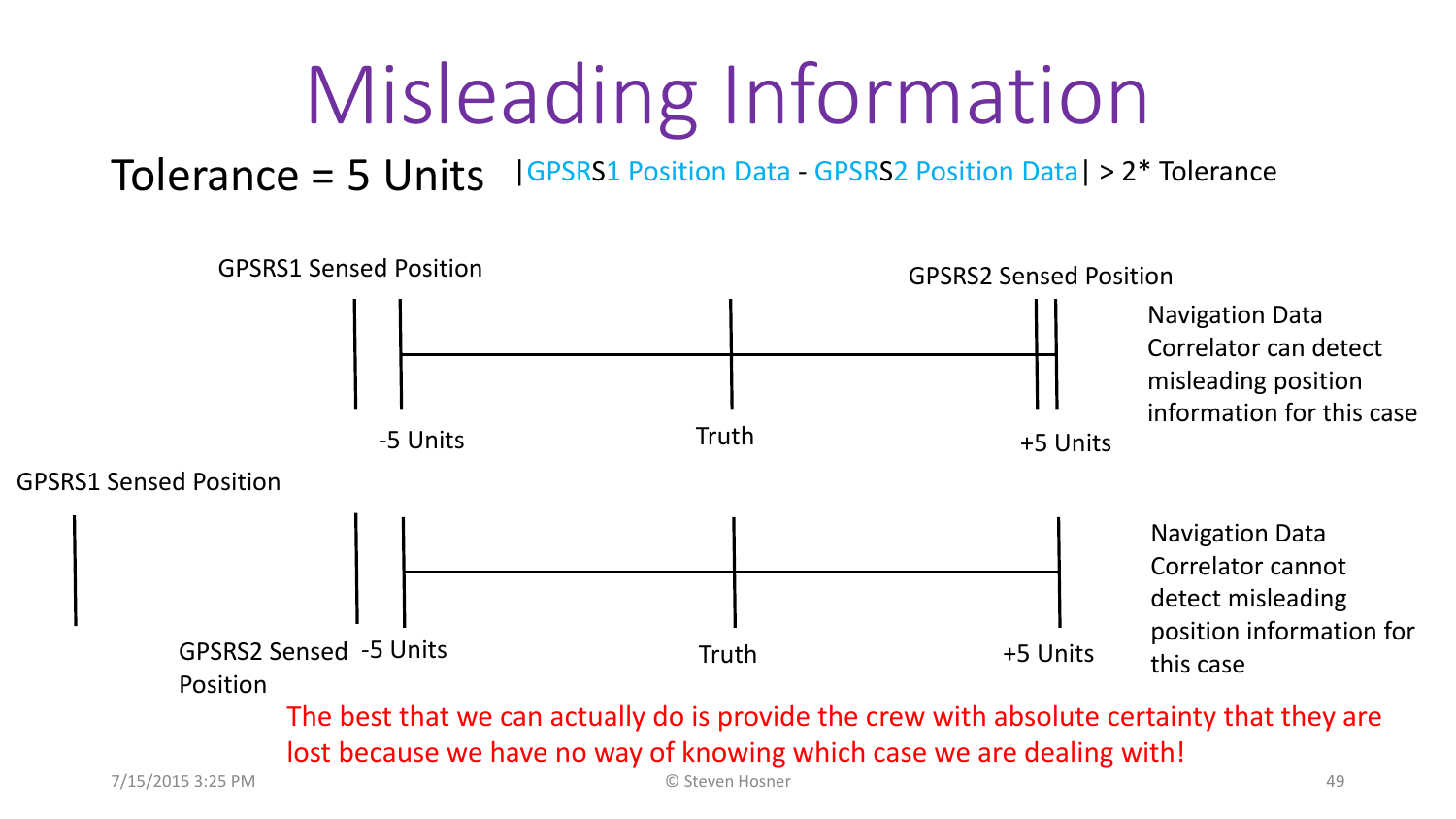#### ARP4761 Documentation Tie-In

- •A Subsystem Functional Hazard Assessment will contain the subsystem level of design's:
	- Allocation of subsystems to one or more specific subsystem functions and/or implementations
	- Functional model defining the interfaces between:
		- Specific subsystem functions and implementations
		- Specific subsystem functions and implementations and functions external to the subsystem
	- •Hazard analyses covering all specific subsystem function/implementation functional interface hazards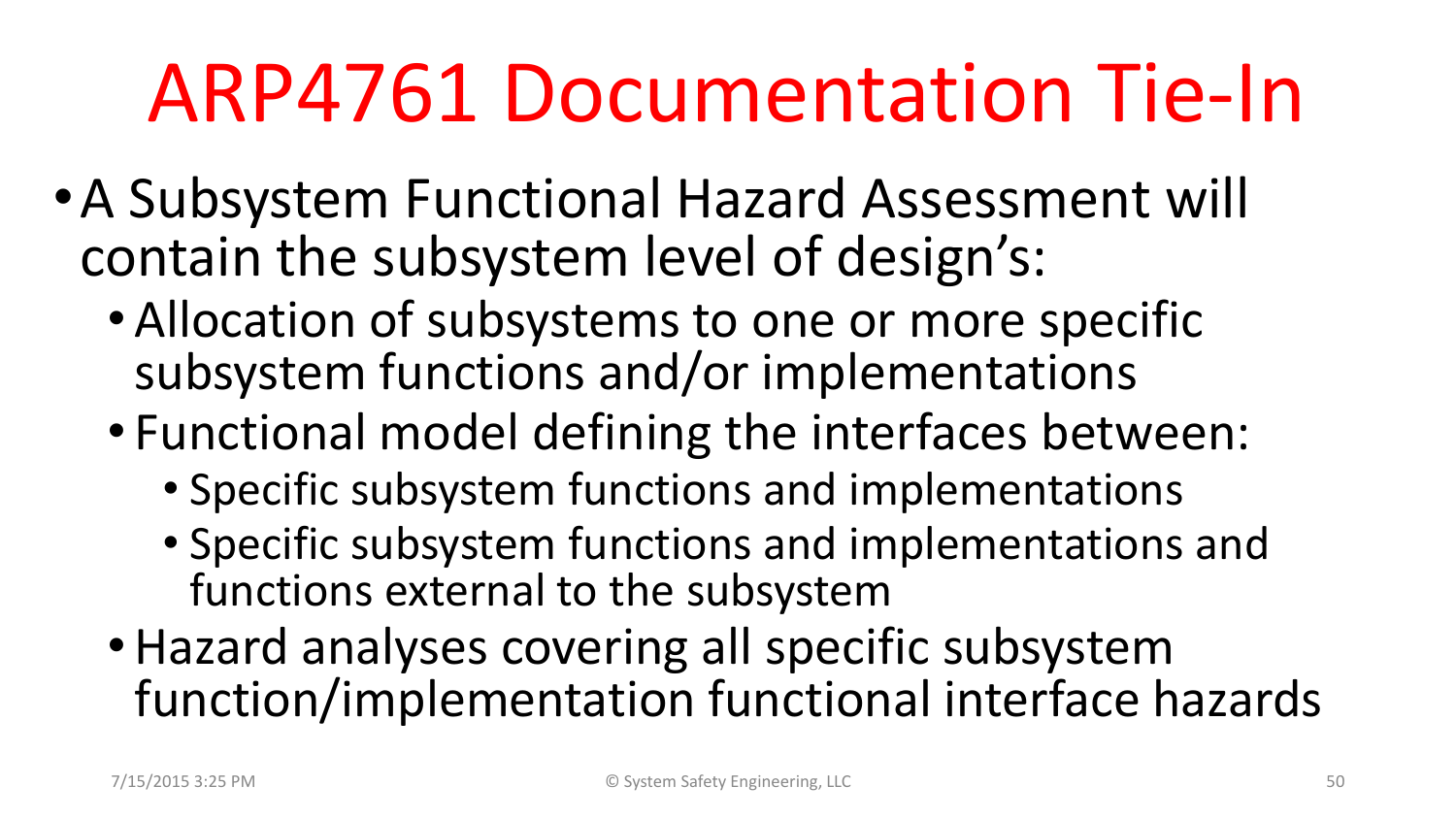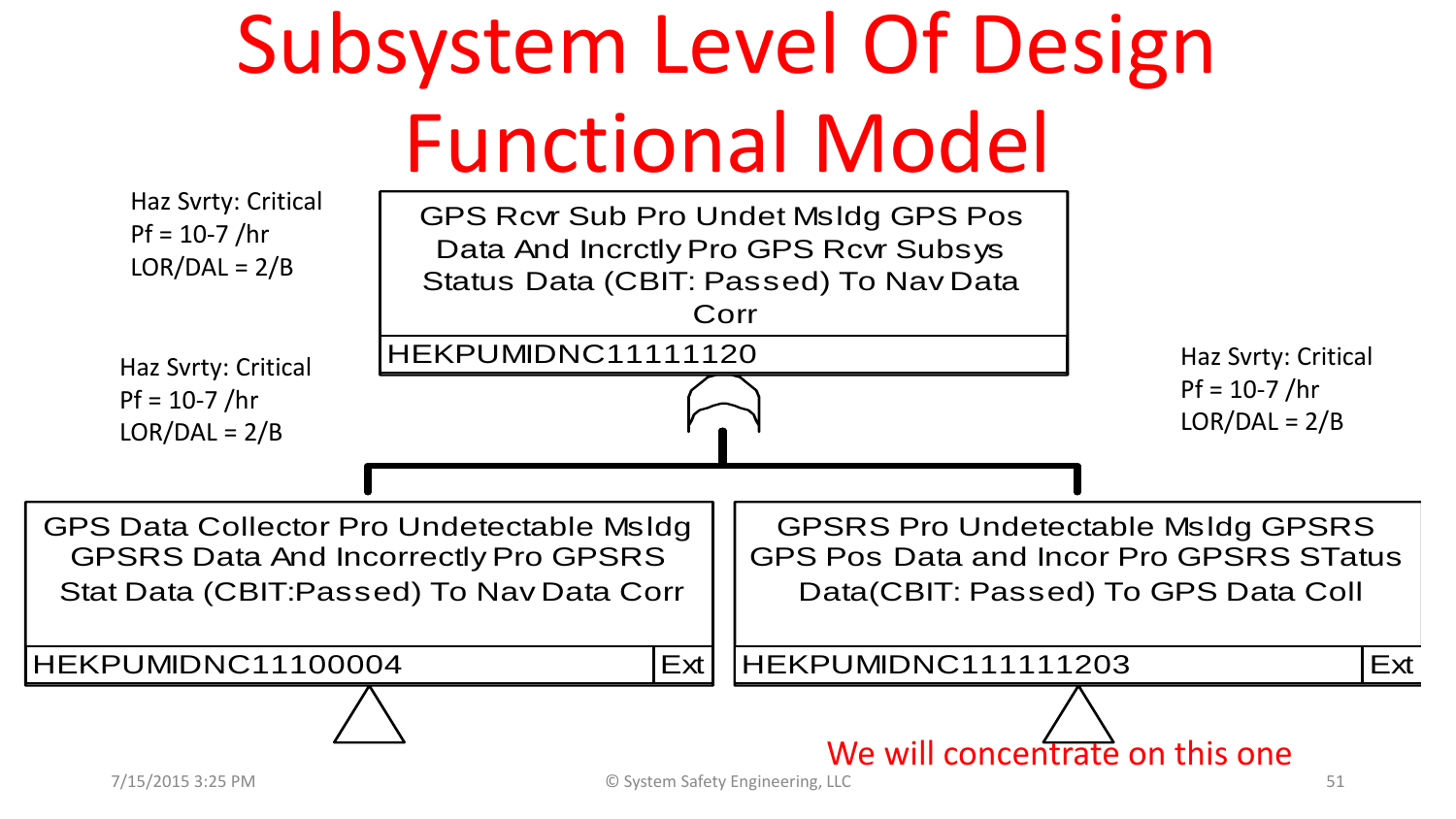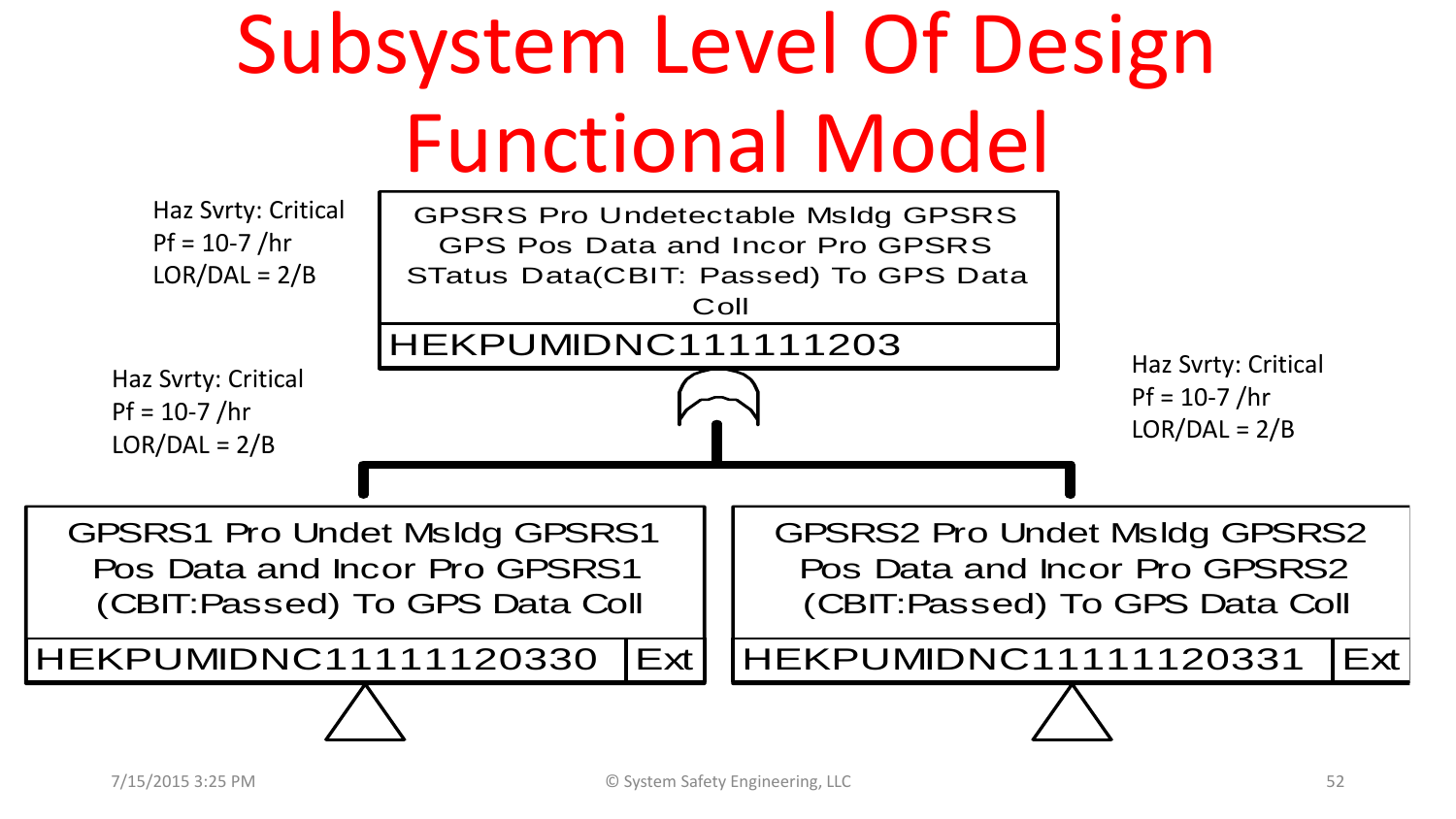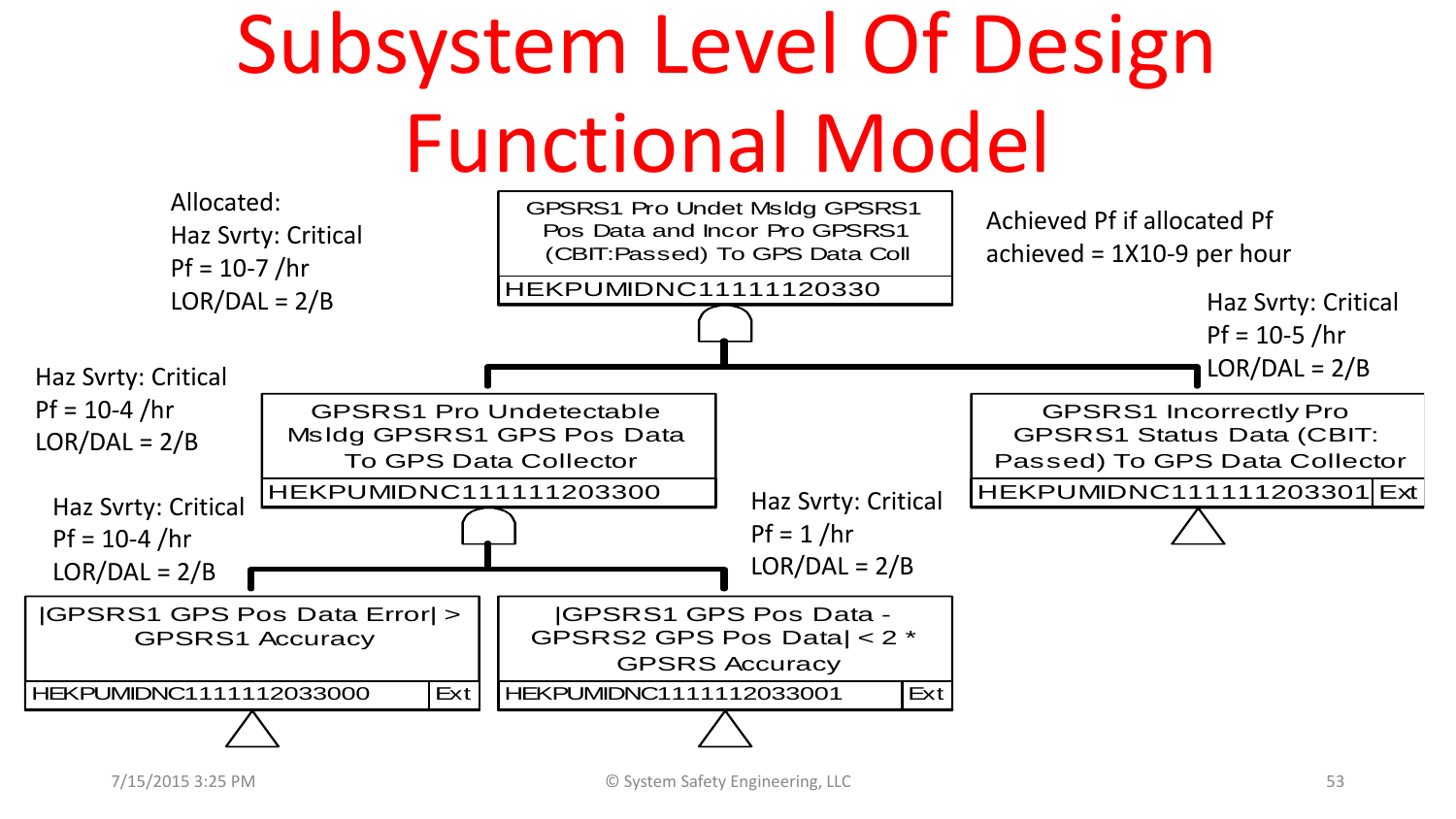# Top-Down Functional Approach

- At this point, the GPSRS1/2 hazard of concern (the provision of undetectable misleading GPS position data) and its safety requirements (Pf =  $1.0X10^{-5}$  per hour, LOR/DAL =  $2/B$ ) can be passed to Acme Corporation as a top-level hazard and system safety requirement
- The top-down approach can be followed further by Acme or the safety analysis/assessment approach can be switched to one of the MIL-STD-882 analyses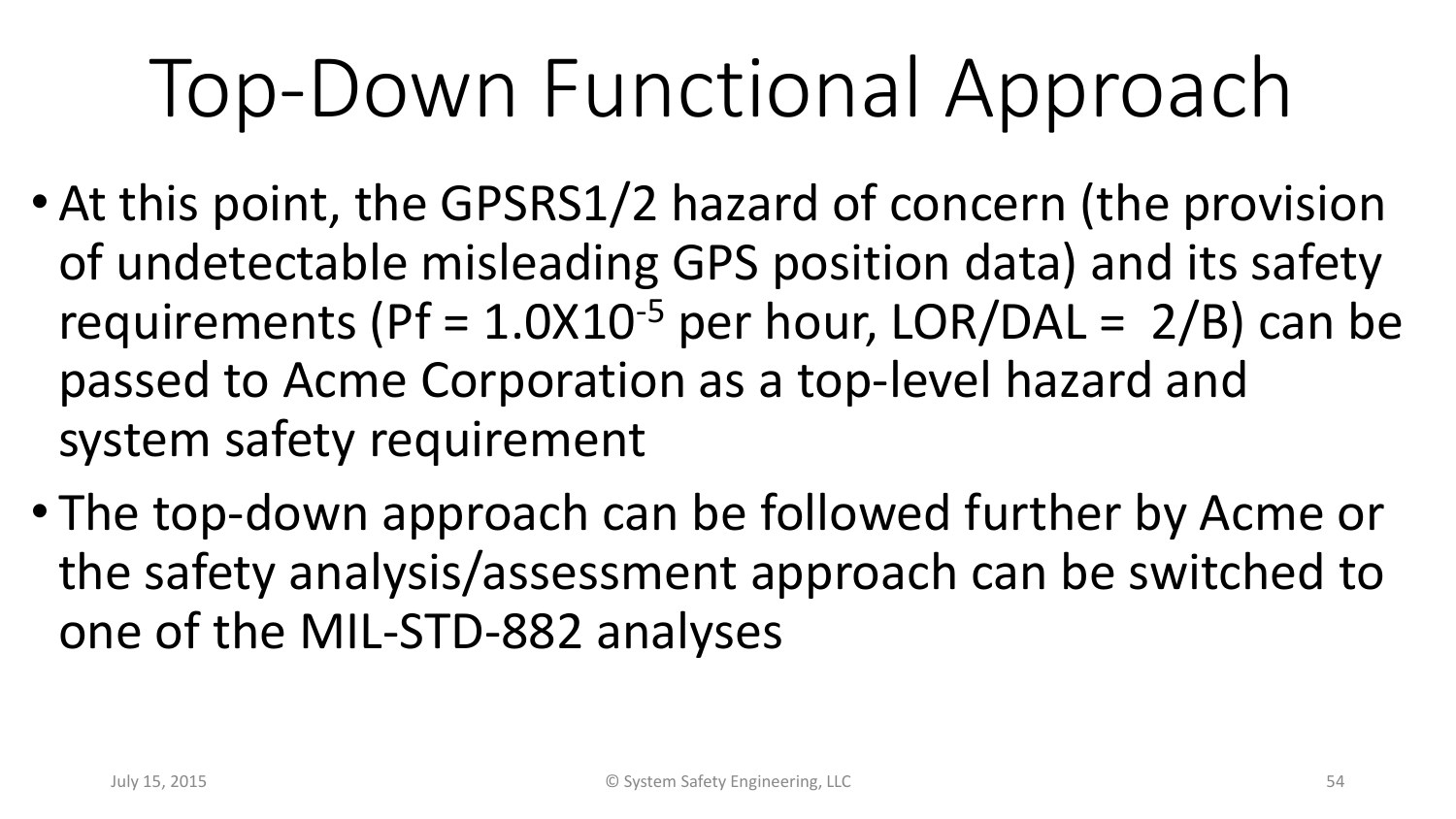#### Review

- •The differences between the military (MIL-STD-882) and the civil (FAA) system safety approach are accommodated by:
	- •Hazard severity definitions are harmonized
	- Safety requirements are defined based on the domain of the hazard (civil versus military domains)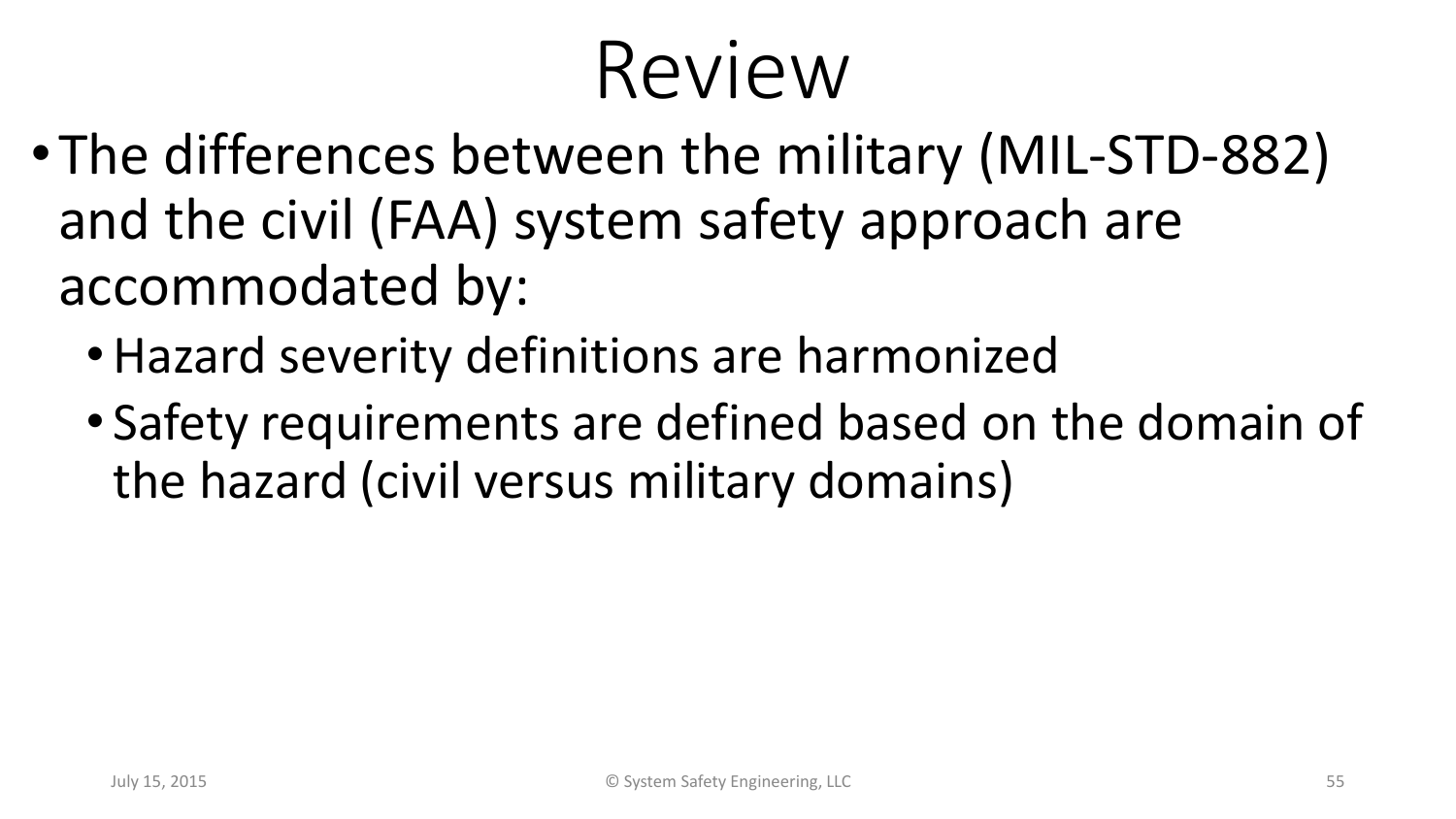#### Review

- •The differences between the military (MIL-STD-882) and the civil (FAA) system safety approach are accommodated by:
	- Functional top-down methods are used to determine functional hazards
	- Functional hazard severities are assessed based on the harmonized definitions
	- Safety requirements are allocated to the functional hazard based on the domain of the hazard (civil versus military domains)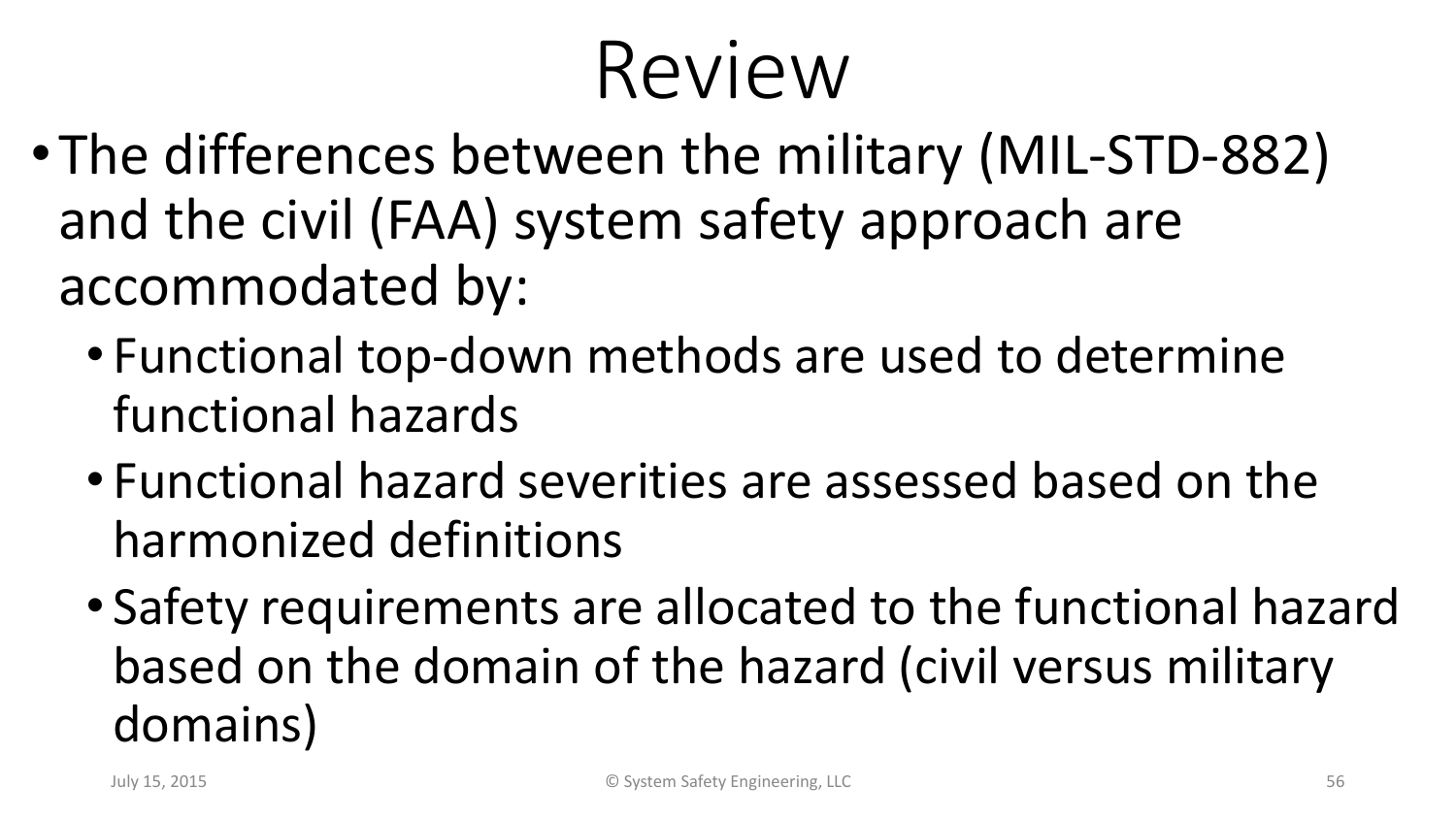#### Review

- •The differences between the military (MIL-STD-882) and the civil (FAA) system safety approach are accommodated by:
	- Safety requirements are allocated to implementations
	- Safety analysis/assessment of implementations use MIL-STD-882 analyses/assessments to determine residual risk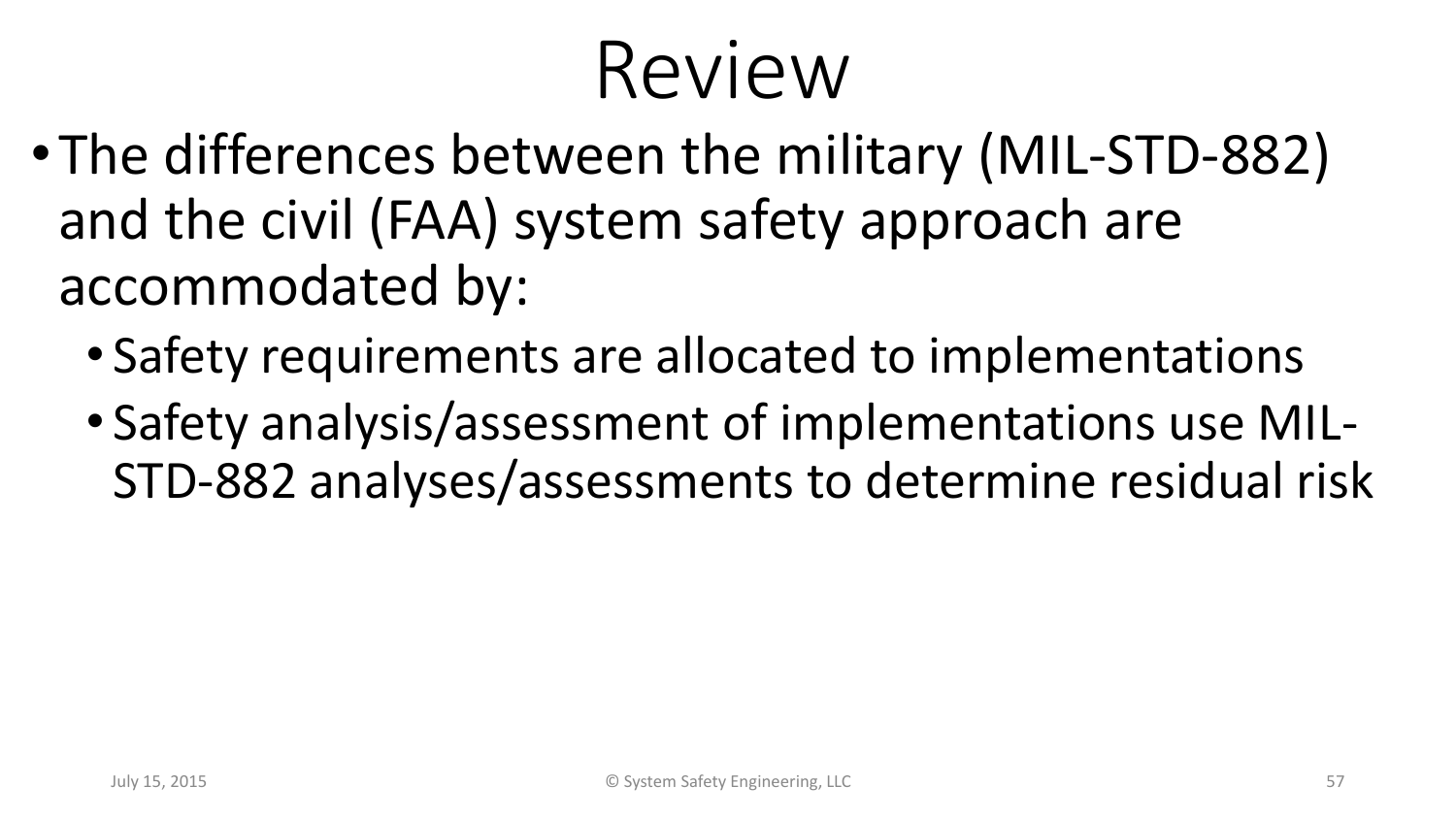### Questions, Discussion?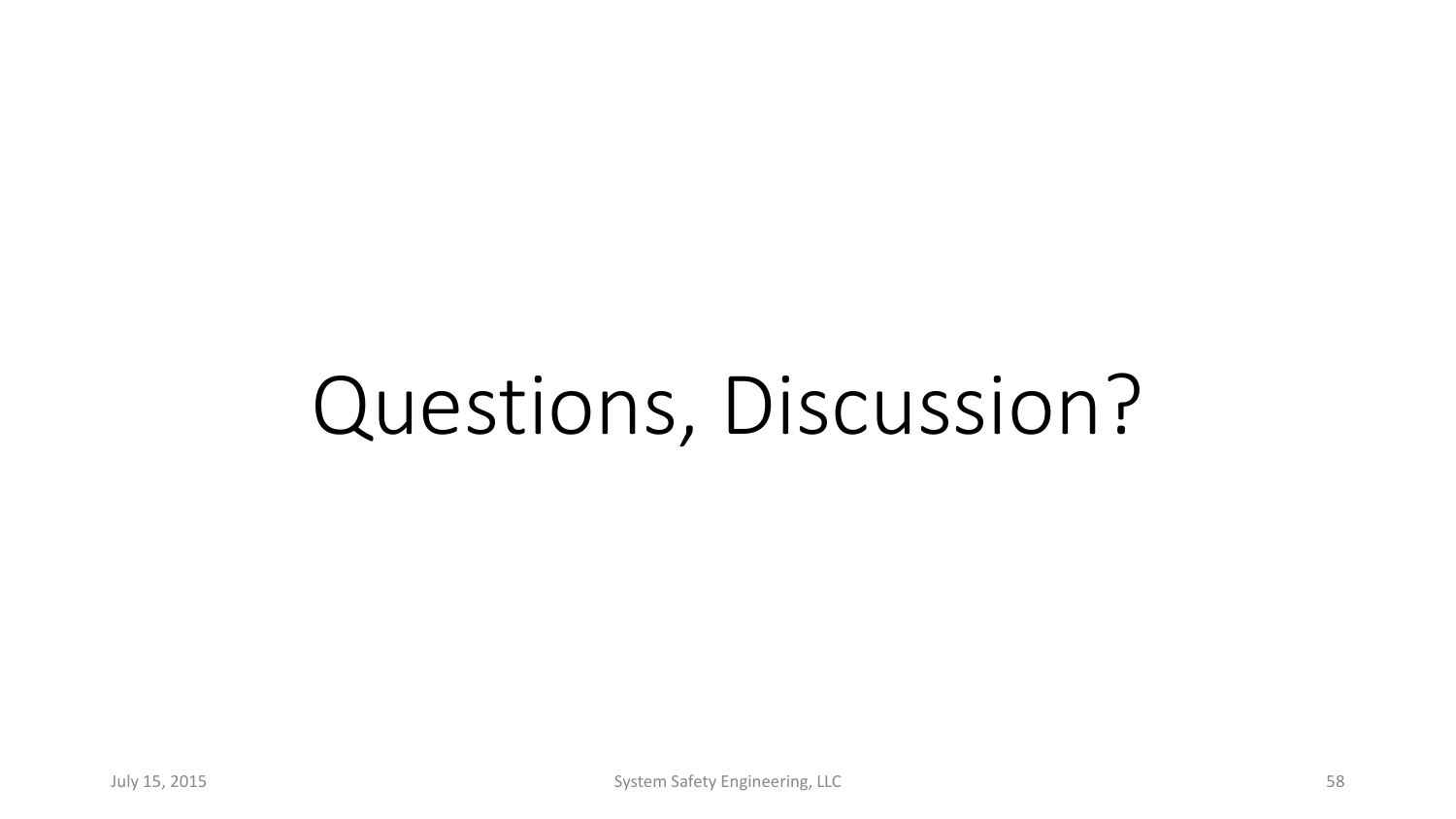### Backup Slides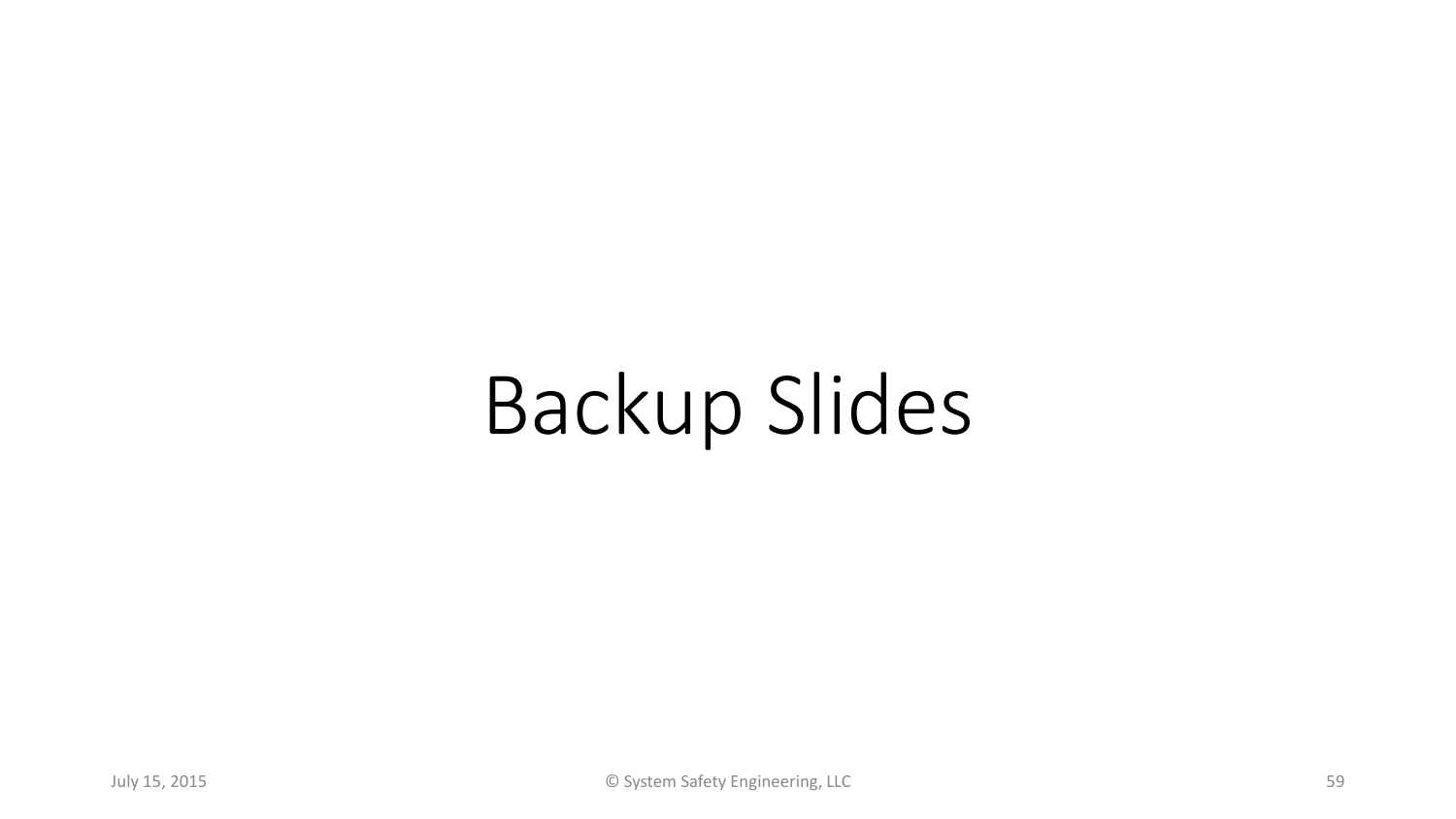- Navigation Data Correlator to implement the following logic:
	- $\bullet$  IF
		- The difference between GPSRS1 Position Data and GPSRS2 Position Data > 2\* Acme AG-72 GPS System position tolerance AND both GPSRS1 CBIT Results and GPSRS2 CBIT Results are set to Good
		- Then set GPS Data Status To Misleading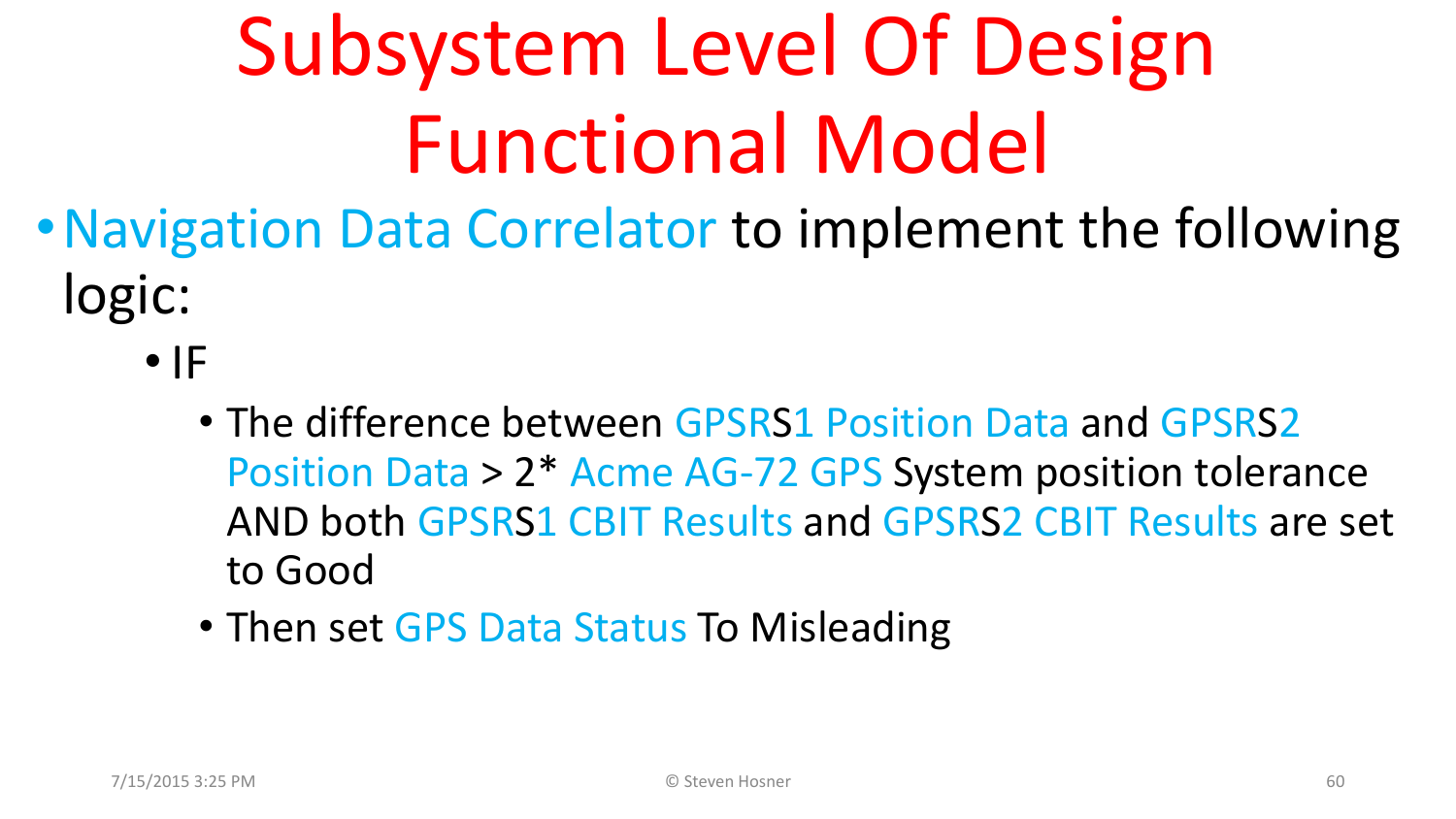- •Navigation Data Correlator to implement the following logic:
	- Elseif
		- The difference between GPSRS1 Position Data and GPSRS2 Position Data > 2\* Acme AG-72 GPS System position tolerance AND either GPSRS1 CBIT Results or GPSRS2 CBIT Results are set to Failed
		- Then set GPS Data Status To Good